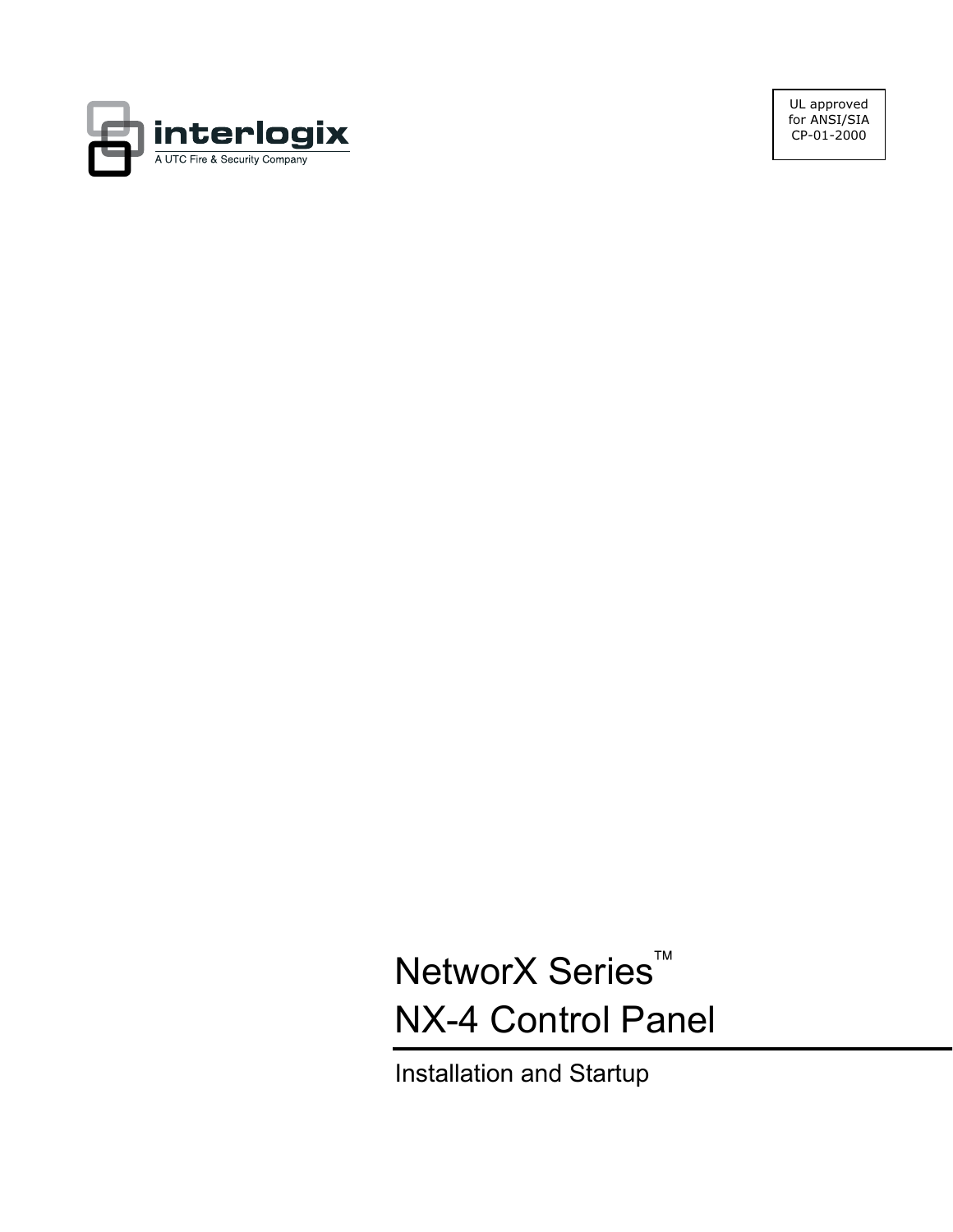© 2012 UTC Fire & Security Americas Corporation, Inc. Interlogix is part of UTC Climate Controls & Security, a unit of United Technologies Corporation. All rights reserved. Printed in the USA.

*These instructions do not purport to cover all details or variations in equipm ent nor to provide every possible contingency to be met during installation, operation, and maintenance. If further information is desired or if particular problem s arise that are not covered sufficiently for the purchaser's purpose, the matter should be referred to UTC Fire & Security, Gladewater, Texas, USA.* 

*This document contains proprietary inform ation of UTC Fire & Security, USA and is furnished to its customer solely to assist that customer in the installation, testing, operations, and/or maintenance*  of the equipment described. This document shall not be reproduced in whole or in partnor shall *its contents be disclosed to any third party without the written approval of UTC Fire & Security.* 

*Please refer to the current UTC Fire & Security product catalog for detailed warranty information.* 

www.caddx.com www.interlogix.com

Main 800-727-2339 Technical Support 800-727-2339 Outside the US 903-845-6941 Tech Support Fax 903-845-8409 Main Fax 903-845-6811 Sales & Literature 800-547-2556

NetworX<sup>™</sup> is a trademark of the UTC Fire & Security companies.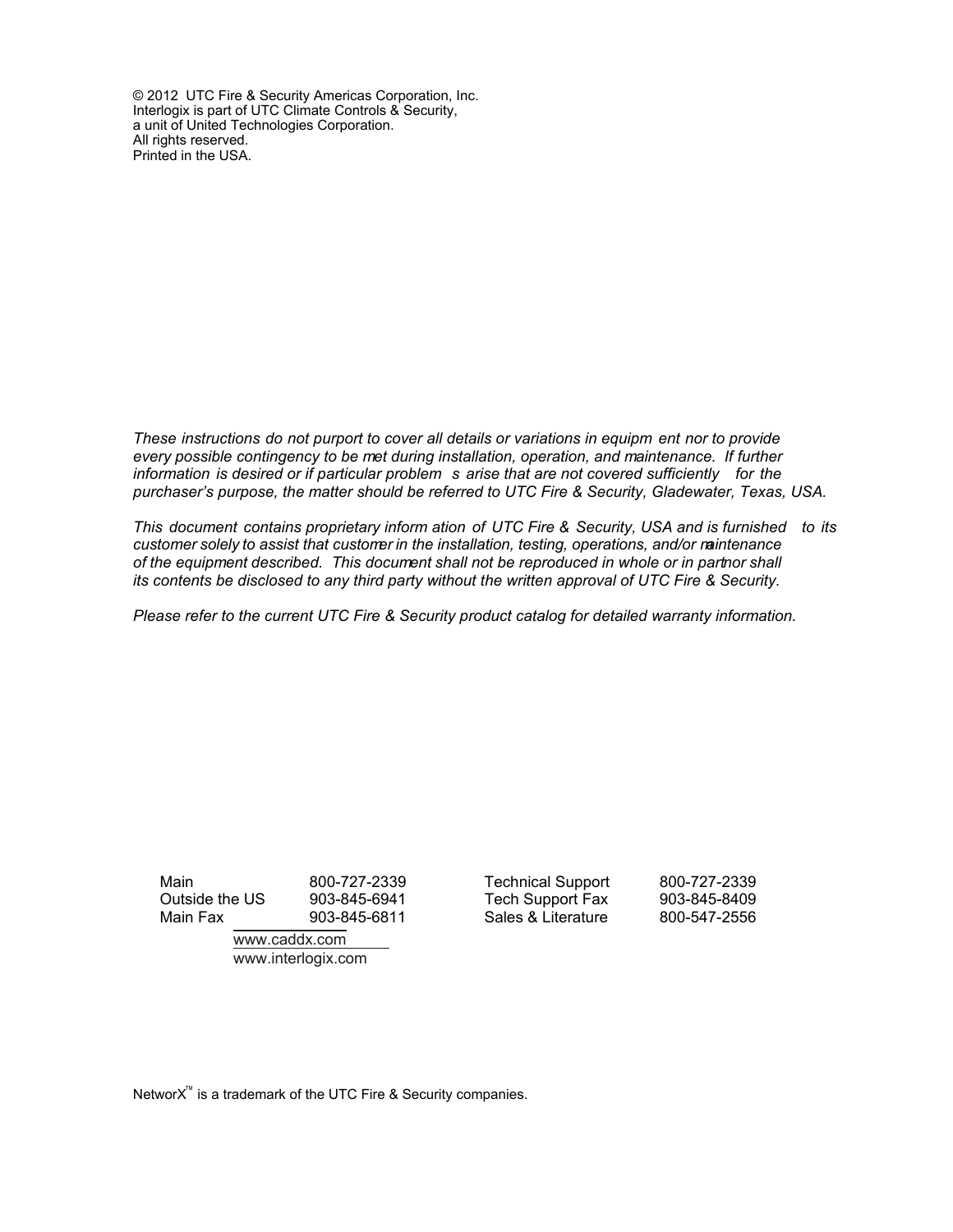# **NetworX NX-4 Control/Communicator Installation Manual**

| Page |
|------|
|      |
|      |
|      |
|      |
|      |
|      |
|      |
|      |
|      |
|      |
|      |
|      |
|      |
|      |
|      |
|      |
|      |
|      |
|      |
|      |
|      |
|      |

**UTC Fire & Security** 1-800-727-2339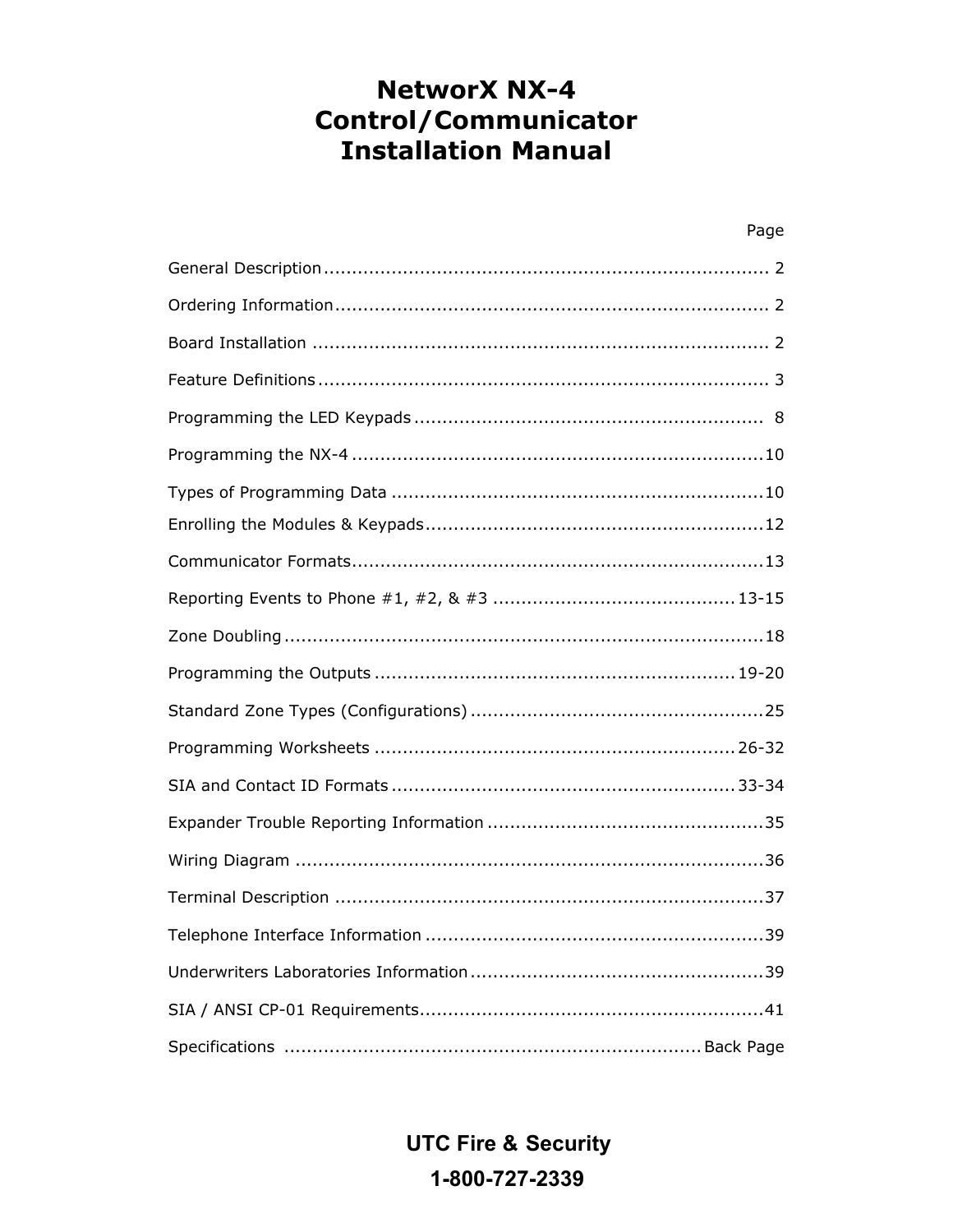#### GENERAL DESCRIPTION

The NetworX NX-4 represents a new approach to security systems design. Drawing on our experience in the world market as the largest exporter of USA manufactured controls we have developed the most flexible, durable, and userfriendly control ever seen in our industry. Featuring sophisticated software which allows up to 8 users to interface with 8 zones, and a host of integrated fire, access, verification, and input/output modules, all reported with the most comprehensive and fast SIA and Contact ID formats. The NetworX design allows a fully loaded system to be housed in one single metal enclosure, establishing for the first time, a logical solution and design response to modular systems. A maximum of 8 keypads and 1 other module (excluding hardwire) can be added to expand the capabilities of the NX-4 unit. For warranty information, please refer to the current Security Product Catalog.

## ORDERING INFORMATION

| <b>PART#</b>   | <b>DESCRIPTION</b>                                                | <b>PART#</b> | <b>DESCRIPTION</b>                    |
|----------------|-------------------------------------------------------------------|--------------|---------------------------------------|
| NX-4-KIT       | NX-4 Control, NX-108E LED Keypad, &<br>16.5V 40VA Transformer     | NX-108E      | 8 Zone LED Keypad                     |
| $NX-4$         | NX-4 Control Only                                                 | NX-116E      | 16 Zone LED Keypad                    |
| $NX-200$ **    | Zone Doubling Kit (Includes 100 3.74k<br>and 100 6.98k resistors) | NX-124E      | 24 Zone LED Keypad                    |
| <b>NX-320E</b> | Smart Power Supply and Buss Extender                              | NX-148E      | Alphanumeric LCD Keypad               |
| $NX-408E #$    | 8 Zone Wireless Expansion Module<br>(UL LISTED PART #60-904)      | NX-1192E     | 192 Zone LCD Keypad                   |
| $NX-416E #$    | 16 Zone Wireless Expansion Module<br>(UL LISTED PART #60-904)     | NX-1208E     | 8 Zone LED Keypad                     |
| $NX-448E #$    | 48 Zone Wireless Expansion Module<br>(UL LISTED PART #60-904)     | NX-1248E     | 48 Zone LCD Keypad                    |
| <b>NX-508E</b> | Eight Output Module                                               | NX-1308E     | 8 Zone LED Door Design Keypad         |
| NX-534E **     | Two-Way Listen In Module                                          | NX-1316E     | 16 Zone LED Door Design Keypad        |
| NX-540E **     | "Operator II" Telephone Interface Module                          | NX-1324E     | 24 Zone LED Door Design Keypad        |
| NX-591E **     | Cellemetry Interface                                              | NX-1448E     | 48 Zone Fixed Language Icon<br>Keypad |

\*\* These products have not been tested and approved by Underwriters Laboratories, Inc.

# These wireless devices are only UL listed for residential applications.

### IMPORTANT NOTES

- 1. The maximum number of zones available is 8 regardless of devices added. Information regarding Zone Doubling is located on page 7.
- 2. The NX-4 control panel will send an "Expander Trouble" once each hour if it senses that no devices have been enrolled. This report will show "Expander Trouble" - device zero (0).

## BOARD INSTALLATION

The metal enclosure should be installed with the door opening from top to bottom. Refer to the diagram on the right.

Inside the can, there are four slots for board insertion, two on the top and two on the bottom of the can. These allow the PC board to be positioned vertically as shown in the diagram. When you slide the board between the grooves of the slots, make sure the terminal strip is toward the front for wire connections.

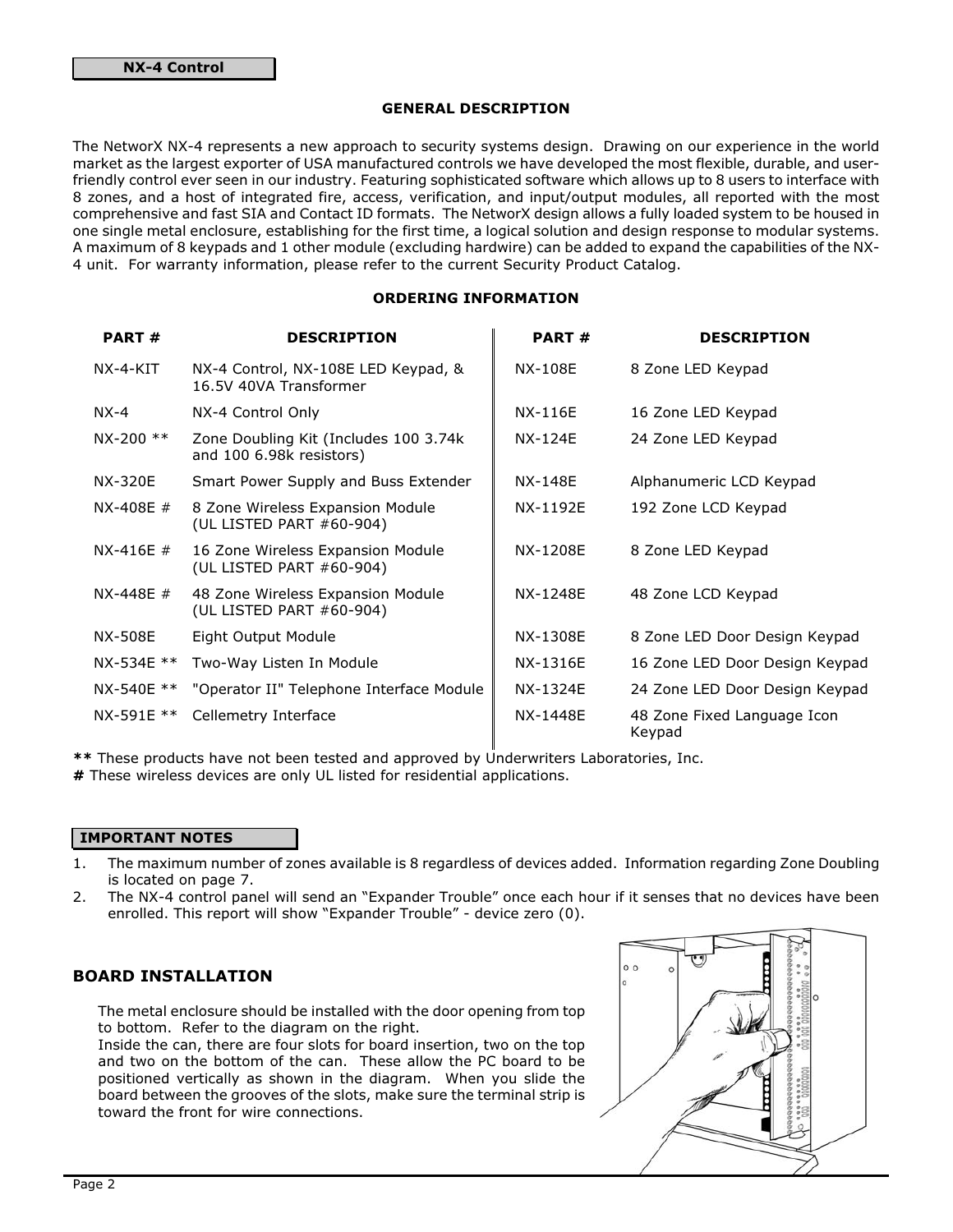## FEATURE DEFINITIONS

#### Abort

If enabled, the NX-4 will wait the programmed number of seconds in location 40 prior to sending an alarm. During this delay time, the "Cancel" LED will flash. To abort the report, type in a code and press the [Cancel] key. The LED will extinguish. If the report is not aborted within the allotted time, the LED will extinguish when the report is sent. (Loc. 40 and 110-149, pages 18 and 24)

#### AC Fail / Low Battery Report/Warning

The NX-4 can be programmed to report AC failure and/or Low Battery conditions to the central station. It can also be programmed to sound the keypad immediately upon detection of the condition. The AC failure report/warning can be delayed. (Loc. 37 and 39, page 17 - 18)

#### AC Power / Low Battery Sounder Alert

If enabled, the NX-4 will beep the keypad sounder upon arming or disarming if the AC power is missing or a low battery has been detected. (Loc. 23, page 16)

#### Arm / Disarm Codes

The NX-4 can have 8 four-digit codes OR 8 six-digit codes to arm/disarm the control. All codes must have the same number of digits. The factory default for User  $\#1$  is  $[1]-[2]-[3]-[4]$  when using a 4-digit code, or  $[1]-[2]-$ [3]-[4]-[5]-[6] for a 6-digit code. This code can then be used to enter the new arm/disarm codes. (Loc. 41, page 19)

#### Automatic Arming

If programmed, the NX-4 will Auto Arm at the time specified in location 53. At that time, the keypad will beep for 50 seconds before the panel arms. The arming process will be stopped if a code is entered on the keypad. The NX-4 will attempt to arm after every 45 minutes of inactivity until the next "opening" time (loc. 52), or until the system is armed. The 45-minute timer will be extended when there is activity in the building causing the "Ready" LED to turn off and on. If closing reports are sent, the user code will be 97. (Loc. 23, and 52-55, pages 16 and 21. NOTE: For UL installations, this feature shall be disabled.)

#### Automatic Bypass / Instant Arming

When enabled, the control panel can automatically bypass interior follower zones if an exit is not detected during the exit delay time. Entry delay zones can also be made instant. (Loc. 23, segments 1 & 3, page 16)

#### Auto Cancel / Abort

If enabled, Cancel and/or Abort features will be automatic (means pressing the Cancel button is not required.) The Cancel / Abort features, in Locations 23 and 40 respectively, must be enabled to permit this Auto feature to work. For proper operation of these features, "Dialer Delay" must be enabled in "Characteristic Select" of Locations 110-149 Zone Configuration Groups. (Loc. 41, page 19)

#### Auto Test

This feature will cause the panel to call the central station to report a communicator test at a specified interval. (Loc. 37 - Seg. 4, and Loc. 51, pages 17 and 20)

#### Auxiliary Outputs

The NX-4 has two programmable outputs that can be used to activate relays, LED's, etc. (See the terminal description on page 37 and locations 45-50, pages 19-20)

#### Auxiliary Power Over-current

The NX-4 will illuminate the "Service" LED on the keypad whenever too much current is drawn from any device powered by the system. This condition can be reported to the central station. Power down the system to clear. (Loc. 37, page 17)

#### Box Tamper

The NX-4 has an input for a normally closed tamper switch (see terminal drawing). The Box Tamper can be programmed to report and/or sound the siren and/or the keypad. These terminals can be enabled or disabled in programming. (Loc. 37 and 39, page 17)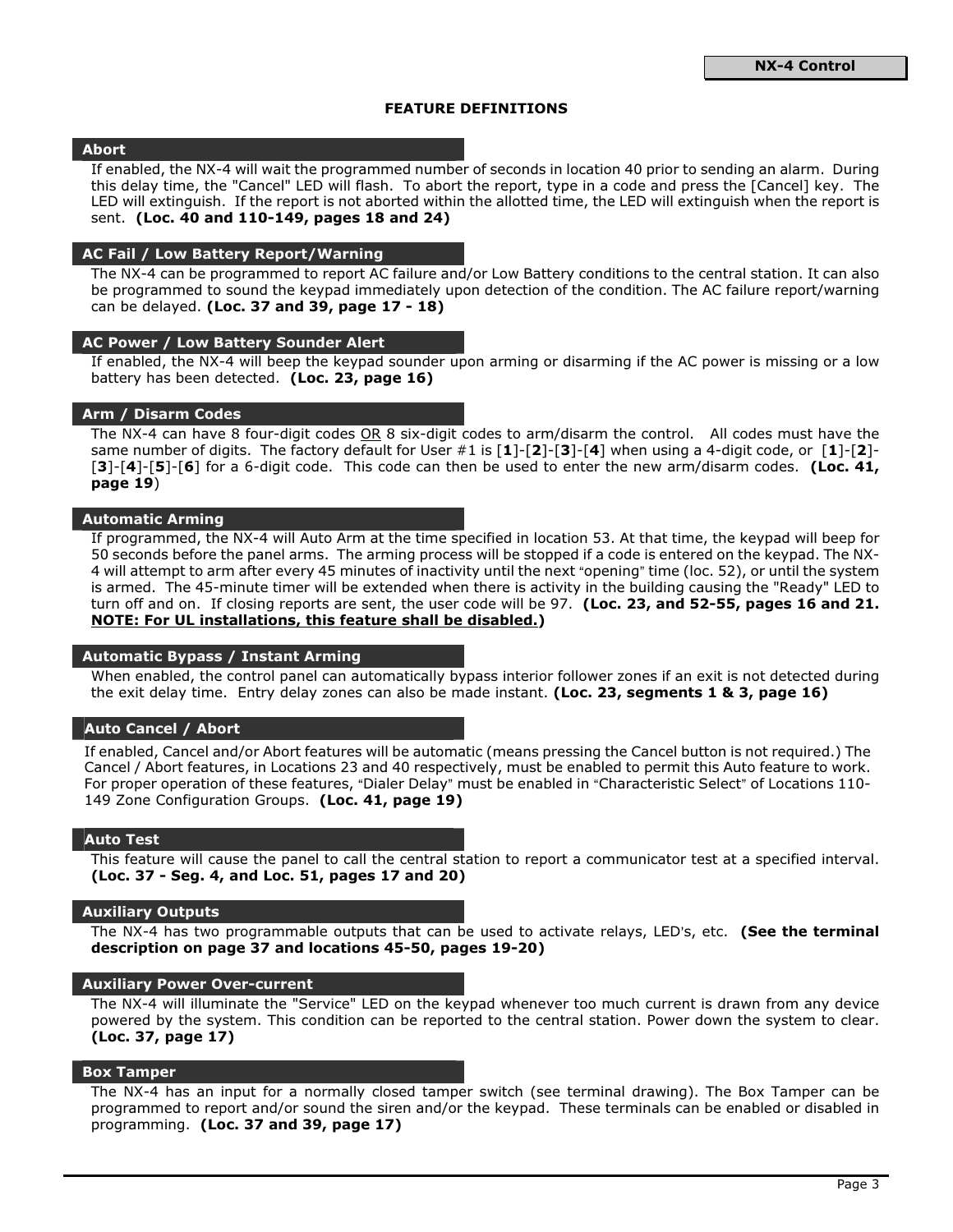#### Built In Siren Driver

The NX-4 has a built-in 112db siren driver. When desired, this built-in driver can be easily converted to a 1 amp voltage output through programming. (Loc. 37, page 17)

#### Bypass Toggle

This feature will enable the end user to toggle (turn on or off) the bypass of an interior zone with the system armed by pressing the [Bypass] key. (Loc. 23, page 16)

#### Call Back

When enabled, the control will use the call back phone number to call the download computer before beginning a download. (Loc. 21, page 16)

#### Cancel

If enabled, the NX-4 will send a "Cancel" report if when the system is disarmed and the [Cancel] button is pressed within 5 minutes of an alarm. Once the [Cancel] key is pressed, the "Cancel" LED will illuminate until the central station acknowledges the "Cancel" report. "Dialer Delay" must be enabled in the "Characteristic Select" of Loc. 110-149. (Loc. 23, page 16)

#### Code Required Options

The NX-4 can be programmed to require a code for bypassing zones and/or initiating a download using the  $\lceil * \rceil - 9 \rceil - 1$  $[8]$  or  $[*]$ - $[9]$ - $[9]$  function. (Loc. 23 and 41, pages 16 and 19)

### Communication Formats

The NX-4 can report in multiple formats. It is recommended that you use Contact ID or SIA formats if possible. If you wish to report to a pager or in a 4+2 format to a central station, you must program each code to be reported. (Loc. 56-83 and 111-149, pages 22-25)

#### Configuration Groups

The NX-4 has 20 programmable configuration groups that determine how each zone will function and report. The default configuration groups (Zone Types) are listed on page 25. (Loc. 111-149, pages 24-25)

#### Cross Zoning

This feature requires two or more trips on a zone or zones programmed as "cross zones" within a specified time before reporting an alarm. During the time between trips, the NX-4 can be programmed to sound the keypad and/or the siren. The NX-4 can also be programmed to report an alarm after two or more trips on the same zone. (Loc. 37, 39, 40 and 110-149, pages 17 - 18, 24 - 25)

#### Dual / Split / Multiple Reports

The NX-4 can send communication reports to three different phone numbers for dual, split or multiple reports selectable by event. (Loc. 4, 10, and 16, pages 13-15)

#### Duress Code

If a duress code is programmed, the NX-4 will send a duress signal whenever the panel is armed or disarmed with this code. If open/close reports are sent, the user code will be 254. (Loc. 44, page 19)

#### Dynamic Battery Test

The NX-4 can be programmed to perform a Dynamic Battery Test for a selected duration the first time the panel is armed or disarmed every day, as well as by pressing  $[*][4]$  Test Function. The NX-4 can also be programmed to perform a missing battery test every 12 seconds. (Loc. 37 and 40, pages 17 and 18)

#### Entry-Guard

This unique low level arming mode has been developed to reduce the most common source of false alarms. When armed with the Instant light on, the opening of any zones designated as "Entry Guard zone" will initiate the keypad sounder and start the entry delay before creating an alarm. All other zones will function as normal. This arming mode will encourage system owners to use their system more frequently when the premise is occupied. (Loc. 111-149, pages 24-25 NOTE: For UL installations, this feature shall be disabled.)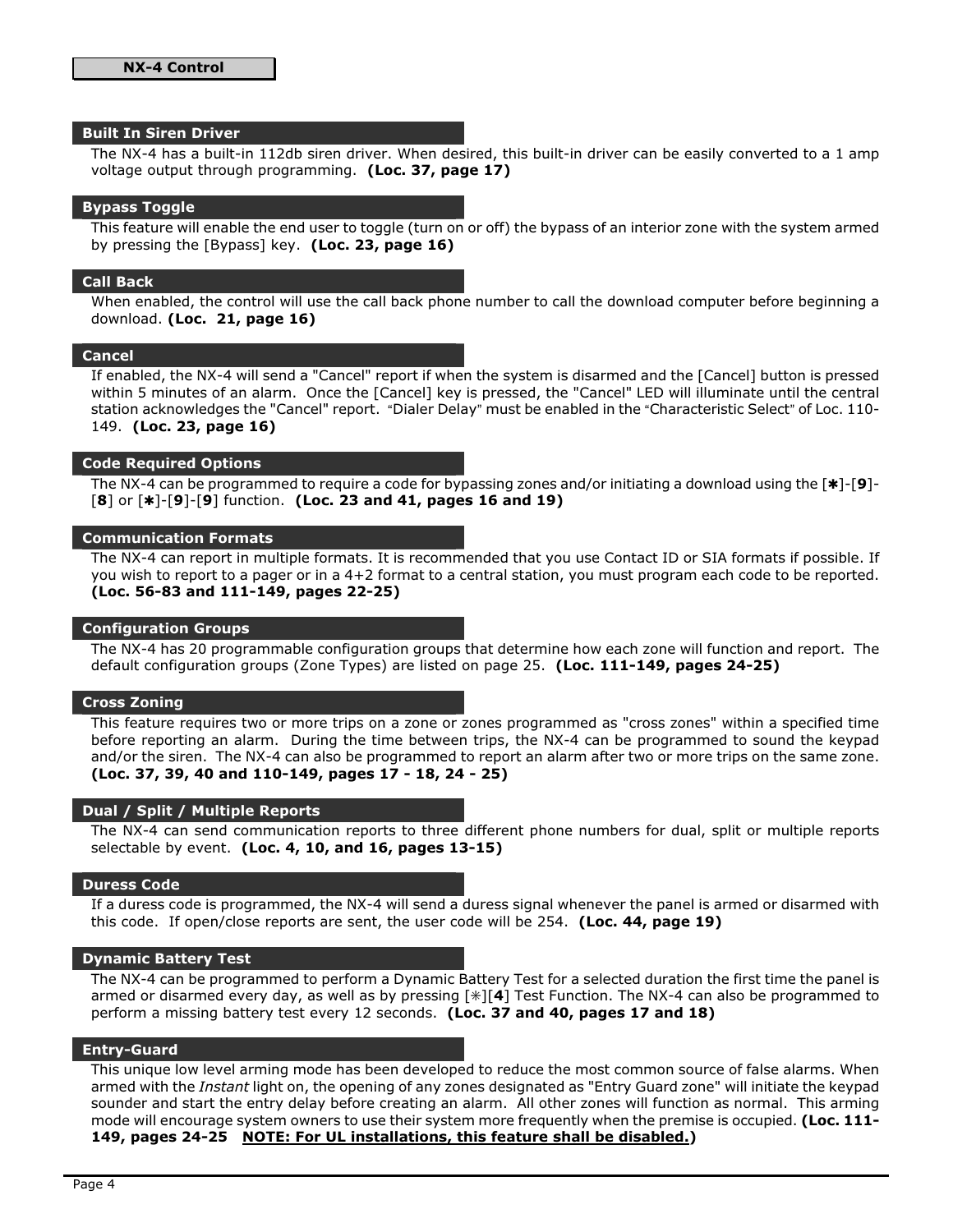#### Exit Error

If enabled, the NX-4 will send an "Exit Error Report" if an entry/exit zone is faulted at the instant the exit delay expires. This report will be sent along with the user number that armed the system, if the panel is not disarmed before the entry delay expires. The alarm report will also be sent. Even if this feature is not enabled, the siren will sound if any entry/exit zone is faulted at the instant the exit delay expires. (Loc. 23, page 16)

#### Expander Trouble

The NX-4 will report expander trouble to the central station if enabled. This condition will illuminate the "Service" LED on the keypad even if not reported. NOTE: The keypads are considered expanders. The number of the expansion devices reported can be found on page 35. (Loc. 37, page 17)

#### Fail to Communicate

The NX-4 will illuminate the "Service" LED if a report fails to reach the central station. If enabled, when the next report is successfully communicated, a Fail to Communicate code will be reported. (Loc. 37, page 17)

#### Fire Alarm Verification

When enabled, the NX-4 will verify a Fire alarm by requiring more than one trip on a smoke detector within a specified time before creating an alarm. NOTE: For household systems, the Fire Alarm Verification feature is NOT approved for use in California. This feature shall not be programmed into the control unit. (Loc. 40, page 18)

#### Force Arming

When enabled, the NX-4 can be Force Armed with zones violated. Under this condition, if a force armable zone is not secure, the "Ready" LED will flash. At the end of the exit delay, these zones will become bypassed. If these zones become secured any time during the arming cycle, they will be unbypassed and active in the system. If "Bypass Report" is enabled, the force arming zones can be programmed to report bypass when they are Force Armed (default), or to not report bypass even if "Bypass Report" is enabled. (Loc. 37, and 111-149, pages 17 & 24-25 NOTE: For UL installations, this feature shall be disabled.)

#### Group Bypass

A designated group of zones can be programmed to bypass by pressing [Bypass]- [0]-[Bypass]- [Bypass] prior to arming. (Loc. 111-149, pages 24-25 NOTE: For UL installations, this feature shall be disabled.)

#### Immediate Restore By Zone

The NX-4 can be programmed to send alarm and restore reports as soon as they occur, or wait until the siren time has expired. (Loc. 37, page 17)

### Internal Event Log

Up to 185 events can be stored in memory along with the date and time of the event. These events can later be viewed through downloading or on the LCD keypad. All reportable events report to the log.

#### Keypad Activated Panics

The NX-4 has three keypad activated panics that will send reports to the central station: Auxiliary 1 (Fire), Auxiliary 2 (Medical), and Keypad Panic. Auxiliary 1 will activate the steady (Fire) siren, Auxiliary 2 will sound the keypad, and the Keypad Panic can be programmed to be silent or audible (sound siren). (Loc. 23, page 16)

#### Keypad Sounder Control

The NX-4 can be programmed to sound the keypad sounder for certain events. (Loc. 39, page 18)

#### Keypad Tamper

If enabled, the NX-4 will disable the keypad for 60 seconds and communicate a tamper signal to the central station if 30 keypresses are entered without producing a valid code. (Loc. 23, page 16)

#### LED Extinguish

This feature will extinguish all LED's on the keypad, except the "Power" LED, after 60 seconds without a keypress. Pressing any numeric key will illuminate all LED's. (Loc. 23, page 16)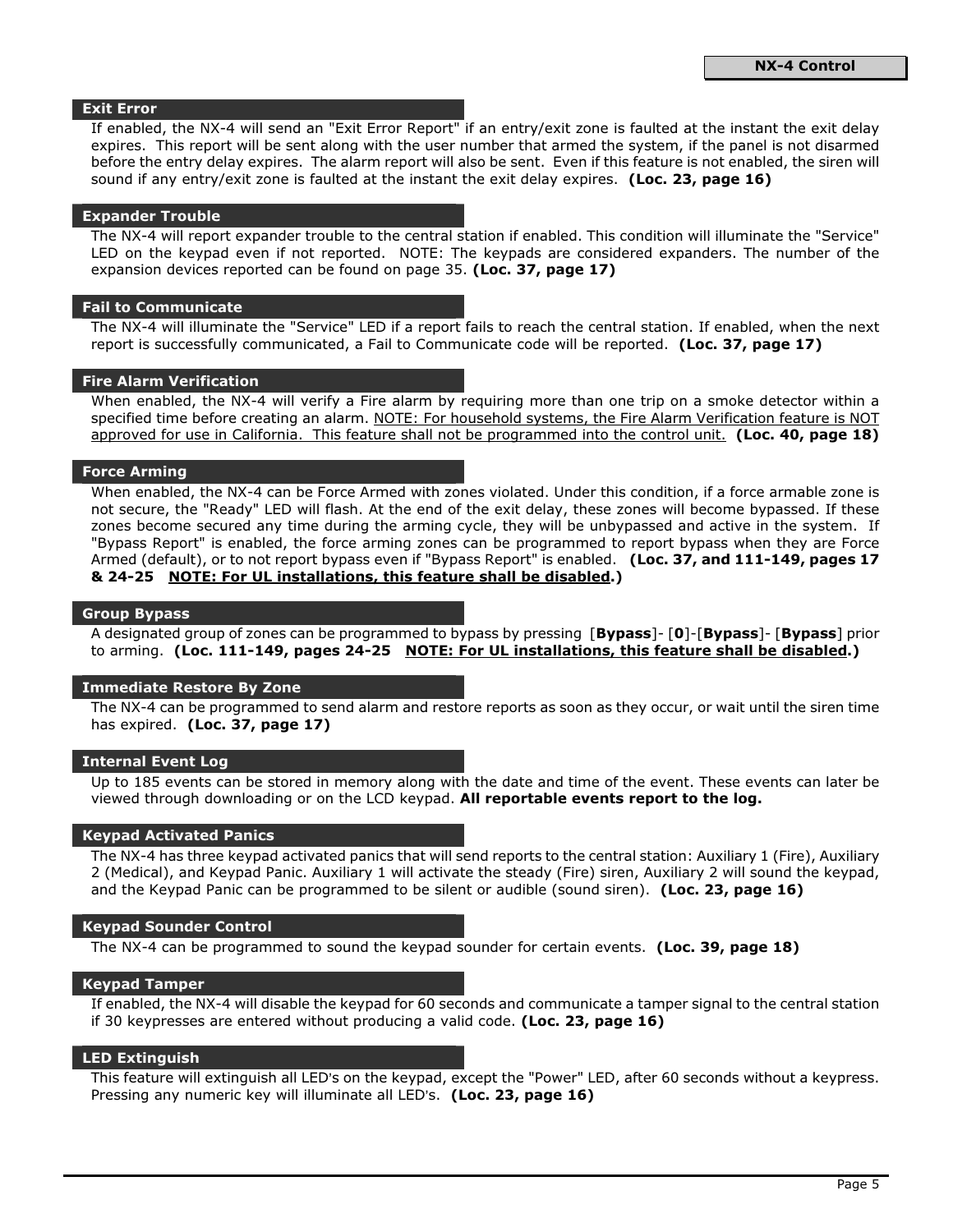#### Local Programming Lockout

This feature will disable programming of all locations or specified locations from the keypad. (Loc. 21, page 16)

#### Log Full Report

A report can be sent to the central station when the event log is full. (Loc. 37, page 17)

#### Lost Clock Service Light

The NX-4 can be programmed to illuminate the "Service" LED when the internal clock has an invalid time due to power loss. (Loc. 37, page 17)

#### Manual Test

The NX-4 can be programmed to perform a bell and/or communicator test when  $[*]$ -[4] is entered while the system is in the disarmed state. (Loc. 37, page 17)

#### On Board Zone Disable

The four zones on the NX-4 panel can be disabled in order to have a completely wireless alarm system. (Loc. 37, page 17)

#### Program Code

The factory default for the "Go To Program" code is  $[9]$ - $[7]$ - $[1]$ - $[3]$  when using a 4-digit code or, if the 6-digit option is used, the default is [9]-[7]-[1]-[3]-[0]-[0]. The program code can also be used as an Arm/Disarm code. If used as an Arm/Disarm code, and open/close reports are sent, the user code will be 255. (Loc. 43, page 19)

#### Quick Arm Feature

The NX-4 has a one button "Quick Arm" feature which can be used to arm the system by pressing the [Exit] key or the  $\text{[Stay]}$  key. If closing reports are sent, the user code will be 98. (Loc. 23, page 16)

#### Recent Closing

If enabled, the NX-4 will send a "Recent Closing Report" to the central station if an alarm occurs within 2 minutes after the panel is armed. The user number that armed the system will also be sent. (Loc. 23, page 16)

#### Re-exit

The NX-4 has the ability to restart the exit delay for a quick exit without disarming the system by pressing the [Exit] key while the system is armed. (Loc. 23, page 16)

## **Shutdown**

This mode will cause the keypads to turn off all LED's, except the "Power" LED, and not accept keypresses. (Loc. 21, page 16)

#### Siren Blast For Arming

The NX-4 can be programmed to give a one-second siren blast when the panel is armed, at the end of the exit delay, or when the central station receiver acknowledges the closing report. It can also give one blast for wireless arming and two blasts for wireless disarming. (Loc. 37, page 17)

#### Siren Supervision

The NX-4 has a "Siren Supervision" circuit that will constantly monitor the siren on the NX-4 and can be programmed to report if the wires are cut. (Loc. 37, page 17)

#### Silent Exit Option

The exit delay can be silenced by pressing  $[*]$ - $[Exit]$  before arming the control panel, or when using the re-exit feature.

#### Start/End Programming and End Downloading

A report can be sent when local programming is started and ended. A report can also be sent when a download session ends. (Loc. 37, page 17)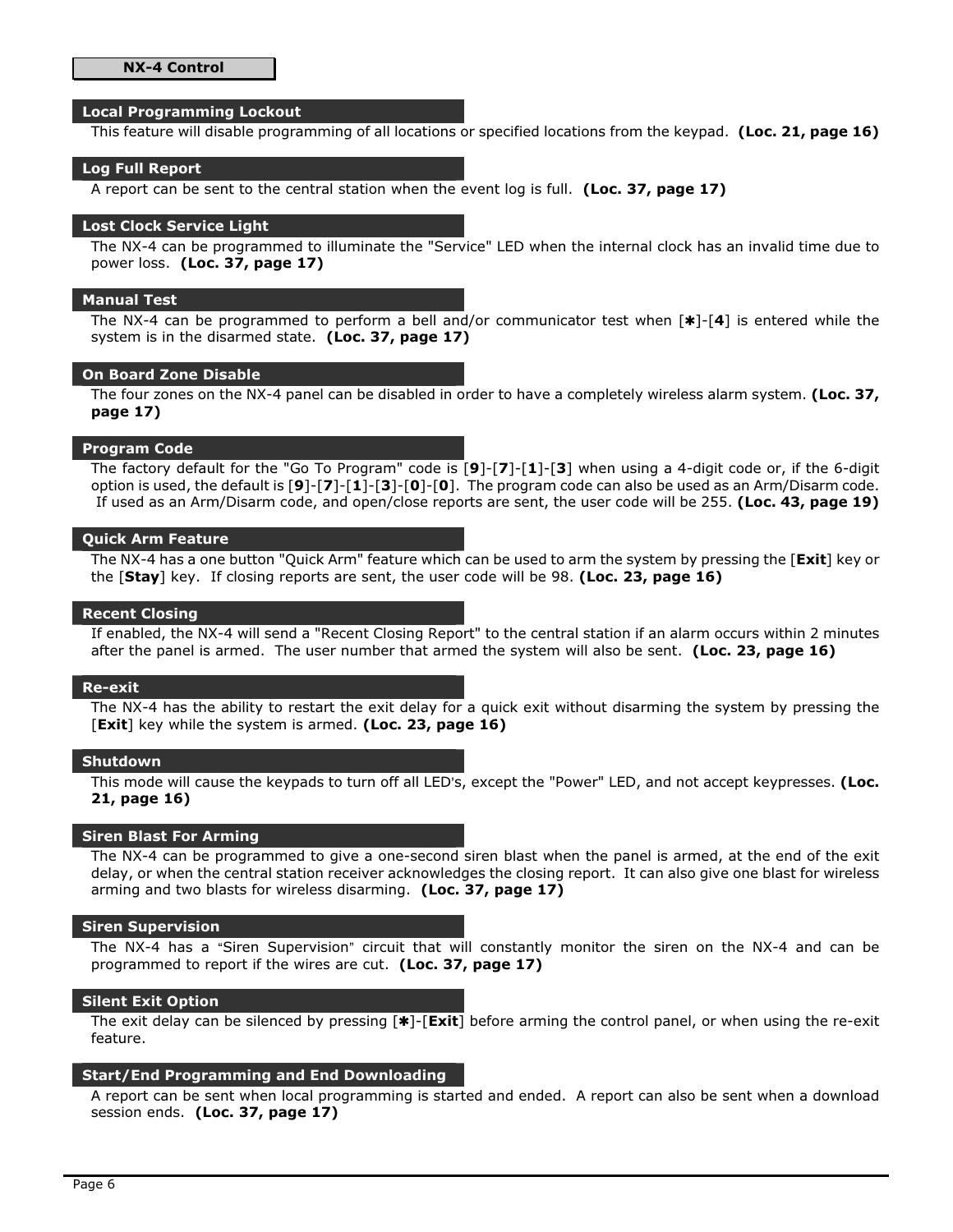#### Swinger Shutdown

This feature allows a zone(s) to be automatically bypassed after a specified number of alarms. When a zone is tripped, the alarm 'counter' reflects "1" in memory. If a new (first) alarm is detected in a different zone, the counter remains at "1". If an alarm is detected on a previously tripped zone, the count increments to "2". The 'counter' will increment each time an alarm is detected on a zone with multiple trips. Bypassing will occur on the zone that causes the count to equal the number programmed in location 38; the 'counter' will reset to zero (0); and begin a new trip count where the next alarm will set the 'counter' to 1. If immediate restore is enabled in location 37, the alarms (and restores, if enabled) will be sent as they occur. If immediate restore is not enabled, a second or subsequent alarm will not be sent until the siren times out. Factory default is 1. (Loc. 37 and 38, page 17)

#### Temporal Siren Disable

If disabled, the Fire Siren will be steady and Fire Voltage Out will be the same as Burglary (continuous). Otherwise, the Fire Siren will be temporal. (Loc. 37, page 18 NOTE: For UL installations, do NOT disable.)

#### Two Call Answering Machine Defeat

If enabled, to defeat an answering machine, two telephone calls must be made to the premises. On the first call, let the phone ring one or two times. The control panel will detect these rings and start a 45-second timer, during which, the control panel will answer the next call on the first ring. This is not recommended for commercial applications. (Loc. 21, page 16)

## Walk-Test Mode [\*] [Chime]

If enabled, entering  $[\ast]$  [Chime] followed by a user code will allow a walk-through zone test where all zones become silent and local (non-reporting). Each time a zone is faulted, the zone light on the LED keypad will illuminate and the chime will sound. The number of the faulted zone(s) will be displayed on the LCD keypad. It will also be entered into alarm memory and the internal log. To exit at any time during this mode, enter a user code. Otherwise, the "Walk-Test Mode" will automatically exit after 15 minutes. (Loc. 41, page 19)

#### Wireless Sensor Missing/Low Battery

The NX-4 will send a report to the central station when a wireless sensor has detected a low battery or has not reported to the receiver. The "Service" LED will illuminate when either condition exists. (Loc. 37, page 17)

#### Zone Bypassed Sounder Alert

If this feature is enabled, the NX-4 will beep the keypad sounder upon arming if a zone is bypassed. (Loc. 23, page 16)

#### **Zone Doubling** (Requires additional devices)

Zone doubling can only be enabled when at least one other device is added to the basic system (consisting of the main control panel and one keypad). Additional devices can include wireless receivers, extra keypads, etc. If enabled, this feature allows you to use the four zones on the panel as eight normally closed zones. When this feature is used, European double E.O.L. configuration cannot be used. THIS FEATURE DOES NOT INCREASE THE TOTAL NUMBER OF AVAILABLE ZONES BEYOND 8. If one of the eight zones must be a fire zone, it must be one of Zones 1 - 4. The corresponding upper zone will become unavailable. For example, if Zone 4 is a fire zone, then Zone 8 will not be available. (Loc. 37, page 17)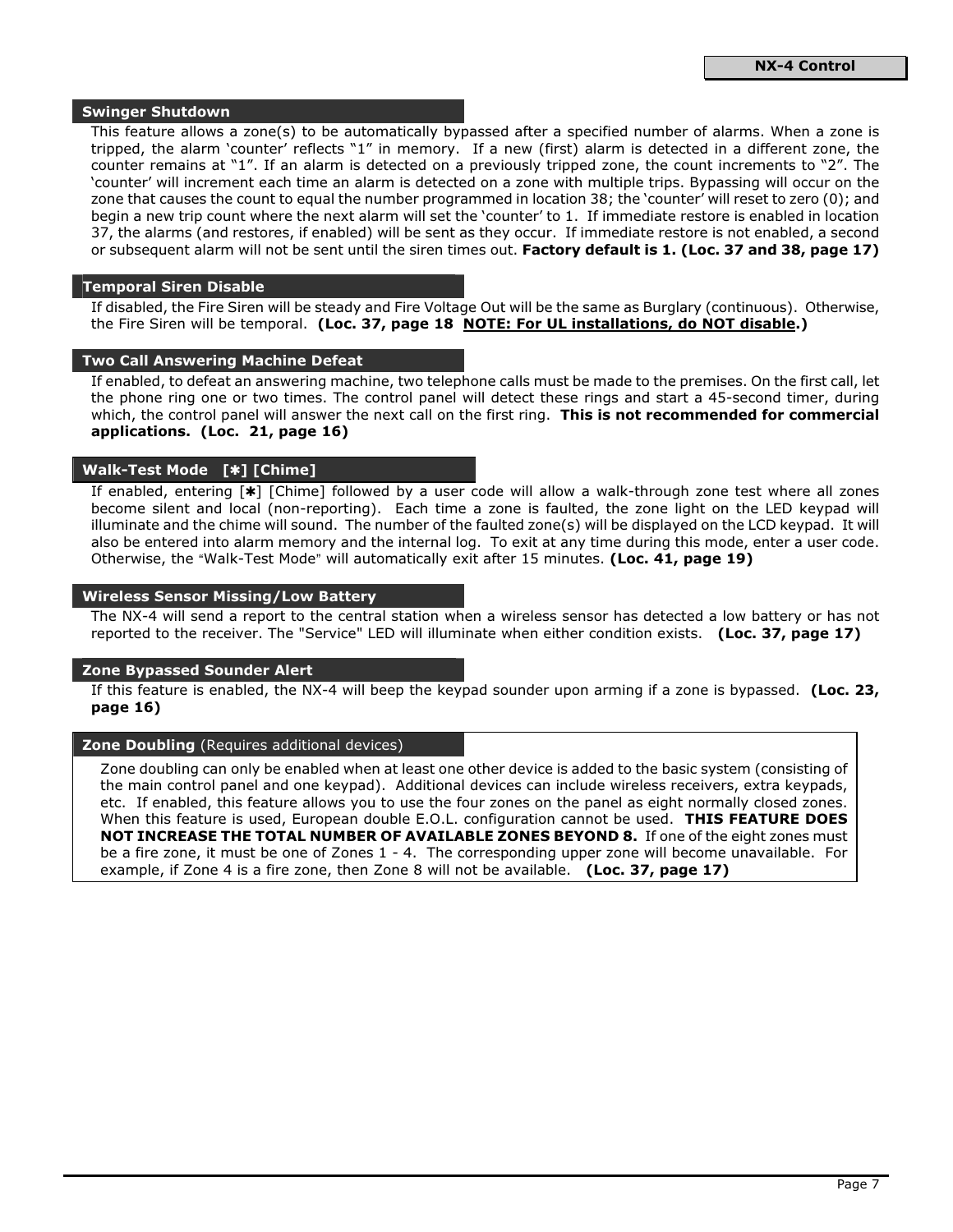## PROGRAMMING THE LED KEYPADS

This section describes how to program the address of each keypad as well as the options that are available. The address of the keypad is important because this is how the panel supervises the keypads. The factory default for the Master code is [1]-[2]-[3]-[4] when using a 4-digit code or [1]-[2]-[3]-[4]-[5]-[6] for a 6-digit code. The factory default for the "Go To Program" code is [9]-[7]-[1]-[3] for a 4-digit code or [9]-[7]-[1]-[3]-[0]-[0] for a 6-digit code.

## $[*]$ -[9]-[3] Set keypad options

- 1. Enter [\*]-[9]-[3] [program code]. The "Service" LED will flash.
- 2. LEDs 1-8 can now be toggled on/off to enable/disable the following functions:
- 3. After enabling/disabling the desired functions, press  $[*]$

| <b>LED</b>     | <b>KEYPAD FEATURE ENABLED</b>                                                                                                                                                                                                                                     |
|----------------|-------------------------------------------------------------------------------------------------------------------------------------------------------------------------------------------------------------------------------------------------------------------|
| 1.             | <b>RESERVED.</b><br><b>DO NOT PROGRAM THIS AT ALL!</b>                                                                                                                                                                                                            |
| $\overline{2}$ | <b>Enable Silent Keypad option</b> - silences the entry/exit sounder & chime only.                                                                                                                                                                                |
| 3              | <b>Enable Ding Dong sound for Chime -</b> If off, chime will be a single tone. (See location 40, page 18)                                                                                                                                                         |
| $\overline{4}$ | <b>Enable Keypress Silence option -</b> silences the pulsing keypad sounder for 5 seconds when a key is<br>pressed                                                                                                                                                |
| 5              | Enable Armed Status Suppression - will not allow the keypad to display faulted or bypassed zones when<br>the system is armed                                                                                                                                      |
| 6              | <b>Enable Panic, Fire, Medical Beeptone -</b> will sound a short beep to verify that the keypress was accepted                                                                                                                                                    |
| $\overline{7}$ | <b>Suppresses the "Service" LED</b> - will not allow the "Service" LED to illuminate for any reason. If there is a<br>system trouble, pressing [*]-[2] will still show the service menu. (NOTE: For UL installations, the Service<br>LED shall not be suppressed) |
| 8              | RESERVED. This LED should always be "OFF".                                                                                                                                                                                                                        |

## $[*]$ -[9]-[4] Set keypad number

- 1. Enter [\*]-[9]-[4]-[program code]. The "Service" LED and the "Instant" LED will flash.
- 2. Enter the keypad number (1-8).
- 3. Press [\*]. The "Instant" LED will illuminate steady and the"Service" LED will remain flashing.
- 4. Enter  $\left[1\right]$ . The keypad will automatically exit this mode at this time.

#### [\*]-[9]-[5] Set elapsed increments since last autotest

- 1. Enter [\*]-[9]-[5]-[program code]. The "Service" LED will flash.
- 2. Enter [100's digit]
- 3. Enter [10's digit]
- 4. Enter [1's digit]
- 5. Press  $[#]$  to save and exit.

## $[*]$ -[9]-[6] Set system date

- 1. Enter [\*]-[9]-[6]-[master code]. The "Service" LED will flash.
- 2. Enter [day of week (1=Sun)]
- 3. Enter [month 10's digit]
- 4. Enter [month 1's digit]
- 5. Enter [day 10's digit]
- 6. Enter [day 1's digit]
- 7. Enter [year 10's digit]
- 8. Enter [year 1's digit]

## $[k]$ -[9]-[7] Set system clock

- 1. Enter [\*]-[9]-[7]-[master code]. The "Service" LED will flash.
- 2. Enter [hour 10's digit]
- 3. Enter [hour 1's digit]
- 4. Enter [minutes 10's digit]
- 5. Enter [minutes 1's digit]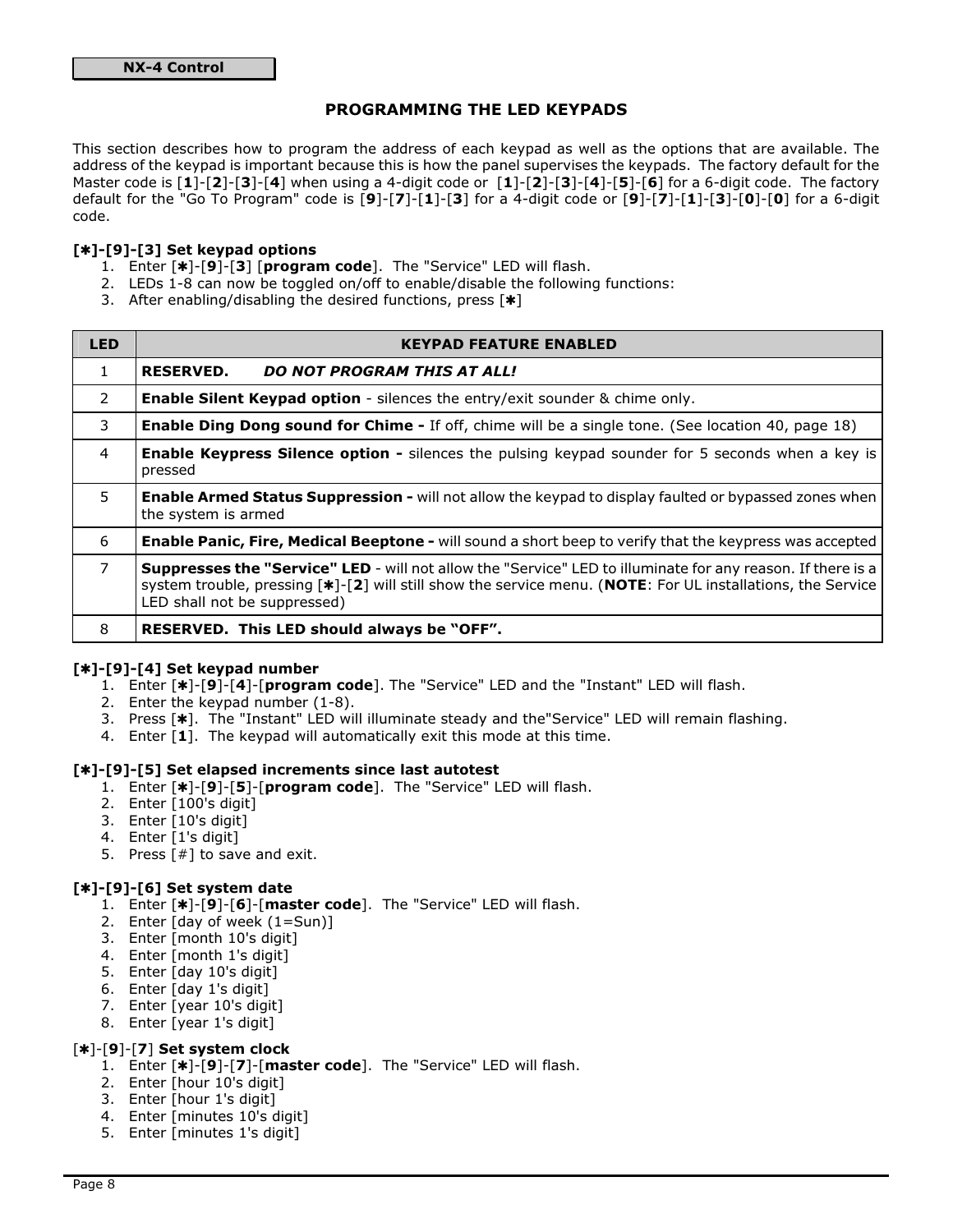## CHANGING USER CODES:

- 1. Enter  $[\ast]$ - $[5]$ - $[master code]$ . The "Ready" LED will flash.
- 2. Enter the 2 digit user number (always 2 digits such as "03" for user 3). The "Ready" LED will illuminate steady.
- 3. Enter the new user code designated for that individual. The "Ready" LED will flash indicating that the code was accepted. If it rejects the code, the sounder will beep 3 times. Note for NX1300 Series LED Keypad: The zone lights will illuminate specifying the first digit of the "user code". (Lights 1-8 on = code is blank; lights 1-8 off  $=$  "0"; lights 1 and 8  $=$  "9".) Use the up and down scroll keys to view the next digit or enter a new 4or 6-digit "user code". While using the scroll keys you can change any digit by entering a new digit. This will advance you to the next digit.
- 4. If another user code needs to be programmed, return to step 2.
- 5. Press [#] while the "Ready" LED is flashing to exit the User Code Programming Mode.

## ASSIGNING AUTHORITY LEVEL:

- 1. Enter [\*]-[6]-[master code]. The "Ready" LED will flash.
- 2. Enter [2 digit user number] (always 2 digit such as 03 for user 3). The "Ready" LED will illuminate steady and the "Instant" LED will flash
- 3. Refer to this chart for the description of each LED. Turn the LED on for the features that you desire.

| LED | <b>ATTRIBUTES IF LED 8 IS OFF</b>                              | <b>LED</b> | <b>ATTRIBUTES IF LED 8 IS ON</b>                          |
|-----|----------------------------------------------------------------|------------|-----------------------------------------------------------|
| 1   | <b>Reserved</b>                                                | 1          | Activate output $#1$                                      |
| 2   | Arm Only                                                       | 2          | Activate output $# 2$                                     |
| з   | Arm Only After Close Window                                    | з          | Reserved                                                  |
| 4   | Master arm/disarm (can program other codes)                    | 4          | Reserved                                                  |
| 5   | Arm/disarm code                                                | 5          | Arm/disarm                                                |
| 6   | Allowed to bypass zones (see location 23)                      | 6          | <b>Bypass Zones</b>                                       |
| 7   | Code will send open / close reports                            |            | Open / Close Reporting                                    |
| 8   | If this LED is on, LEDs 1-7 will use the chart to the<br>right | 8          | If this LED is off, LEDs 1-7 use the chart to the<br>left |

4. Enter  $[\ast] [\ast]$ . This step returns you back to step 2 above. At this point you may enter another user number to assign attributes for. You may continue this procedure until you have assigned authority levels to all user numbers - or - you may press [#] key to exit the Assigning Authority Level Program.

## $[k+1-[9]-[8]$

Pressing  $[*]$ -[9]-[8] while the system is disarmed will cause the control to do a callback for a download. NOTE: A VALID USER CODE MAY BE REQUIRED AFTER [\*]-[9]-[8] IF ENABLED IN LOCATION 41, PAGE 19.

## $[*] - [9] - [9]$

Pressing  $[*]$ -[9]-[9] while the system is disarmed will cause the control panel to seize the phone line for a download. NOTE: A VALID USER CODE MAY BE REQUIRED AFTER [\*]-[9]-[9] IF ENABLED IN LOCATION 41, PAGE 19.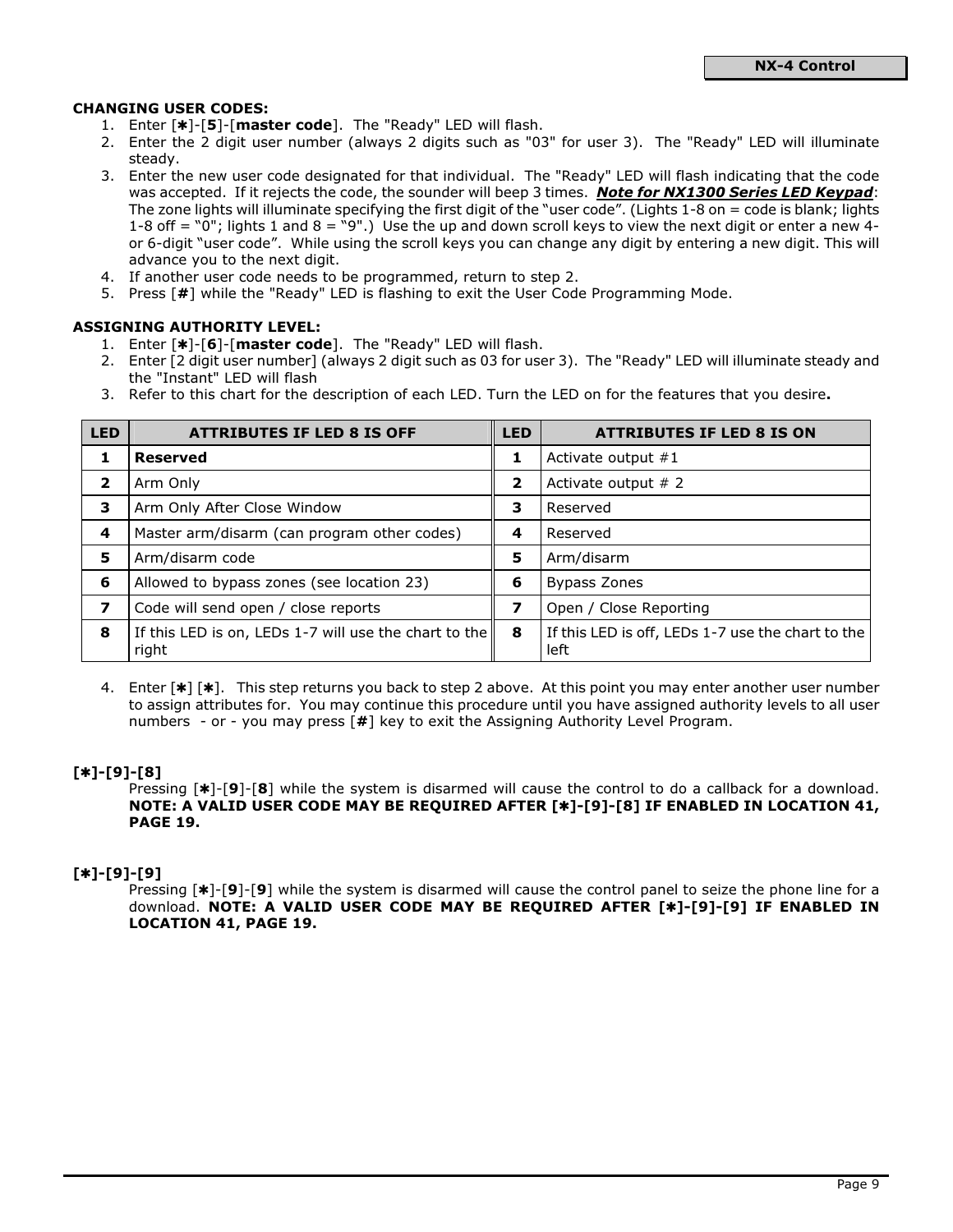## PROGRAMMING THE NX-4 CONTROL

ENTERING THE PROGRAM MODE: To enter the Program Mode, press [\*]-[8]. At this time, the five function LEDs (Stay, Chime, Exit, Bypass, & Cancel) will begin to flash. Next, enter the "Go To Program Code" (FACTORY DEFAULT IS [9]-[7]-[1]-[3]). If the "Go To Program Code" is valid, the "Service" LED will flash and the five function LEDs will illuminate steady. You are now in the Program Mode and ready to select the module to program.

SELECTING THE MODULE TO PROGRAM: Since all modules connected to the NX-4 are programmed through the keypad, the module you are programming should be the first entry. To program the NX-4 Control Panel, enter [0]-  $[#]$ . The  $[0]$  is the module number of the control and the  $[#]$  is the entry key. Other module entry numbers can be found in their corresponding manuals.

PROGRAMMING A LOCATION: Once the number of the module to be programmed has been entered, the "Armed" LED will illuminate, indicating it is waiting for a programming location to be entered. Any location can be accessed by directly entering the desired programming location followed by the pound [#] key. If the location entered is a valid location, the "Armed" LED will extinguish, the "Ready" LED will illuminate and the binary data for the first segment of this location will be shown by the zone LED's. While entering new data, the "Ready" LED will begin flashing to indicate a data change in process. The flashing will continue until the new data is stored by pressing the  $[\ast]$  key. Upon pressing the [\*] key, the keypad will advance to the next segment and display its data. This procedure is repeated until the last segment is reached. Pressing the [#] key will exit from this location, and the "Armed" LED will illuminate again waiting for a new programming location to be entered. If the desired location is the next sequential location, press the [POLICE] key. If the previous location is desired press the [FIRE] key. If the same location is desired press the [MEDIC] key. To review the data in a location, repeat the above procedure, pressing the  $[*]$  key without any numeric data entry. Each time the [\*] key is pressed, the programming data of the next segment will be displayed for review.

EXITING A LOCATION: After the last segment of a location is programmed, pressing [\*] will save the data, exit that location, turn the "Ready" LED off and the "Armed" LED on. To exit before the last segment, press [#]. As before, you are now ready to enter another programming location. If an attempt is made to program an invalid entry for a particular segment, the keypad sounder will emit a triple error beep (beep, beep, beep), and remain in that segment awaiting a valid entry.

**EXITING THE PROGRAM MODE:** When all the desired changes in programming have been made, it is time to exit the program mode. Pressing the [Exit] key will exit this programming level, and go to the "Select a Module. To Program" level. If no additional modules are to be programmed, pressing the [Exit] key again will exit the program mode. If there is a module to be programmed, it may be selected by entering its address followed by the  $[#]$  key (see "Selecting the Module To Program" above). The procedure for programming these devices is the same as for the control panel, except the locations will be for the module selected.

## PROGRAMMING DATA

Programming data is always one of two types. One type of data is numerical and can take on values from 0 -15 or 0 - 255 depending on the location's segment. The other type of data is a feature selection type. Feature selection data is used to turn features on or off. Use the following procedures when working with these two data types:

NUMERICAL DATA: Numerical data is programmed by entering a number from 0-255 on the numeric keys of the system keypad. To view the data in a location, a binary process is used. With this process, the LED's for zones 1 through 8 are utilized, and the numeric equivalents of their illuminated LED's are added together to determine the data in a programming location. The numeric equivalents of these LED's are as follows:

| Zone 1 LED = $1$  | Zone 2 LED = $2$  | Zone 3 LED = $4$  | Zone 4 LED = $8$   |
|-------------------|-------------------|-------------------|--------------------|
| Zone 5 LED = $16$ | Zone 6 LED = $32$ | Zone 7 LED = $64$ | Zone 8 LED = $128$ |

Example: If the numerical data to be programmed in a location is "66", press [6]-[6] on the keypad. The LED's for Zone 2 and Zone 7 will become illuminated indicating 66 is in that location  $(2 + 64 = 66)$ . See this example on page 10. Once the data is programmed, press the  $[*]$  key to enter the data and advance to the next segment of that location. After the last segment of a location is programmed, pressing the [\*] key will exit that location, turn the "Ready" LED off and the "Armed" LED on. As before, you are now ready to enter another programming location. If an attempt is made to program a number too large for a particular segment, the keypad sounder will emit a triple beep, indicating an error, and remain in that segment awaiting a valid entry.

On the LCD keypad, the number in the location will be displayed. For locations with a maximum of 15, the hexidecimal equivalent will be displayed in parenthesis. Example:  $11 (B)$  or  $14 (E)$ .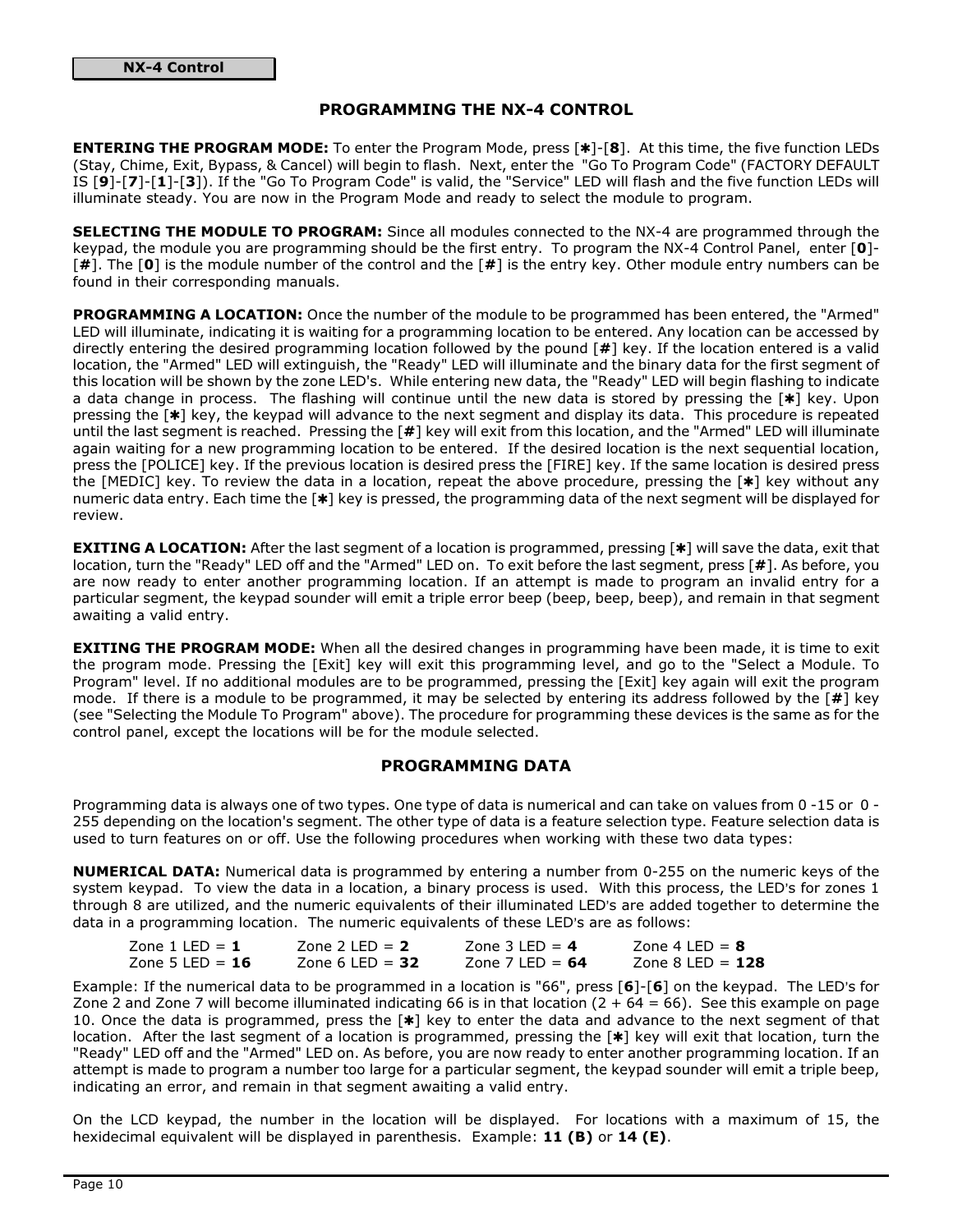## **PROGRAMMING EXAMPLE – FIGURE 1 (Numerical Data)**





# **PROGRAMMING EXAMPLE – FIGURE 2 (Feature Selection Data)**

**Location 23 Segment 1** 

- 1 = Quick Arm
- $2 = Re-Ex$
- 3 = Auto Bypass
- 4 = Silent Keypad Panic
- 5 = Audible Keypad Panic
- 6 = Keypad Auxiliary 1
- 7 = Keypad Auxiliary 2
- 8 = Multi-Keypad Tamper

Press the key on the numeric keypad that corresponds to the feature you wish to enable/disable. When an LED is "on, a feature is enabled; when "off" the feature is disabled. For example: With the 1, 5, & 7 LEDs "on", Quick Arm, Audible Keypad Panic and Keypad Auxiliary 2 are enabled.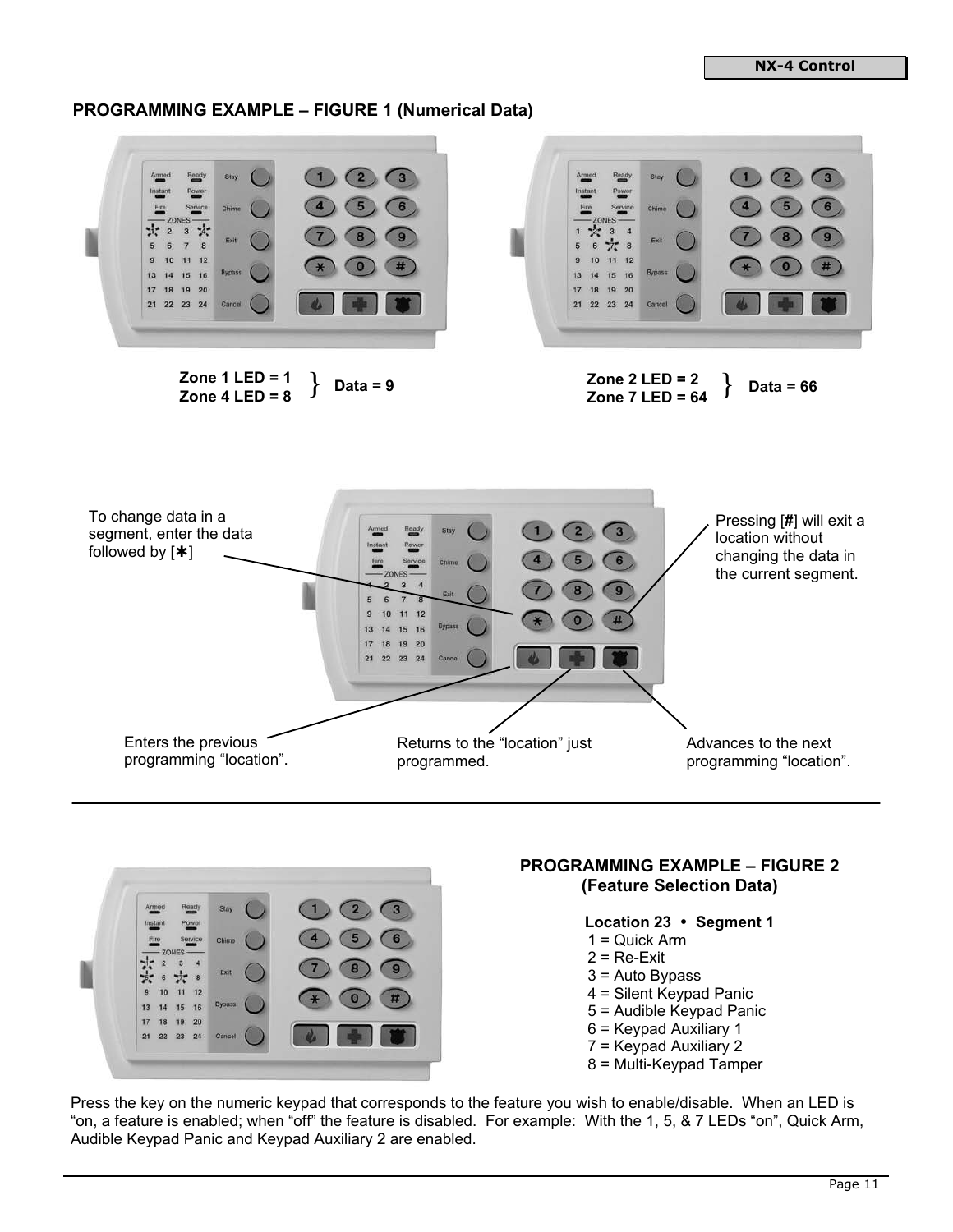## NX-4 Control

FEATURE SELECTION DATA: Feature selection data will display the current condition (on or off) of eight features associated with the programming location and segment selected. Pressing a button on the touchpad (1 thru 8) that corresponds to the "feature number" within a segment will toggle (on/off) that feature. Pressing any numeric key between [1] and [8] for selection of a feature, will make the corresponding LED illuminate (feature ON). Press the number again, and the LED will extinguish (feature OFF). You will see that numerous features can be selected from within one segment. For instance, if all eight features of a segment are desired, pressing [1]-[2]-[3]-[4]-[5]-[6]-[7]- [8] will turn on LED's 1 thru 8 as you press the keys, indicating that those features are enabled. LCD Keypad Users Note: The numbers of the enabled features will be displayed. However, the features not enabled will display a hyphen  $(-)$ . After the desired setting of features is selected for this segment, press the  $[*]$  key. This will enter the data and automatically advance to the next segment of the location. When you are in the last segment of a location and press the [\*] to enter the data, you will exit that location. This will now turn the "Ready" LED off and the "Armed" LED on. As before, you are now ready to enter another programming location.

## LOADING FACTORY DEFAULTS

To load the factory defaults, enter the program mode using the procedure on page 10, then type  $[9]$ - $[1]$ - $[0]$ - $[#$ ]. The keypad will beep 3 times indicating that the loading is in progress. The loading takes about 6 seconds.

## ENROLLING MODULES AND KEYPADS

For supervision purposes, the NX-4 has the ability to automatically find and store in its memory, the presence of all keypads, zone expanders, wireless receivers, and any other module connected to the data terminal. This allows these modules to be supervised by the control panel. To enroll the modules, enter the Program Mode of the NX-4 control panel as described on page 10. When the Program Mode is exited, the NX-4 control will automatically enroll the devices. The enrolling process takes about 12 seconds, during which time the "Service" LED will illuminate. User codes will not be accepted during the enrolling process. Once a module is enrolled, if it is not detected by the control, the "Service" LED will illuminate.

## CONTROL PANEL PROGRAMMING LOCATIONS

#### (Note: Various locations have been intentionally omitted. Any attempts to access these locations will be followed by an error  $\theta$ beep".)

## LOCATION 0 - PHONE NUMBER 1 (20 segments, numerical data)

The first telephone number is programmed in location 0. A "14" indicates the end of the phone number. Delays of four seconds can be programmed at any point in the phone number by programming a "13" in the appropriate segment. If tone dialing is desired, program a "15" in the segment where tone dialing should begin. If the entire number should be tone dialing, program a "15" in the first segment. Program an "11" for a "\*", and a "12" for a "#". Caution: A callwaiting cancel on a non- call waiting line will prevent successful connection to the central station.

## LOCATION 1 - ACCOUNT CODE FOR THE PHONE #1 (6 segments, numerical data)

The account code sent when Phone  $#1$  is dialed is programmed in location 1. Program a  $*10"$  in the segment immediately after the last digit of the account code. If the account code is 6 digits long, program all 6 segments.

## LOCATION 2 - COMMUNICATOR FORMAT FOR PHONE #1 (1 segment, numerical data)

Location 2 contains the communicator format used to transmit to the receiver connected to Phone #1. Consult the instructions for your central station receiver to determine which format is compatible. Select a format from the list on the following page. If you require a format other than those listed, review the override options described in location 18, to build the appropriate format. A "15" must be programmed in location 2 in addition to the entries in location 18 in order to create a special format. If this location contains a "0", the built-in communicator will be disabled, and the NX-4 will function as a local only control.

#### LOCATION 3 - DIAL ATTEMPTS/BACKUP CONTROL FOR PHONE # 1 (2 segments, numerical data)

**Segment 1- Dial attempts:** Location 3, Segment 1 is used to enter the number of dial attempts (1 to 15 Attempts) the communicator will make to Phone #1 before ending the notification process. Factory default is "8" and the communicator will make eight (8) attempts to the first number.

Segment 2- Phone #1 Backup Control: Programming a "0" in Segment 2 of this location will cause the NX-4 to make the designated number of attempts to Phone #2 before setting the "Fail To Communicate" condition and stop reporting. Programming a "1" in this segment will cause the NX-4 to stop trying to communicate after the designated number of attempts have been made to Phone #1. If a "2" is programmed in this segment, it will cause the NX-4 to make the dial attempts in increments of two. The first two attempts will be made to Phone  $#1$ , the next two attempts to Phone #2, then repeating until the total number of attempts designated in Segment 1 is completed.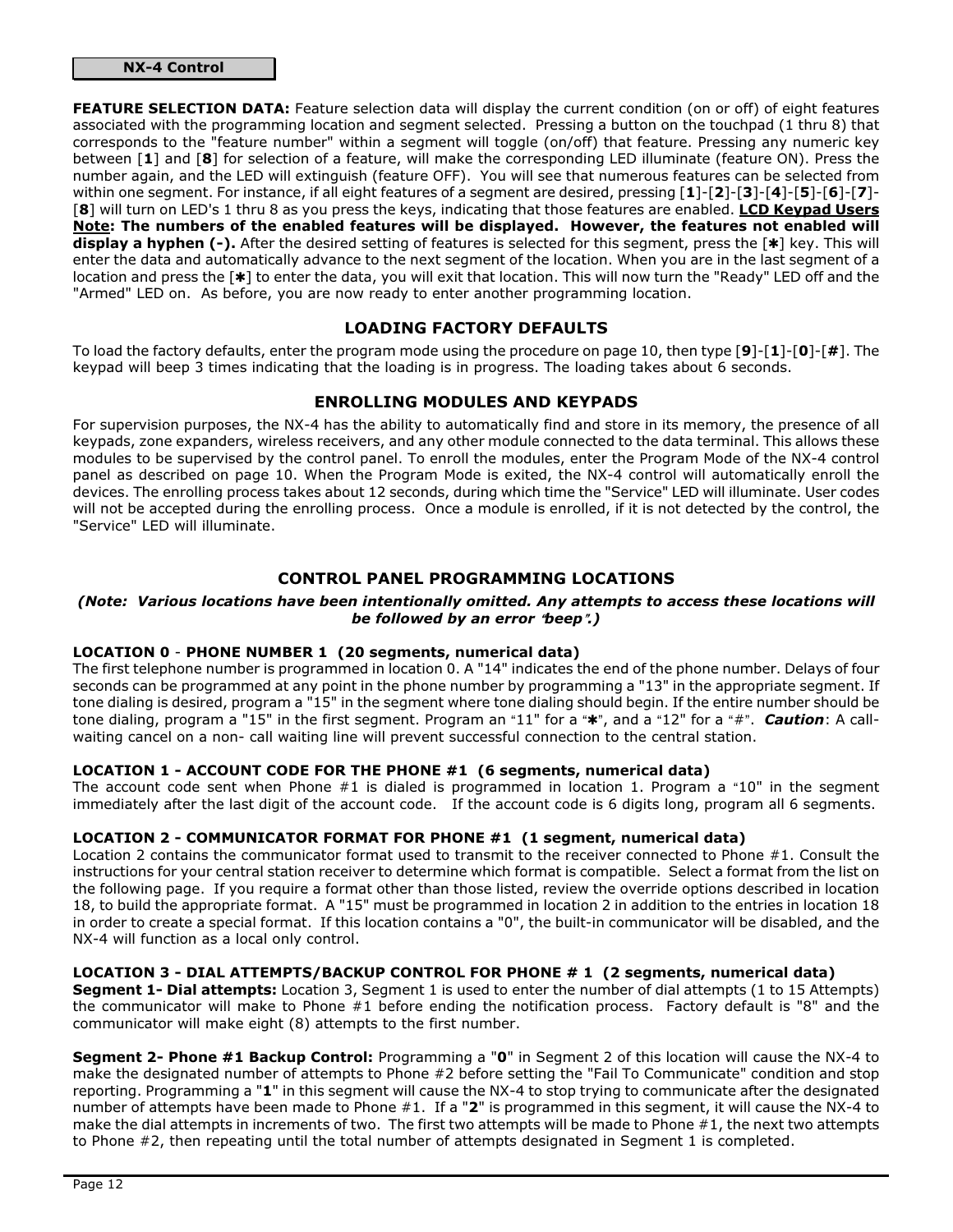## FORMAT SELECTIONS

| <b>DATA</b>             | <b>FORMAT</b>                      | <b>DESCRIPTION</b>                                                                     |
|-------------------------|------------------------------------|----------------------------------------------------------------------------------------|
| $\mathbf 0$             | Local                              | Communicator is disabled                                                               |
| 1                       | Universal $4+2$                    | Two digit event code 1800hz transmit 2300hz handshake double round parity<br>40pps     |
| $\overline{2}$          | $3+1$ fast (or $4+1$ )             | One digit event code 1900Hz transmit 1400Hz handshake double round parity<br>20pps     |
| 3                       | Reserved                           | Reserved                                                                               |
| 4                       | Pager                              | 2 digit event code DTMF transmission                                                   |
| 5                       | $3/1$ or $4/1$ slow                | 1800hz transmit 2300hz handshake double round parity 20 p.p.s. hex capability          |
| 6                       | $3/1$ or $4/1$ slow                | 1800hz transmit 1400hz handshake double round parity 20 p.p.s. hex capability          |
| $\overline{\mathbf{z}}$ | $3/1$ or $4/1$ fast                | 1800hz transmit 2300hz handshake double round parity 40 p.p.s. hex capability          |
| 8                       | $3/1$ or $4/1$ fast                | 1800hz transmit 1400hz handshake double round parity 40 p.p.s. hex capability          |
| $\mathbf{9}$            | $3/1$ or $4/1$ fast with<br>parity | 1800hz transmit 2300hz handshake single round w/parity 40 p.p.s. hex capability        |
| 10                      | $3/1$ or $4/1$ fast with<br>parity | 1800hz transmit 1400hz handshake single round w/parity 40 p.p.s. hex capability        |
| 11                      | $4+2$ express                      | 2 digit event code DTMF transmission                                                   |
| 12                      | $4+2$ fast                         | Two-digit event code 1900hz transmit 1400hz handshake double round parity 20<br>p.p.s. |
| 13                      | Ademco Contact ID                  | DTMF (see pages 33-34)                                                                 |
| 14                      | <b>SIA</b>                         | FSK (see pages 33-34)                                                                  |
| 15                      | Custom format                      | (See location 18, page 16)                                                             |

## REPORTING EVENTS TO PHONE NUMBER 1

Location 4 is used to select which events are reported to Phone #1. If dual or split reporting is not desired, location 4 should be used to select all events to Phone #1. If dual or split reporting is desired, location 4 should be used to select only those events that should be reported to Phone #1. If no events should be reported to Phone #1, location 4 should be programmed as "0" (disabled).

## LOCATION 4 - EVENTS REPORTED TO PHONE # 1 (2 segments, feature selection data)

**Segment 1:**  $1 =$  Alarms and Alarm Restores.

- 2 = Opening and Closings.
- 3 = Zone Bypass and Bypass Restores.
- 4 = Zone Trouble and Trouble Restores.
- 5 = Power Fail, Low Battery, Power Restore, and Low Battery Restore.
- 6 = Bell Cut, Bell Cut Restore.
- 7 = Test Reports.
- 8 = Start and End programming, Download complete.

#### **Segment 2:**  $1 =$  Zone and Box Tamper and Tamper Restore.

- 2 = Auxiliary Power Over-current and Restore.
- 3 = Wireless Sensor Missing and Restore.
- 4 = Wireless Sensor Low Battery and Restore.
- 5 = Expander Trouble and Restore.
- 6 = Fail To Communicate.
- $7 =$  Reserved.
- $8 =$  Reserved.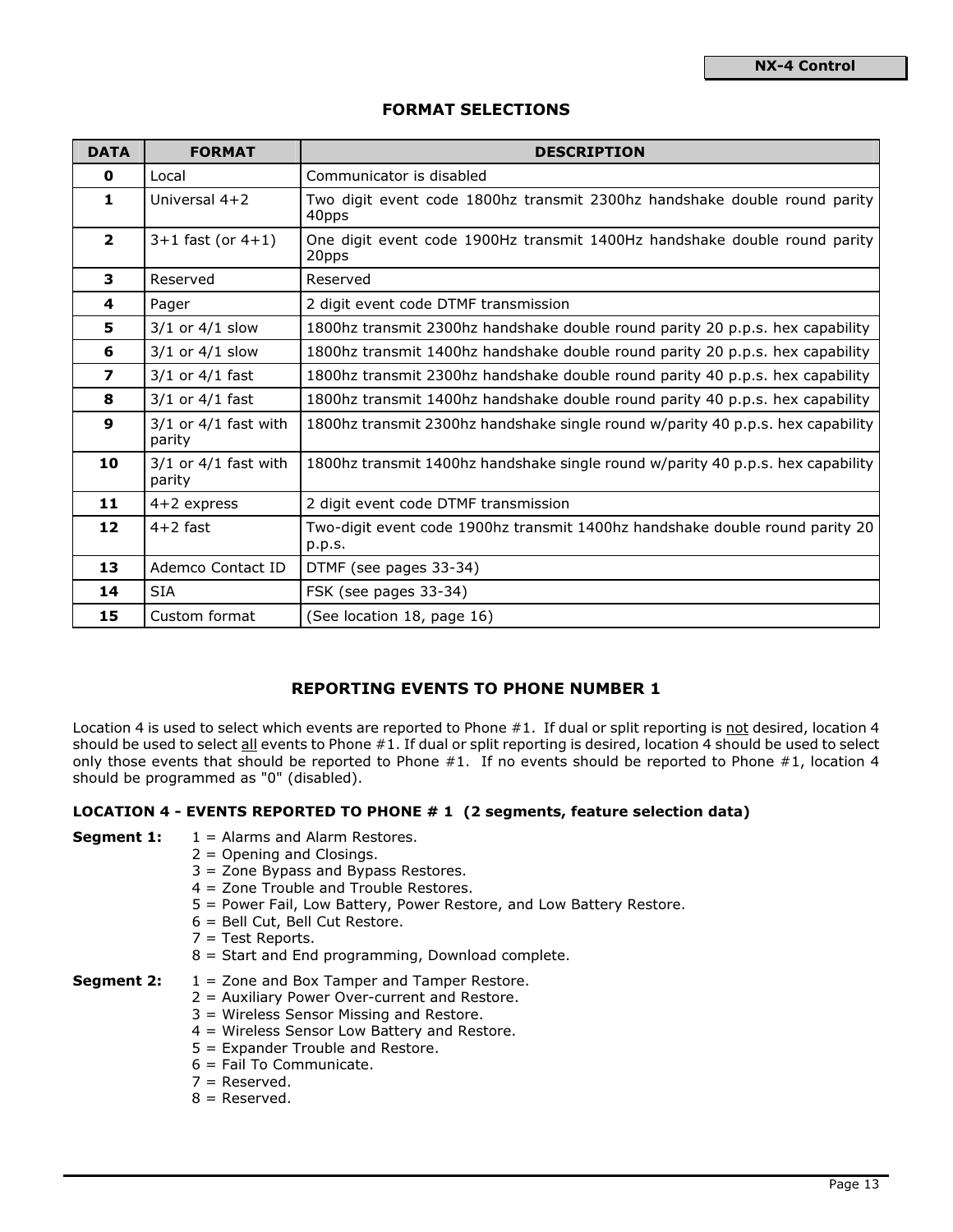## NX-4 Control

### LOCATION 6 - PROGRAMMING PHONE #2 (20 segments, numerical data)

Phone #2 is programmed in location 6. A "14" indicates the end of the phone number. Delays of four seconds can be programmed at any point in the phone number by programming a "13" in the appropriate segment. If tone dialing is desired, program a "15" in the segment where tone dialing should begin. If the entire number should be tone dialing, program a "15" in the first segment. Program an "11" for a "\*, and a "12" for a "#". Caution: A call-waiting cancel on a non- call waiting line will prevent successful connection to the central station.

#### LOCATION 7 - ACCOUNT CODE FOR THE PHONE #2 (6 segments of numerical data)

The account code sent when Phone  $#2$  is dialed is programmed in location 7. Program a "10" in the segment immediately after the last digit of the account code. If the account code is 6 digits long, program all 6 segments. If this location is left unprogrammed, account code 1 will be used when the second phone number is dialed.

## LOCATION 8 - COMMUNICATOR FORMAT FOR PHONE # 2 (1 segment, numerical data)

Location 8 contains the communicator format used to transmit to the receiver connected to Phone #2. Consult the instruction manual for your central station receiver to determine which format is compatible, and select from the 15 formats listed on page 13. If you require a format other than those listed, review the override options described in Location 18 to build the appropriate format. A "15" must be programmed in location 8 in addition to the entries in location 18 in order to create a special format. If this location contains a "0", format 1 will be used when Phone #2 is dialed.

## LOCATION 9 - DIAL ATTEMPTS/BACKUP CONTROL FOR PHONE #2 (2 segments, numerical data)

Segment 1, Dial attempts: Segment 1 of Location 9 is used to enter the number of dial attempts (1 to 15 attempts) the communicator will make to Phone #2 before ending the notification process. Factory default is "8" and the communicator will make the same number of attempts as those programmed in location 3.

Segment 2, Phone #2 Backup Control: Programming a "0" in Segment 2 of this location will cause the NX-4 to make the designated number of attempts to Phone #1 before setting the "Fail To Communicate" condition and stop reporting. Programming a "1" in this segment will cause the NX-4 to stop trying to communicate after the designated number of attempts have been made to Phone #2. If a "2" is programmed in this segment, it will cause the NX-4 to make the dial attempts in increments of two. The first two attempts will be made to Phone #2, the next two attempts to Phone #1, then repeating until the total number of attempts designated in Segment 1 is completed.

## REPORTING EVENTS TO PHONE NUMBER 2

Phone #2 can be used to back up Phone #1 or for a second receiver to multi-report or split report events. Location 10 is used to select which events are reported to Phone #2. If dual or split reporting is not desired, location 10 should be left at the factory default of "0". If multi-reporting or split reporting is desired, location 10 should be used to select only those events that should be reported to Phone #2. If no events should be reported to Phone #2, location 10 should be "0".

## LOCATION 10 - EVENTS REPORTED TO PHONE #2 (2 segments of feature selection data)

- **Segment 1:**  $1 =$  Alarms and Alarm Restores.
	- 2 = Opening and Closings.
	- 3 = Zone Bypass and Bypass Restores.
	- 4 = Zone Trouble and Trouble Restores.
	- 5 = Power Fail, Low Battery, Power Restore, and Low Battery Restore.
	- 6 = Bell Cut, Bell Cut Restore.
	- 7 = Test Reports.
	- 8 = Start and End programming, Download complete.
- 
- **Segment 2:**  $1 =$  Zone and Box Tamper and Tamper Restore. 2 = Auxiliary Power Over-current and Restore.
	- 3 = Sensor Missing and Restore.
	- 4 = Sensor Low Battery and Restore.
	- 5 = Expander Trouble and Restore.
	- 6 = Fail To Communicate.
	-
	- 7 = Reserved.
	- $8 =$  Reserved.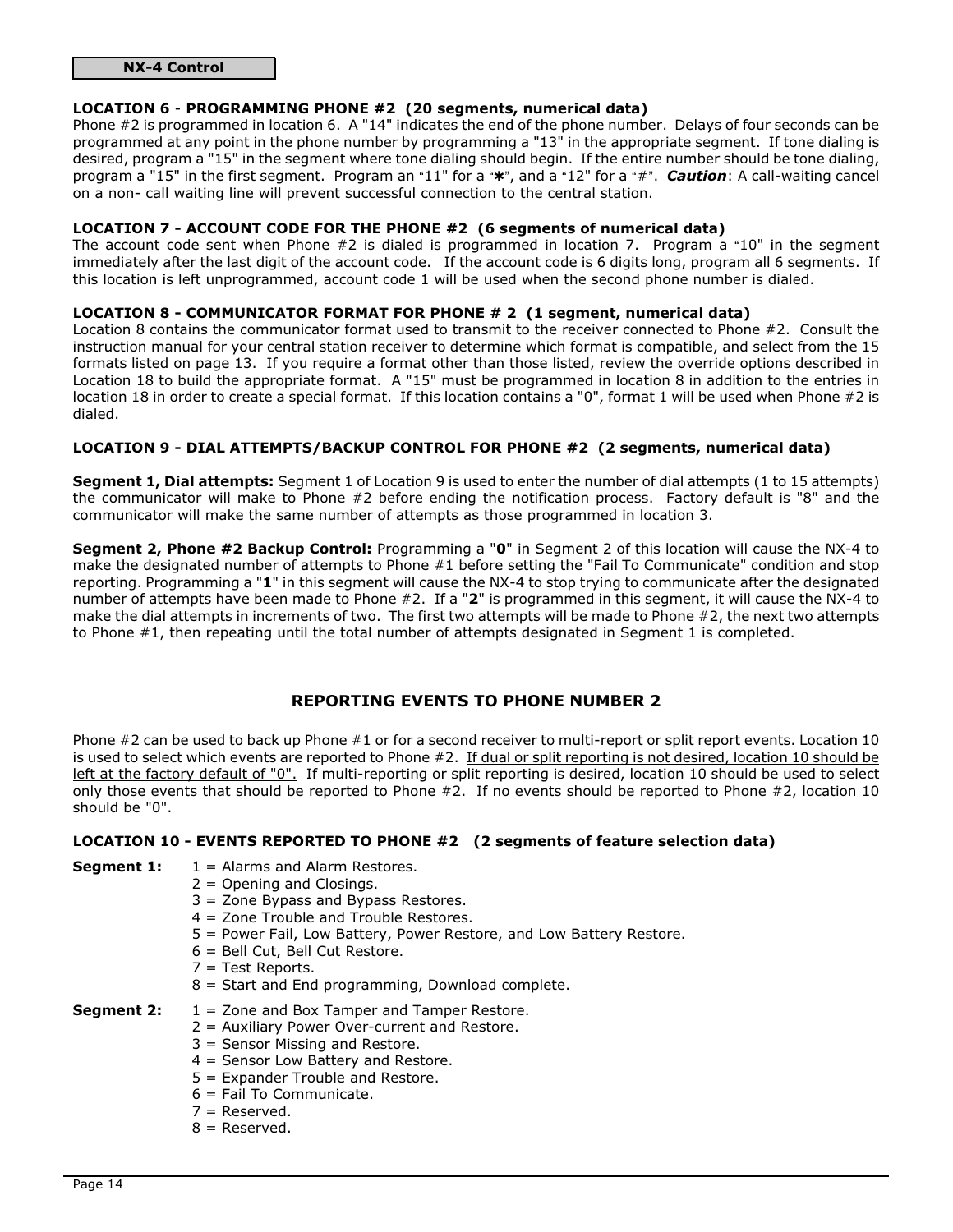#### LOCATION 12 - PROGRAMMING PHONE #3 (20 segments, numerical data)

Phone #3 is programmed in location 12. A "14" indicates the end of the phone number. Delays of four seconds can be programmed at any point in the phone number by programming a "13" in the appropriate segment. If tone dialing is desired, program a "15" in the segment where tone dialing should begin. If the entire number should be tone dialing, program a "15" in the first segment. Program an "11" for a " $\star$ ", and a "12" for a " $\sharp$ ". **Caution**: A call-waiting cancel on a non- call waiting line will prevent successful connection to the central station.

## LOCATION 13 - ACCOUNT CODE FOR PHONE #3 (6 segments, numerical data)

The account code sent when Phone  $#3$  is dialed is programmed in location 13. Program a "10" in the segment immediately after the last digit of the account code. If the account code is 6 digits long, program all 6 segments. If location 6 is left unprogrammed, account code 1 will be used when the Phone #3 is dialed.

#### LOCATION 14 - COMMUNICATOR FORMAT FOR PHONE #3 (1 segment, numerical data)

Location 14 contains the communicator format used to transmit to the receiver connected to phone #3. Consult the instruction manual for your central station receiver to determine which format is compatible, and select from the 15 formats listed on page 13. If you require a format other than those listed, review the override options described in Location 18 to build the appropriate format. A "15" must be programmed in location 14 in addition to the entries in location 18 in order to create a special format. If this location contains a "0", format 1 will be used when Phone #3 is dialed.

#### LOCATION 15 - DIAL ATTEMPTS/BACKUP CONTROL FOR PHONE #3 (2 segments, numerical data)

Segment 1, Dial Attempts: Segment 1 of Location 15 is used to enter the number of dial attempts (1 to 15 attempts) the communicator will try to Phone #3 before ending the notification process. Factory default is "8" and the communicator will make the same number of attempts as those programmed in location 3.

Segment 2, Phone # 3 Backup Control: Programming a "0" in Segment 2 of this location will cause the NX-4 to make the designated number of attempts to Phone #2 before setting the "Fail To Communicate" condition and stop reporting. Programming a "1" in this segment will cause the NX-4 to stop trying to communicate after the designated number of attempts have been made to Phone #3. If a "2" is programmed in this segment, it will cause the NX-4 to make the dial attempts in increments of two. The first two attempts will be made to Phone #3, the next two attempts to Phone #2, then repeating until the total number of attempts designated in Segment 1 is completed.

## REPORTING EVENTS TO PHONE NUMBER 3

Phone #3 can be used for a third receiver to multi-report or split report events. Location 16 is used to select which events are reported to Phone #3. If dual or split reporting is not desired, location 16 should be left at the factory default of "0". If multi-reporting or split reporting is desired, and the split is based on the event type (such as alarm, open/close, etc.), then location 16 should be used to select only those events that should be reported to Phone #3. If no events should be reported to Phone #3, location 16 should be "0".

## LOCATION 16 - EVENTS REPORTED TO PHONE #3 (2 segments, feature selection data)

- **Segment 1:**  $1 =$  Alarms and Alarm Restores.
	- 2 = Opening and Closings.
	- 3 = Zone Bypass and Bypass Restores.
	- 4 = Zone Trouble and Trouble Restores.
	- 5 = Power Fail, Low Battery, Power Restore, and Low Battery Restore.
	- 6 = Bell Cut, Bell Cut Restore.
	- 7 = Test Reports.
	- 8 = Start and End programming, Download complete.

## **Segment 2:**  $1 =$  Zone and Box Tamper and Tamper Restore.

- 2 = Auxiliary Power Over-current and Restore.
- 3 = Sensor Missing and Restore.
- 4 = Sensor Low Battery and Restore.
- 5 = Expander Trouble and Restore.
- 6 = Fail To Communicate.
- 7 = Reserved.
- $8 =$  Reserved.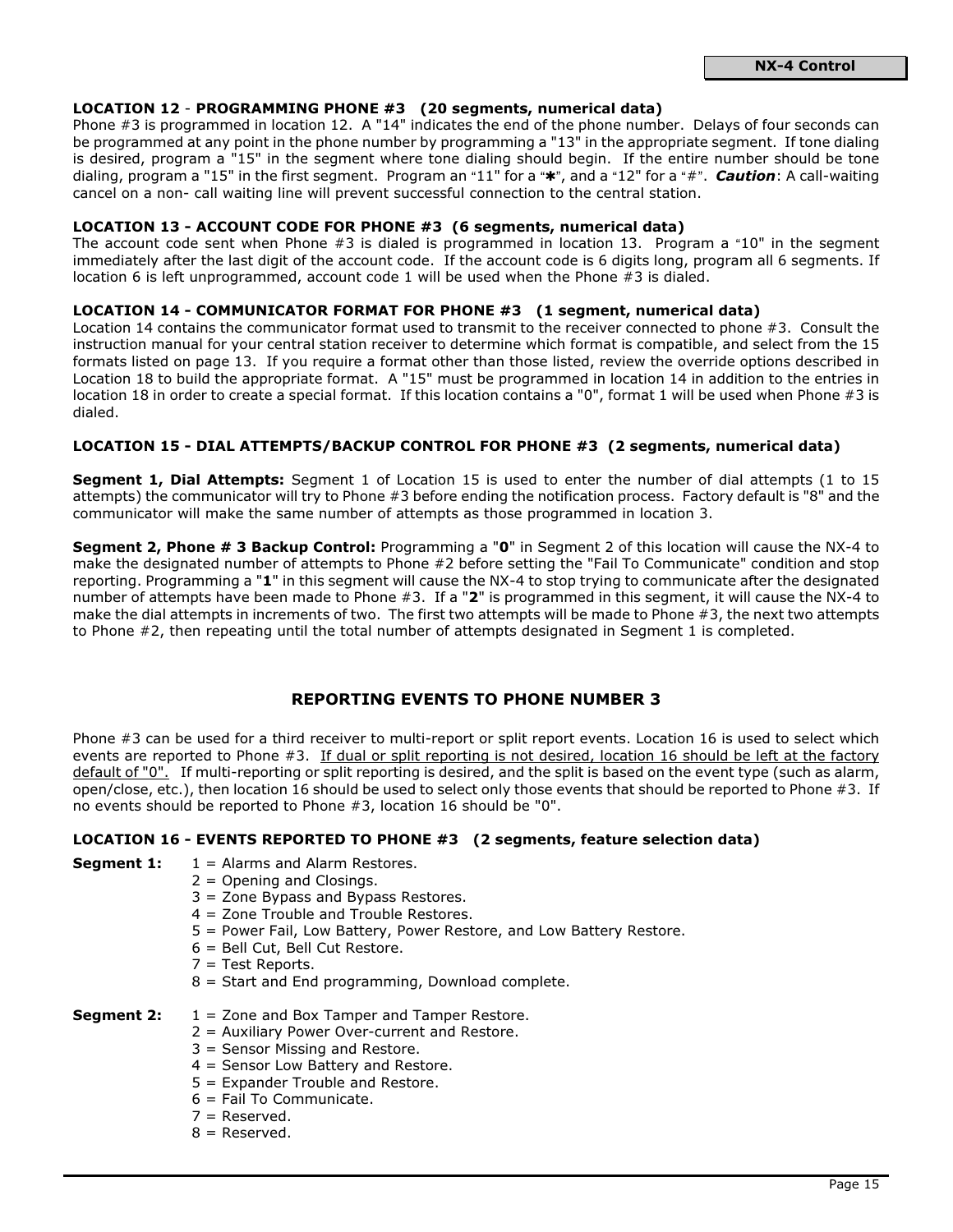## LOCATION 18 - CUSTOM COMMUNICATOR FORMAT (See locations 2, 8, & 14)

- **Segment 1:**  $1 = 0n$  for 1800hz transmit; Off for 1900hz. 2= On for 2300hz handshake; Off for 1400hz. 3= On for cksum parity; Off for double round parity. 4= On for 2 digit event code; Off for 1 digit event code. 5 & 6= Reserved. 7= On for 20 p.p.s.; Off for 10 or 40 p.p.s. 8= On for 10 p.p.s.; Off for 20 or 40 p.p.s. **Segment 2 :**  $1 =$  On for pager format (no handshake required). 2= On for 1400/2300 handshake.  $3 & 4 =$  Reserved 5= On for Contact ID. 6= On for SIA.
	- 7= On for Contact ID or 4+3. 8= On for DTMF.

## Segment 3 & 4: Reserved.

### LOCATION 19 - DOWNLOAD ACCESS CODE (8 segments, numerical data)

Location 19 contains the eight-digit access code the NX-4 must receive from the downloading software before the panel will permit downloading to occur. The factory default code is 84800000.

#### LOCATION 20 - NUMBER OF RINGS TO ANSWER (1 segment, numerical data)

Location 20 contains the number of rings to answer for a download. Enter a number from "0" (disabled) to "15". Factory default is "8" and the NX-4 will answer on 8 rings.

### LOCATION 21 - DOWNLOAD CONTROL (1 segment, feature selection data)

Location 21 contains the feature selections for the controlling of download sessions. The following features can be enabled or disabled using this location. (See Feature Definitions starting on page 3)

## Segment 1:

- 1 On enables two call answering machine defeat.
- 2 Reserved.
- 3 On requires call back before download session.
- 4 Shutdown.
- $5 \gt 0$ n locks all local programming.
- $6 \geq 0$ n locks programming of all locations associated with the communicator
- $7 \ge 0$ n locks out download section. (If "On", locations 19 22 cannot be viewed from the keypad; can only be viewed from the keypad when "Off".)
- 8 On enables call back at auto test interval.

# *%* These selections can only be viewed from the keypad and must be changed through downloading.

## LOCATION 22 - DOWNLOAD CALL BACK NUMBER (20 segments, numerical data)

If a telephone number is programmed into this location, and "Require Callback" is enabled in location 21, the control panel will hang up for approximately 36 seconds (ensuring that the calling party has disconnected), and then call back. If tone dialing is desired, program an "15" in the segment where tone dialing should begin. If the entire number should be tone dialing, program an A15" in the first segment. Four-second delays can be obtained anywhere in the sequence by programming a "13" in the appropriate delay location. WARNING: THE CALLBACK PHONE NUMBER SHOULD ALWAYS BE REVIEWED FOR ACCURACY BEFORE DISCONNECTING.

#### LOCATION 23 - FEATURE AND REPORT SELECTIONS (3 segments, feature selection data)

Location 23 is used to enable certain features that can be accessed or are visible to the user from the keypad of the system. In addition, certain communicator reports are enabled in location 23. This location contains 3 segments of 8 features each. (See Feature Definitions starting on page 3.)

- **Segment 1:** 1 On enables the Quick Arm feature.
	- 2 On enables the Re-exit feature.
	- 3 On enables the Automatic Bypass feature. (Default is "on".)
	- 4 On enables the Silent Keypad Panic feature (overrides the Audible Panic).
	- 5 On enables the Audible Keypad Panic feature. (Default is "on".)
	- 6 On enables the Keypad Aux 1 feature (FIRE).
	- 7 On enables the Keypad Aux 2 feature (MEDICAL).
	- 8 On enables the Keypad Multiple Code Attempt Tamper feature.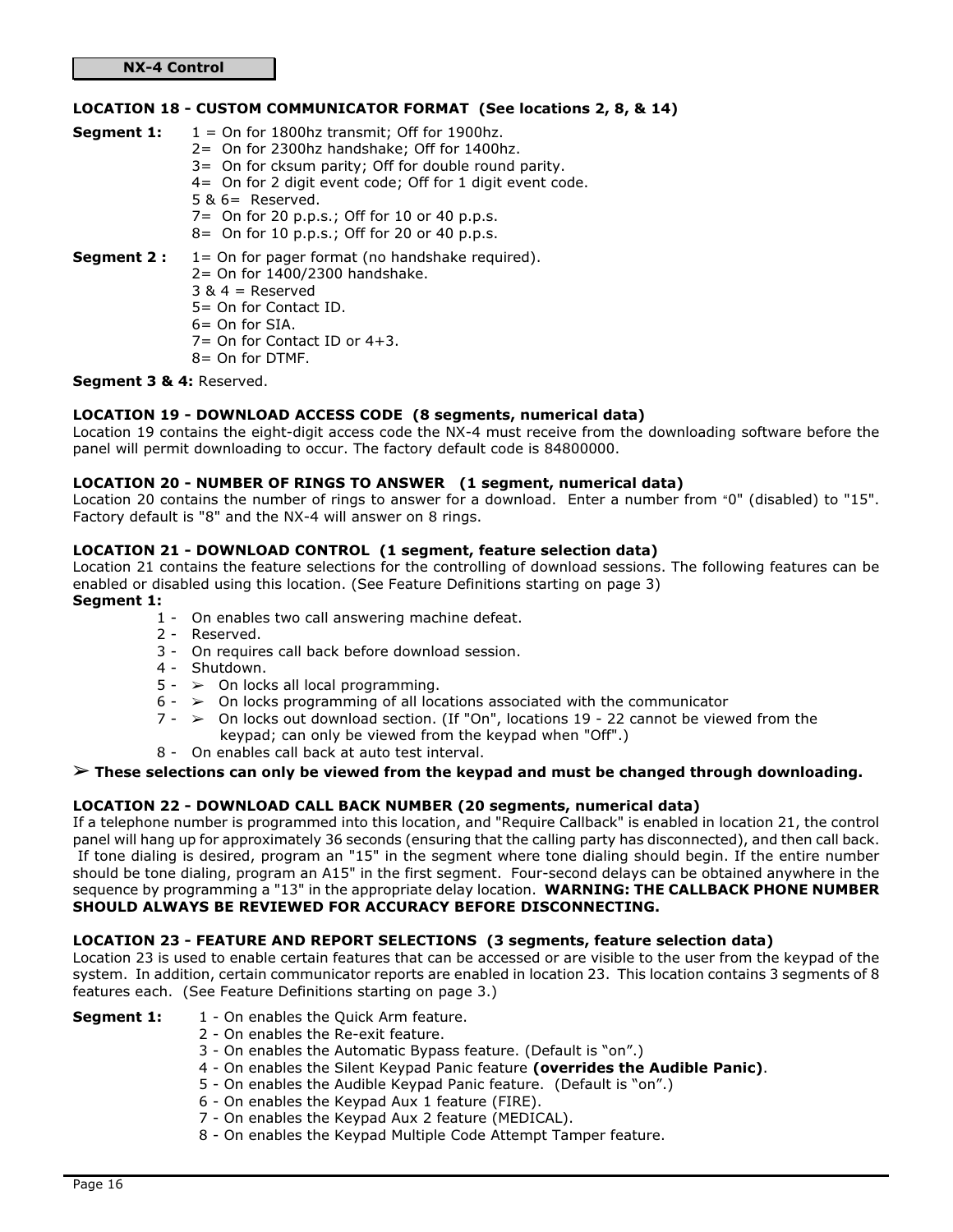- **Segment 2:** 1 On enables the LED Extinguish feature.
	- 2 On enables the Require Code for Bypassing feature.
	- 3 On enables the Zone Bypassed Sounder Alert feature.
	- 4 On enables the AC Power/Low Battery Sounder Alert feature. (Default is "on".)
	- 5 On enables Bypass toggle.
	- 6 On enables Silent Auto Arm.
	- 7 On enables the Automatic Instant feature.
	- 8 Reserved.

**Segment 3:** 1 - On enables Opening and Closing reports.

- 2 On enables Zone Bypass reporting.
- 3 On enables Zone Restore reporting.
- 4 On enables Zone Trouble reporting.
- 5 On enables Zone Tamper reporting.
- 6 On enables the Cancel reporting. (Default is "on".)
- 7 On enables the Recent Closing report. (Default is "on".)
- 8 On enables the Exit Error report. (Default is "on".)

#### LOCATION 24 - ENTRY / EXIT TIMERS (4 segments, numerical data)

Location 24 is used to program the Entry/Exit times. There are 2 separate Entry/Exit times.

|                         | <b>Segment 1, Entry time 1:</b> This is the entry time that will be used when a delay 1 zone type initiates an entry  |
|-------------------------|-----------------------------------------------------------------------------------------------------------------------|
|                         | delay. Valid entries are 30-255 seconds.                                                                              |
| Segment 2, Exit time 1: | This is the exit time that will be used for all zones designated as delay 1. Valid entries                            |
|                         | are 45-255 seconds.                                                                                                   |
|                         | <b>Segment 3, Entry time 2</b> : This is the entry time that will be used when a delay 2 zone type initiates an entry |
|                         | delay. Valid entries are 30-255 seconds.                                                                              |
| Segment 4, Exit time 2: | This is the exit time that will be used for all zones designated as delay 2. Valid entries                            |
|                         | are 45-255 seconds.                                                                                                   |

#### LOCATION 25 - ZONES 1-8 ZONE TYPES (8 segments, numerical data)

Location 25 contains the Zone Type (Configuration Group) for zones 1-8. Segment 1 is for zone 1, and Segment 8 is for zone 8. Default zone types are found in Table 2.1 on page 25. Refer also to the programming worksheets. To customize a Zone Configuration Group, refer to Locations 110 - 149 starting on page 24.

#### LOCATION 37 - SIREN AND SYSTEM SUPERVISION (5 segments, feature selection data)

Location 37 is used to enable various system feature and reporting options. (Refer to the feature definitions.)

- Segment 1: 1 & 2 Reserved.
	- 3 On if siren blast at arming.
	- 4 On if siren blast at exit expiration.
	- 5 On if siren blast at closing kissoff.
	- 6 On if siren sounds during a "Cross Zone" verification time.
	- 7 On if siren sounds for a Zone or Box Tamper.
	- 8 On if siren blasts 1 time for wireless arming; 2 times for wireless disarming. (Note: Must be disabled for SIA CP-01 installations.)

#### **Segment 2:** 1 - On if siren driver should be a voltage output. Off if on board siren driver enabled.

- 2 On if siren sounds for expander trouble (required for UL installations).
- 3 On for zones to immediately restore. Off for zones to restore only when siren is off.
- 4 On if Dynamic Battery Test performed at arming. Off if performed at disarming. (See loc. 40)
- 5 On if Battery Missing Test is performed every 12 seconds.
- 6 On if Manual Bell Test performed during  $[*]$ -[4] test function.
- 7 On if Manual Communicator Test performed during [\*]- [4] test function.
- 8 On if Box Tamper terminals on the control panel are enabled.
- **Segment 3:** 1 On if Box Tamper report enabled.
	- 2 On if AC Fail reporting enabled.
		- 3 On if Low Battery reporting enabled.
		- 4 On if Aux. Power Over-current report enabled.
		- 5 On if Siren Supervision report enabled.
		- 6 & 7 Reserved.
		- 8 On if Expander Trouble reporting enabled.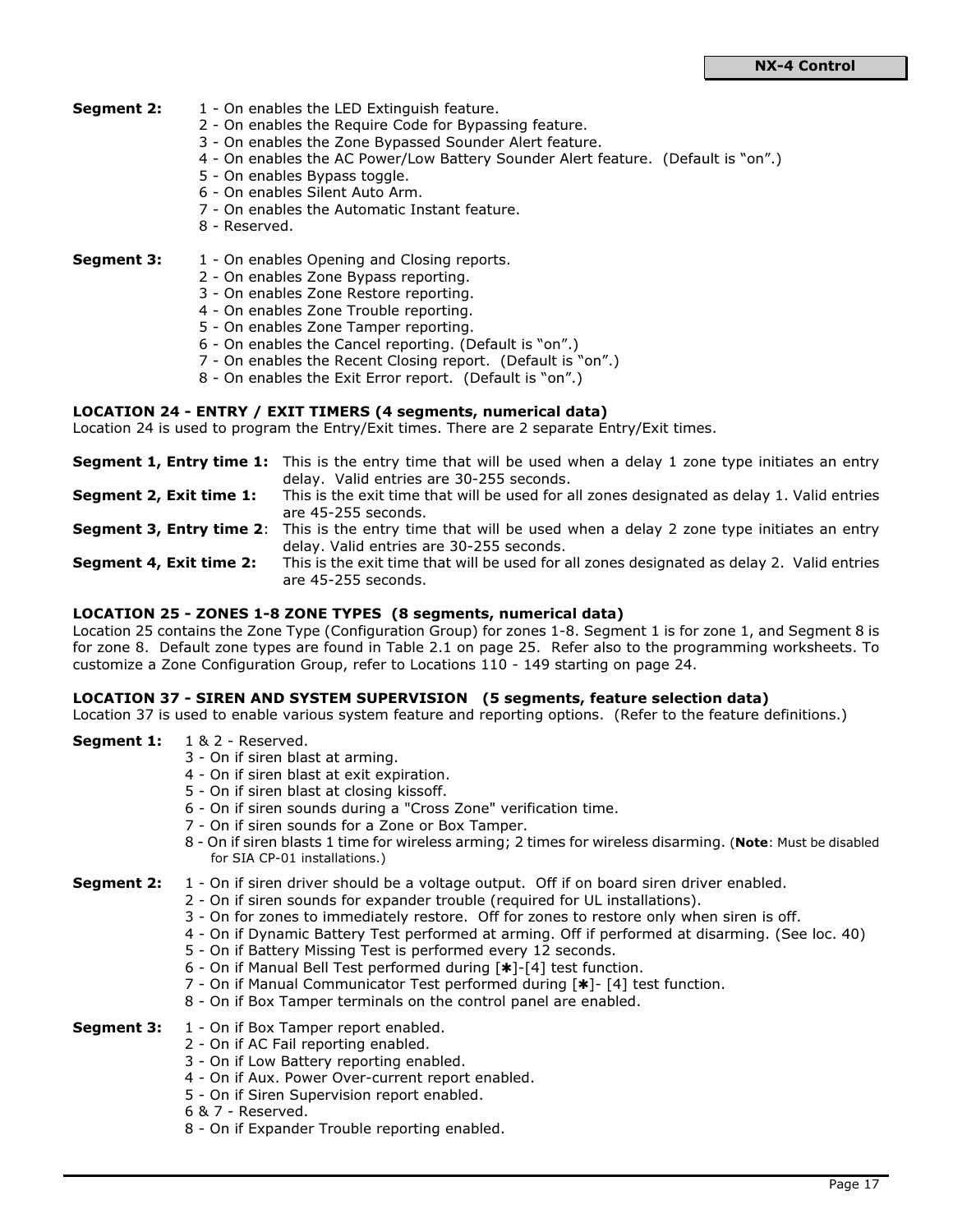#### Segment 4: 1 - On if Fail To Communicate report enabled.

- 2 On if Log Full report enabled.
	- 3 On if Autotest report enabled.
	- 4 On if Start/End programming report enabled.
	- 5 On if End Download report enabled.
	- 6 On if Sensor Low Battery report enabled.
	- 7 On if Sensor Missing report enabled.
	- 8 Reserved.

**Segment 5:**  $1 =$  On enable Lost Clock service light.

- 2 = On enables Zone Doubling (Must have extra devices added to basic system to enable, refer to page 7) (NX-200 Zone Doubling Kit required)
- 3 = On disables On-Board 4 zones.
- 4 = On will allow two trips on same cross-zone to activate an alarm.
- $5 =$  On will **not** allow zones that are force armed to report bypass.
- $6 =$  Reserved.
- $7 =$  Use internal crystal for clock.

8 = Disable Temporal Siren on Fire (NOTE: For UL installations, do NOT disable.) Refer to the feature definitions beginning on page 3.

## LOCATION 38 - SWINGER SHUTDOWN COUNT

Location 38 contains the number of trips on a zone before that zone is bypassed automatically. Refer to the feature definitions beginning on page 3. Factory default is 1.

## LOCATION 39 - KEYPAD SOUNDER CONTROL (1 segment, feature selection data)

- Segment 1: 1 & 2 Reserved.
	- 3 On if keypad sounds upon AC Power Failure.
	- 4 On if keypad sounds when a Low Battery is detected.
	- 5 On if keypad sounds during Cross Zone trip time.
	- 6 On if keypad sounds for zone and box tampers.
	- 7 Reserved.
	- 8 On if keypad sounds for expander trouble (required for UL installations).

## LOCATION 40 - SYSTEM TIMERS (10 segments, numerical data)

Location 40 contains the duration of various system timing functions. Example: If you desire the duration of the Dynamic Battery Test to be 30 minutes, you should program  $[3]$ - $[0]$ - $[*]$  in segment 1 of this location. The  $[3]$ - $[0]$  is the number of minutes, and the  $[\ast]$  stores the data and moves to the next segment of this location.

- **Segment 1** Dynamic Battery Test duration in minutes 0-255 minutes. (Default is  $0 =$  no test)
- **Segment 2** AC Fail report delay in minutes 0-255 minutes. (Default is 5 minutes)
- **Segment 3** Power Up Delay in seconds  $0-60$  seconds  $(0 = no power up delay)$ . (Default is 60 seconds)
- **Segment 4** Siren Time in minutes 1-255 minutes. (Default is 8 minutes)
- Segment 5 Reserved.
- **Segment 6** Cross Zone time in minutes 0-255.  $(0 = no cross zoning)$  (Default is 5 minutes)
- **Segment 7** Chime time in 50mS (1/20th second) increments from 0-12 seconds. (0 = follows zone 255 latched).
- **Segment 8** Dial delay in seconds 15-255 seconds. (Default is 30 seconds)
- **Segment 9** Fire Alarm Verification time in seconds 120-255 seconds. (Default is  $0 =$  no verification)
- **Segment 10** Listen-In time in seconds  $0-255$ . (Default is  $0 =$  no Listen-In time)

## IMPORTANT NOTES

- 1. The "Listen-In" feature cannot be enabled for UL Listed systems. The "Dynamic Battery Test" feature cannot exceed four (4) hours. The dial delay shall be set to "0".
- 2. For household systems, the Fire Alarm Verification feature is NOT approved for use in California. This feature shall not be programmed into the control unit.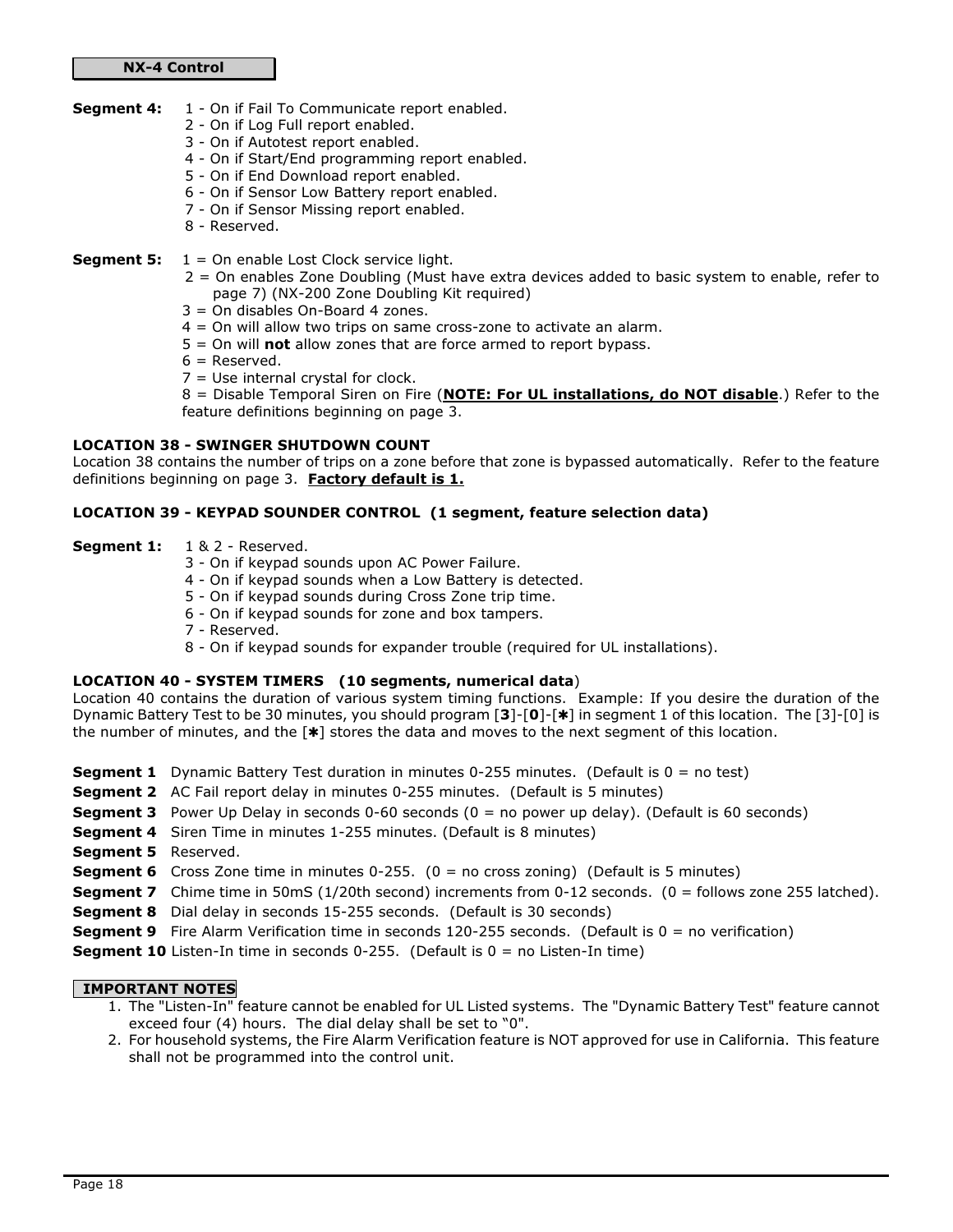## LOCATION 41 - CODE REQUIREMENTS (1 segment, feature data)

### Segment 1:

- 1 = On enables the 6-digit code option. If 6-digit option is enabled, all arm/disarm codes and the "Go To" Program Code" must be 6 digits. If this option is enabled, the default user 1 code is  $[1]-[2]-[3]-[4]-[5]-$ [6]. NOTE: IF YOU ENABLE THIS OPTION, VERIFY THAT THE "GO TO PROGRAM CODE" IS A SIX-DIGIT CODE BEFORE EXITING PROGRAMMING.
- 2 = On requires code entry for  $[*]$ -[9]-[8] (perform call back download) and  $[*]$ -[9]-[9] (answer incoming call for download) functions.
- 3 = Enable Auto Cancel/Abort. (Refer to definitions beginning on page 3.)
- 4 = Enable Walk-Test Mode. (Refer to definitions beginning on page 3.)
- $5-8$  = Reserved.

### LOCATION 42 - GO TO PROGRAM CODE (6 segments, numerical data)

Location 42 contains the "Go To Program Code". This location contains either a 4 or 6-digit code. If the 6-digit code option is enabled in Location 41, this code must contain  $six$  (6) digits. If this option is not enabled in location 41, the last 2 segments (digits) will be ignored. With the NX-4 disarmed, the "Go To Program Code" can be used to enter the Program Mode.

#### LOCATION 43 - GO TO PROGRAM CODE AND AUTHORIZATION (1 segment, feature selection data)

The "Go To Program Code" can be used as a standard arm/disarm code. When using the code to arm or disarm, the user ID is 255. (This code may not be changed in the Run Mode.)

#### Segment 1: 1 - Reserved.

- 2 On enables "Go To Program Code" as an arm only code.
- 3 On enables "Go To Program Code" as an arm only after closing.
- 4 On enables "Go To Program Code" as a master arm/disarm code (can change user codes).
- 5 On enables "Go To Program Code" as an arm/disarm code.
- 6 On enables "Go To Program Code" to bypass zones.
- 7 On enables "Go To Program Code" opening and closing reports.
- 8 Reserved.

#### LOCATION 44 - DURESS CODE (6 segments, numerical data)

Location 44 contains the "Duress" code. This location contains either 4 or 6 digits. If the 6-digit code option is enabled in Location 41, this code must contain six (6) digits. If the 6-digit option is not enabled in location 41, the last 2 digits will be ignored.

### LOCATION 46 - AUXILIARY OUTPUT SPECIAL TIMING (2 segments, feature selection data)

Location 46 contains special timing feature activation for the two auxiliary outputs. Segment 1 corresponds to output 1, Segment 2 corresponds to output 2.

**Segments 1-2:**  $1 =$  On if output should be timed in minutes; Off if timed in seconds.

- $2 =$  On if output should latch; Off if output should be timed.
- 3 = On if output should stop timing upon code entry; Off if the output should continue to time upon code entry.
- 4 = On if output should only activate between the closing and opening time in loc. 52 and 53.
- 5 = On if output should only activate between the opening and closing time in loc. 52 and 53.
- $6 =$  On if output should be inverted (0 volts going to 12 volts when activated).
- 7 = Reserved.
- $8 =$  Reserved.

## LOCATION 47 - AUXILIARY OUTPUT #1, EVENT AND TIME (2 segments, numerical data)

- **Segment 1:** Use the chart on page 20 to select the event that will activate Auxiliary Output 1.
- **Segment 2:** Program the timing from 0-255 (minutes or seconds, depending on data programmed in Segment 1, Location 46). Programming a "0" makes the output follow the event.

#### LOCATION 48 - AUXILIARY OUTPUT #2, EVENT AND TIME (2 segments, numerical data)

- **Segment 1:** Use the chart on page 20 to select the event that will activate Auxiliary Output 2.
- **Segment 2:** Program the timing from 0-255 (minutes or seconds, depending on data programmed in Segment 2, Location 46). Programming a "0" makes the output follow the event.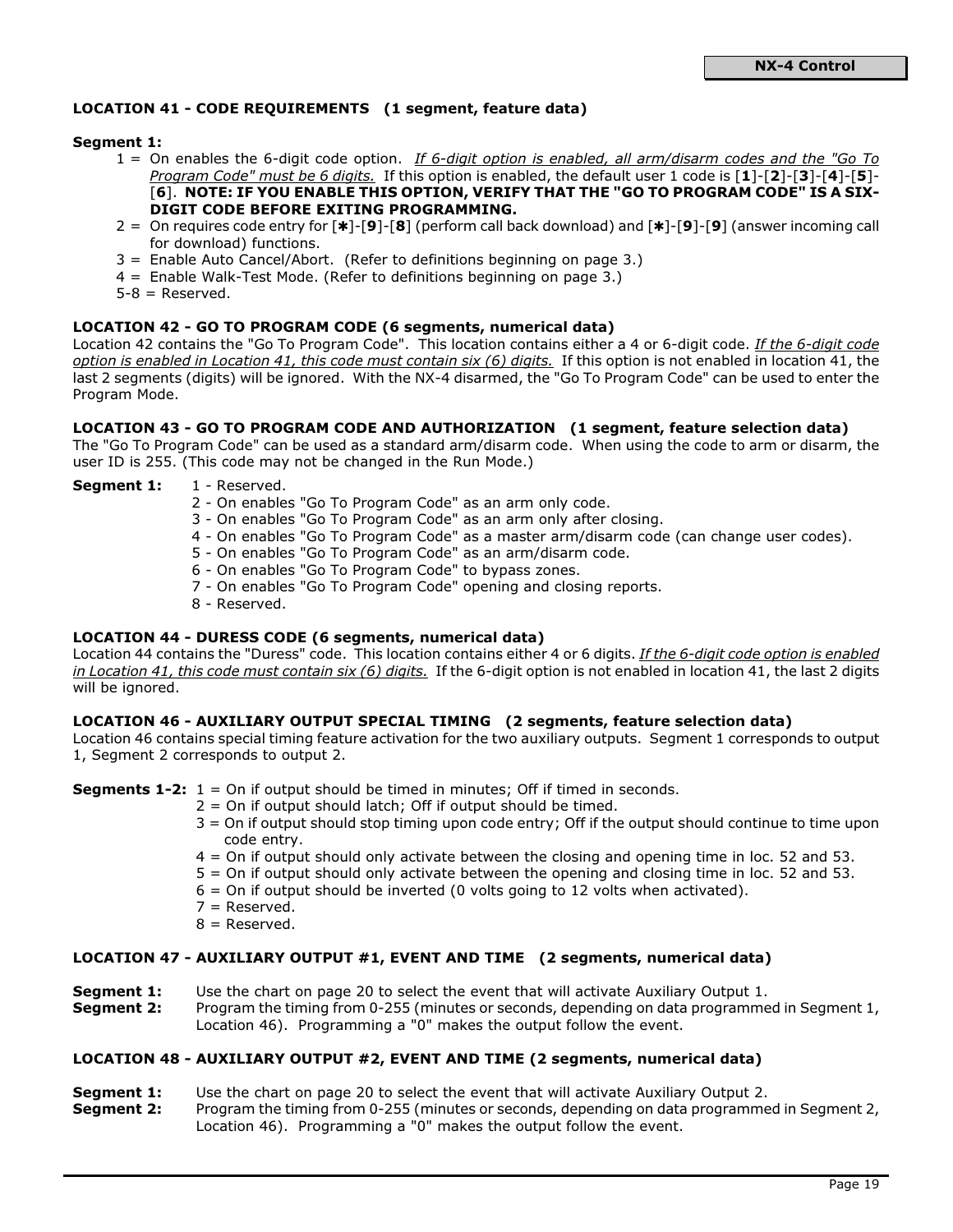## AUXILIARY OUTPUT EVENT SELECTION

| <b>DATA</b>             |            | <b>EVENT</b>                 | <b>DATA</b> |                           | <b>EVENT</b>                                 |  |
|-------------------------|------------|------------------------------|-------------|---------------------------|----------------------------------------------|--|
| $\mathbf 0$             |            | <b>Burglary Alarm</b>        | 26          |                           | Fire Trouble                                 |  |
| 1                       |            | Fire Alarm                   | 27          |                           | Chime                                        |  |
| $\overline{\mathbf{2}}$ |            | √ 24 Hour Alarm              | 28          |                           | √ Expander Trouble                           |  |
| 3                       |            | Trouble Alarm                | 29          |                           | Dynamic Battery Test Time                    |  |
| $\overline{\mathbf{4}}$ |            | √Tamper Alarm                | 30          |                           | Open Period                                  |  |
| 5                       |            | Yelping Siren (Burglary)     | 31          |                           | <b>Closed Period</b>                         |  |
| 6                       |            | Temporal Siren (Fire)        | 32          |                           | Listen-In                                    |  |
| $\overline{\mathbf{z}}$ |            | Any Siren                    | 33          |                           | Line Seizure                                 |  |
| 8                       |            | Any Bypass                   | 34          |                           | Ground Start                                 |  |
| 9                       |            | <b>AC Fail</b>               | 35          |                           | Fail To Communicate                          |  |
| 10                      |            | Low Battery                  | 36          |                           | Reserved                                     |  |
| 11                      | $\sqrt{ }$ | Duress                       |             | 37<br>Program Mode        |                                              |  |
| 12                      |            | √ Aux 1 Keypad Zone          |             | Download In Process<br>38 |                                              |  |
| 13                      |            | $\sqrt{\}$ Aux 2 Keypad Zone | 39          |                           | Reserved                                     |  |
| 14                      |            | √ Panic Keypad Zone          | 40          |                           | Short Circuit (Over-current)                 |  |
| 15                      |            | <b>Keypad Tamper</b>         | 41          |                           | <b>Box Tamper</b>                            |  |
| 16                      | √          | Autotest                     | 42          |                           | Siren Tamper                                 |  |
| 17                      |            | Alarm Memory                 | 43          |                           | Any Open                                     |  |
| 18                      |            | Entry                        | 44          |                           | Any Short                                    |  |
| 19                      |            | Exit                         | 45          |                           | Any Fault (Open/ Short on Non-Fire Zone)     |  |
| 20                      |            | Entry or Exit                | 46          |                           | √ Any Alarm                                  |  |
| 21                      |            | <b>Armed State</b>           | 47          |                           | Beeping Keypad                               |  |
| 22                      |            | Disarmed State               | 48          |                           | √ Code Entry (See note below)                |  |
| 23                      |            | Ready                        |             |                           | 49 $\bullet\sqrt{\text{Key FOB Function 1}}$ |  |
| 24                      |            | Not Ready                    |             |                           | 50 ◆ √ Key FOB Function 2                    |  |
| 25                      |            | Fire                         |             |                           |                                              |  |

Notes: When Event 48 is programmed, it is possible to program a user code's authorization to select which output(s) a particular code will activate. When LED 8 is on for an authorization, then LEDs 1- 2 correspond to that code activating outputs 1 & 2 respectively. (See programming the LED keypads on page 8.)

## ˜ Events 49 & 50 require NX-408E, NX-416E or NX-448E wireless receivers to operate.

/ If set to follow condition, these events will be 1 second.

## LOCATION 51 - AUTOTEST CONTROL (4 segments, numerical data)

- Segment 1: Program a "1" if the interval is to be in hours; Program a "0" if in days. Add a "2" to suppress the daily test or a "3" to suppress the hourly test if any report has been sent.
- Segment 2: Program the Autotest interval from 1-255 hours/days.
- **Segment 3:** Program the Autotest report hour in 24-hour format (if the interval is in hours, this segment is ignored).
- **Segment 4:** Program the Autotest report time, number of minutes after the hour.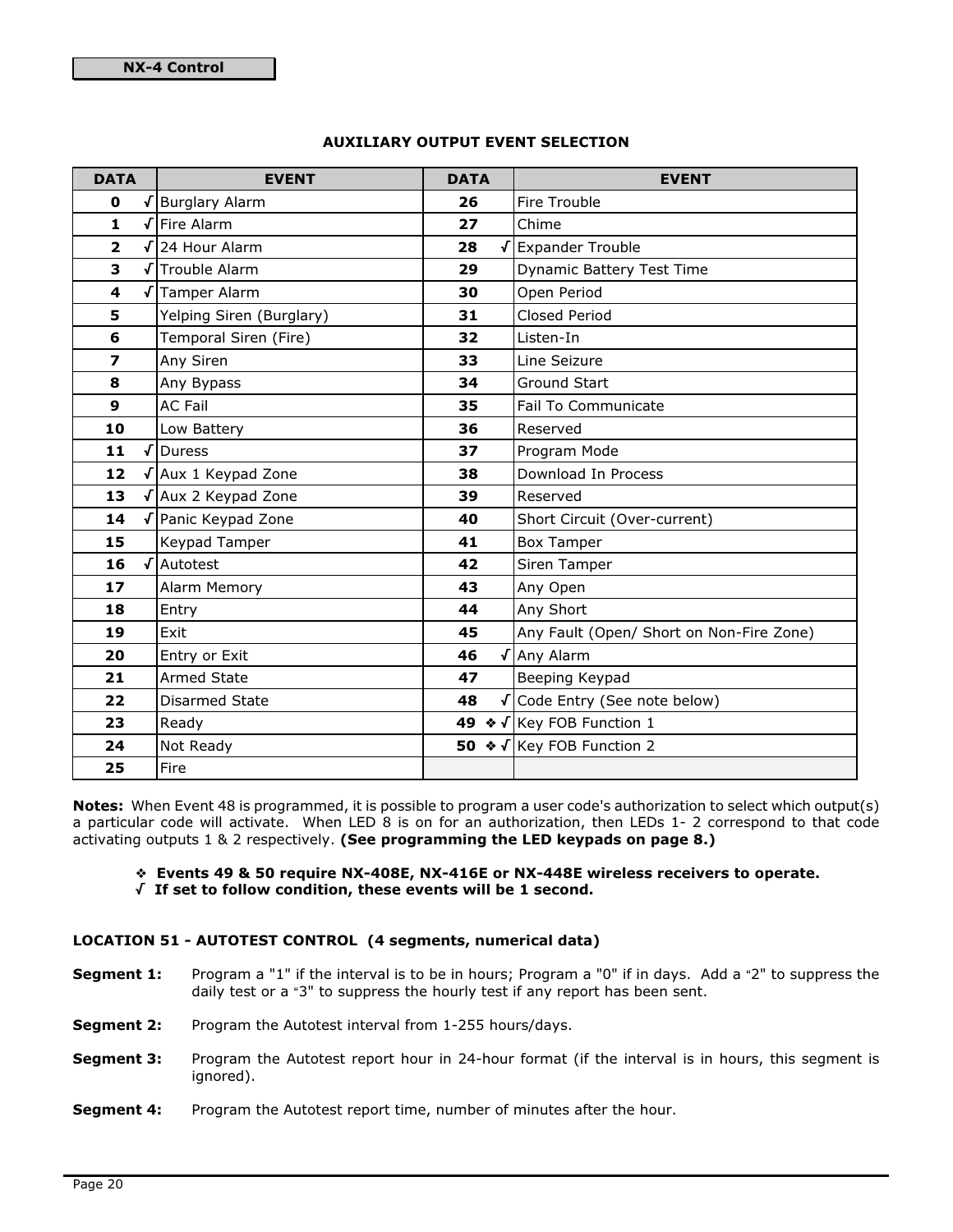## LOCATION 52 - OPENING TIME (2 segments, numerical data)

Location 52 contains the time in 24 hour format the NX-4 enables codes designated as arm only after closing. This time is only valid on those days programmed in location 54. NOTE: Opening time must be earlier than closing time for Auto Arm, Aux. Outputs, or Code Authorization to function properly.

- **Segment 1:** Program the hour of the opening time.
- **Segment 2:** Program the minutes after the hour of the opening time.

### LOCATION 53 - CLOSING TIME/AUTOMATIC ARMING TIME (2 segments, numerical data)

Location 53 contains the time in 24 hour format the NX-4 disables the disarm capability for codes designated as arm only after closing. This is also the time the Automatic Arming sequence will begin (if enabled in location 55). NOTE: Opening time must be earlier than closing time for Auto Arm, Auxiliary Outputs, or Code Authorization to function properly.

- **Segment 1:** Program the hour of the closing / auto arm time.
- **Segment 2:** Program the minutes after the hour of the closing / auto arm time.

#### LOCATION 54 - DAYS OF THE WEEK SYSTEM IS OPEN (1 segment, feature selection data)

Location 54 selects which days of the week system is open. On these days, "arm only after close window" codes will be able to arm and disarm during open window. NOTE: If system is not programmed to be opened and is programmed to Auto-Arm (Location 55), the NX-4 will try to arm every 45 minutes for the duration of the closed period. On days not selected here, "arm only after close window" codes will not disarm. (See locations 52 and 53 for the opening and closing times for the open days.)

- Segment 1: 1 Open on Sunday.
	- 2 Open on Monday.
	- 3 Open on Tuesday.
	- 4 Open on Wednesday.
	- 5 Open on Thursday.
	- 6 Open on Friday.
	- 7 Open on Saturday.
	- 8 Reserved.

#### LOCATION 55 - DAYS OF THE WEEK FOR AUTO ARMING (1 segment, feature selection data)

Location 55 selects which days the system will auto arm. If a zone is faulted when the panel tries to auto arm, the zone will be bypassed.

- **Segment 1:** 1 Auto Arming on Sunday.
	- 2 Auto Arming on Monday.
	- 3 Auto Arming on Tuesday.
	- 4 Auto Arming on Wednesday.
	- 5 Auto Arming on Thursday.
	- 6 Auto Arming on Friday.
	- 7 Auto Arming on Saturday.
	- 8 Reserved.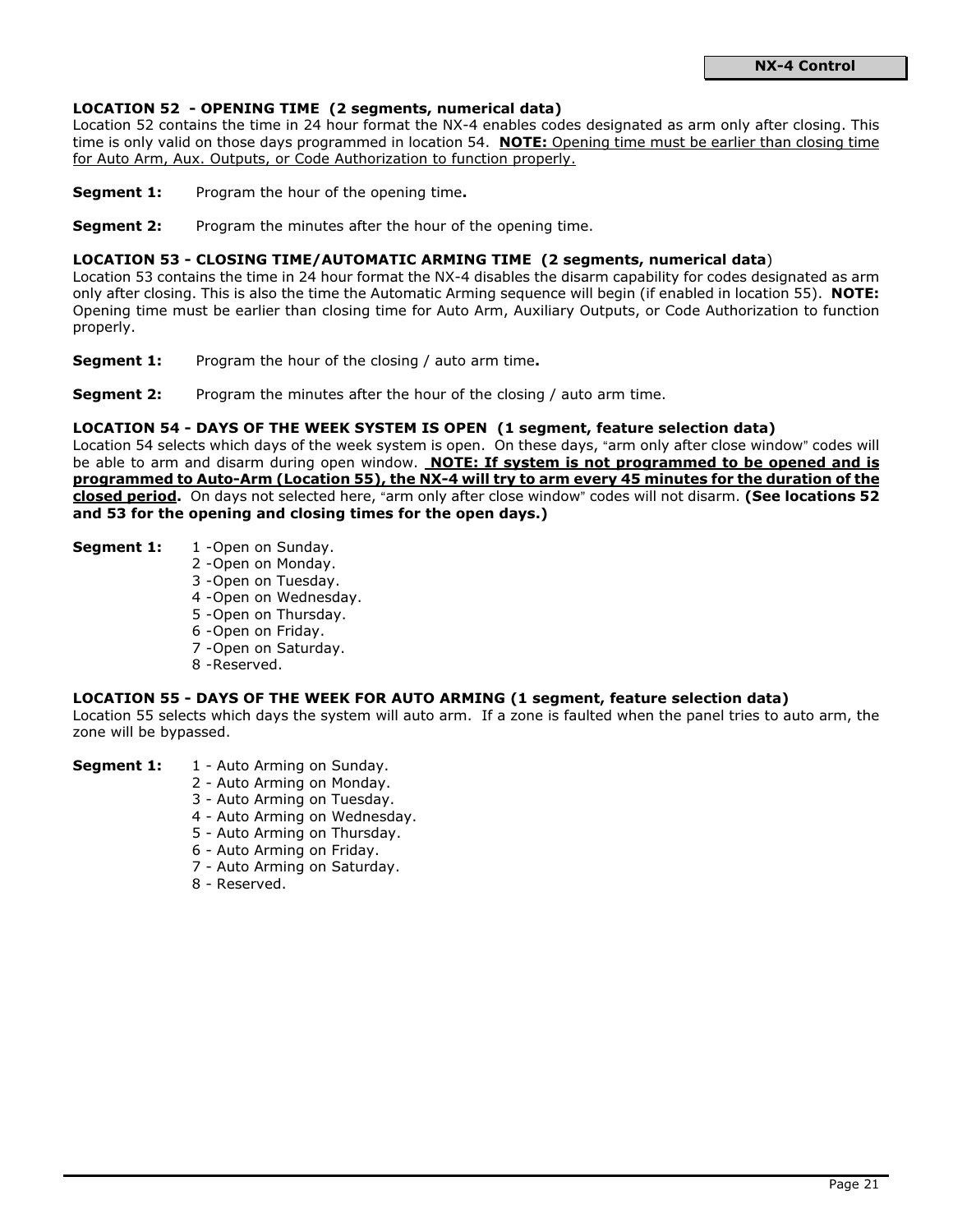## COMMUNICATOR CODES FOR SLOW FORMATS ONLY

## LOCATIONS 56- 83 ARE ONLY USED WHEN REPORTING EVENTS TO A PAGER OR USING A SLOW FORMAT SUCH AS 4+2. WHEN USING CONTACT ID OR SIA, THERE IS NO NEED TO PROGRAM THESE LOCATIONS.

### LOCATION 56 - "RESTORE" CODE (1 segment, numerical data)

Location 56 contains the event code for any zone "Restore" for a 4+2 format. The digit programmed in this location will be sent as the tens digit in place of the alarm event code. The zone ID will always be reported as the ones digit of the zone number (i.e. 3 for zone 3).

### LOCATION 57 - "BYPASS" CODE (1 segment, numerical data)

Location 57 contains the event code for a zone "Bypass" for a 4+2 format. The digit programmed in this location will be sent as the tens digit. The zone ID will always be reported as the ones digit of the zone number (i.e. 3 for zone 3).

### LOCATION 58 - "TAMPER" CODE (1 segment, numerical data)

Location 58 contains the event code for a zone "Tamper" for a 4+2 format. The digit programmed in this location will be sent as the tens digit. The zone ID will always be reported as the zone number (i.e. 3 for zone 3).

## LOCATION 59 - "TROUBLE" CODE (1 segment, numerical data)

Location 59 contains the event code for a zone "Trouble" for a 4+2 format. The digit programmed in this location will be sent as the tens digit. The zone ID will always be reported as the zone number (i.e. 3 for zone 3).

## LOCATION 60 - "SENSOR LOW BATTERY" CODE (1 segment, numerical data)

Location 60 contains the event code for a zone "Sensor Low Battery" for a 4+2 format. The digit programmed in this location will be sent as the tens digit. The zone ID will always be reported as the zone number (i.e. 3 for zone 3).

#### LOCATION 61 - "SENSOR MISSING" CODE (1 segment, numerical data)

Location 61 contains the event code for a zone "Sensor Missing" for a 4+2 format. The digit programmed in this location will be sent as the tens digit. The zone ID will always be reported as the zone number (i.e. 3 for zone 3).

### LOCATION 62 - "DURESS" CODE (2 segments, numerical data)

Location 62 contains the tens and ones digits that will be sent for a 4+2 format if the Duress code is enabled in location 44. Segment 1 contains the tens digit, segment 2 contains the ones digit.

#### LOCATION 63 - "KEYPAD AUXILIARY 1" CODE (2 segments, numerical data)

Location 63 contains the tens and ones digits that will be sent for a 4+2 format if the keypad "Auxiliary 1" (FIRE) is enabled in location 23. Segment 1 contains the tens digit, segment 2 contains the ones digit.

## LOCATION 64 - "KEYPAD AUXILIARY 2" CODE (2 segments, numerical data)

Location 64 contains the tens and ones digits that will be sent for a 4+2 format if the keypad "Auxiliary 2" (MEDICAL) is enabled in location 23. Segment 1 contains the tens digit, segment 2 contains the ones digit.

#### LOCATION 65 - "KEYPAD PANIC" CODE (2 segments, numerical data)

Location 65 contains the tens and ones digits that will be sent for a 4+2 format if the keypad "Panic" is enabled in location 23. Segment 1 contains the tens digit segment 2 contains the ones digit.

#### LOCATION 66 - "KEYPAD MULTIPLE CODE ENTRY TAMPER" CODE (2 segments, numerical data)

Location 66 contains the tens and ones digits that will be sent for a 4+2 format if the keypad "Multiple Code Entry" (Tamper) is enabled in location 23. Segment 1 contains the tens digit, segment 2 contains the ones digit.

#### LOCATION 67 - "BOX TAMPER / BOX TAMPER RESTORE" CODES (4 segments, numerical data)

Location 67 contains the tens and ones digits that will be sent for a 4+2 format if the "Box Tamper" feature is enabled in location 37. Segment 1 contains the tens digit of the "Box Tamper". Segment 2 contains the ones digit of the "Box Tamper". Segment 3 contains the tens digit of the "Box Tamper Restore". Segment 4 contains the ones digit of the "Box Tamper Restore".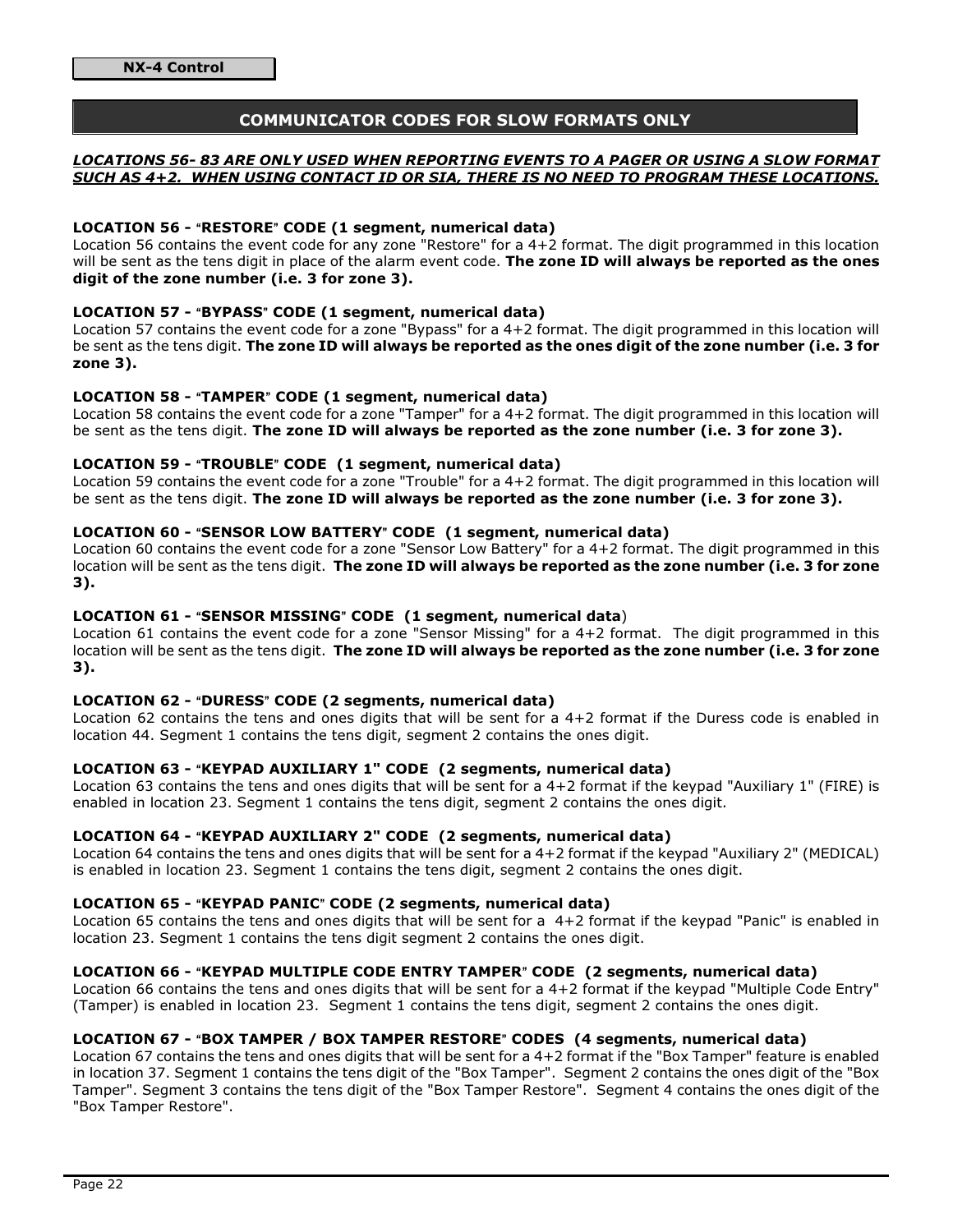### LOCATION 68 - "AC FAIL / AC FAIL RESTORE" CODES (4 segments, numerical data)

Location 68 contains the tens and ones digits for a 4+2 format that will be sent if "AC Fail Reporting" is enabled. Segment 1 contains the tens digit of the "AC Fail Reporting". Segment 2 contains the ones digit of the "AC Fail Reporting". Segment 3 contains the tens digit of the "AC Fail Restore". Segment 4 contains the ones digit of the "AC Fail Restore".

#### LOCATION 69 - "LOW BATTERY / LOW BATTERY RESTORE" CODES (4 segments, numerical data)

Location 69 contains the tens and ones digits for a 4+2 format that will be sent if "Low Battery Reporting" is enabled. Seament 1 contains the tens digit of the "Low Battery Reporting". Segment 2 contains the ones digit of the "Low Battery Reporting". Segment 3 contains the tens digit of the "Low Battery Restore". Segment 4 contains the ones digit of the "Low Battery Restore".

#### LOCATION 70 - "AUX POWER OVER-CURRENT / AUX POWER OVER-CURRENT RESTORE" CODES (4 segments, numerical data)

Location 70 contains the tens and ones digits for a 4+2 format that will be sent if "Aux Power Over-current Reporting" is enabled. Segment 1 contains the tens digit of the "Aux Power Over-current Reporting". Segment 2 contains the ones digit of the "Aux Power Over-current Reporting". Segment 3 contains the tens digit of the "Aux Power Overcurrent Restore". Segment 4 contains the ones digit of the "Aux Power Over-current Restore".

#### LOCATION 71 - "BELL TAMPER / BELL TAMPER RESTORE" CODE (4 segments, numerical data)

Location 71 contains the tens and ones digits for a 4+2 format that will be sent if siren supervision reporting is enabled. Segment 1 contains the tens digit of the "Bell Tamper Reporting". Segment 2 contains the ones digit of the "Bell Tamper Reporting". Segment 3 contains the tens digit of the "Bell Tamper Restore". Segment 4 contains the ones digit of the "Bell Tamper Restore".

## LOCATION 74 - "EXPANDER TROUBLE / EXPANDER TROUBLE RESTORE" CODE (4 segments, numerical data)

Location 74 contains the tens and ones digits for a 4+2 format that will be sent if "Expander Trouble Reporting" is enabled. Segment 1 contains the tens digit of the "Expander Trouble Reporting". Segment 2 contains the ones digit of the "Expander Trouble Reporting". Segment 3 contains the tens digit of the "Expander Trouble Restore". Segment 4 contains the ones digit of the "Expander Trouble Restore".

#### LOCATION 75 - "FAIL TO COMMUNICATE" CODE (2 segments, numerical data)

Location 75 contains the tens and ones digits for a 4+2 format that will be sent if the "Fail To Communicate Reporting" is enabled. Segment 1 contains the tens digit, segment 2 contains the ones digit.

#### LOCATION 76 - "LOG FULL" CODE (2 segments, numerical data)

Location 76 contains the tens and ones digits for a 4+2 format if the "Log Full Reporting" is enabled. Segment 1 contains the tens digit, segment 2 contains the ones digit.

#### LOCATION 77 - "OPENING" CODE (1 segment, numerical data)

Location 77 contains the tens digit of a 4+2 format if the "Opening Reporting" is enabled. The ones digit is the ones digit of the user number that did the opening. If the user is greater than 9, the numbers will begin repeating.

#### LOCATION 78 - "CLOSING" CODE (1 segment, numerical data)

Location 78 contains the tens digit of a 4+2 format if the "Closing Reporting" is enabled. The ones digit is the ones digit of the user number that did the closing. If the user is greater than 9, the numbers will begin repeating.

#### LOCATION 79 - "AUTOTEST" CODE (2 segments, numerical data)

Location 79 contains the tens and ones digits for a 4+2 format that will be sent if the "Autotest" or "Manual Test" is enabled. Segment 1 contains the tens digit segment 2 contains the ones digit.

#### LOCATION 80 - "RECENT CLOSING AND EXIT ERROR" CODE (2 segments, numerical data)

Location 80 contains the tens digit for a 4+2 format that will be sent if "Recent Closing" and/or "Exit Error Reporting" is enabled. Segment 1 contains the tens digit for the "Recent Closing Reporting". Segment 2 contains the digit for the "Exit Error Reporting". The ones digit is the ones digit of the user who closed. If it is required to report Recent Closings and Exit Errors for more than 9 users, Contact ID or SIA format must be used.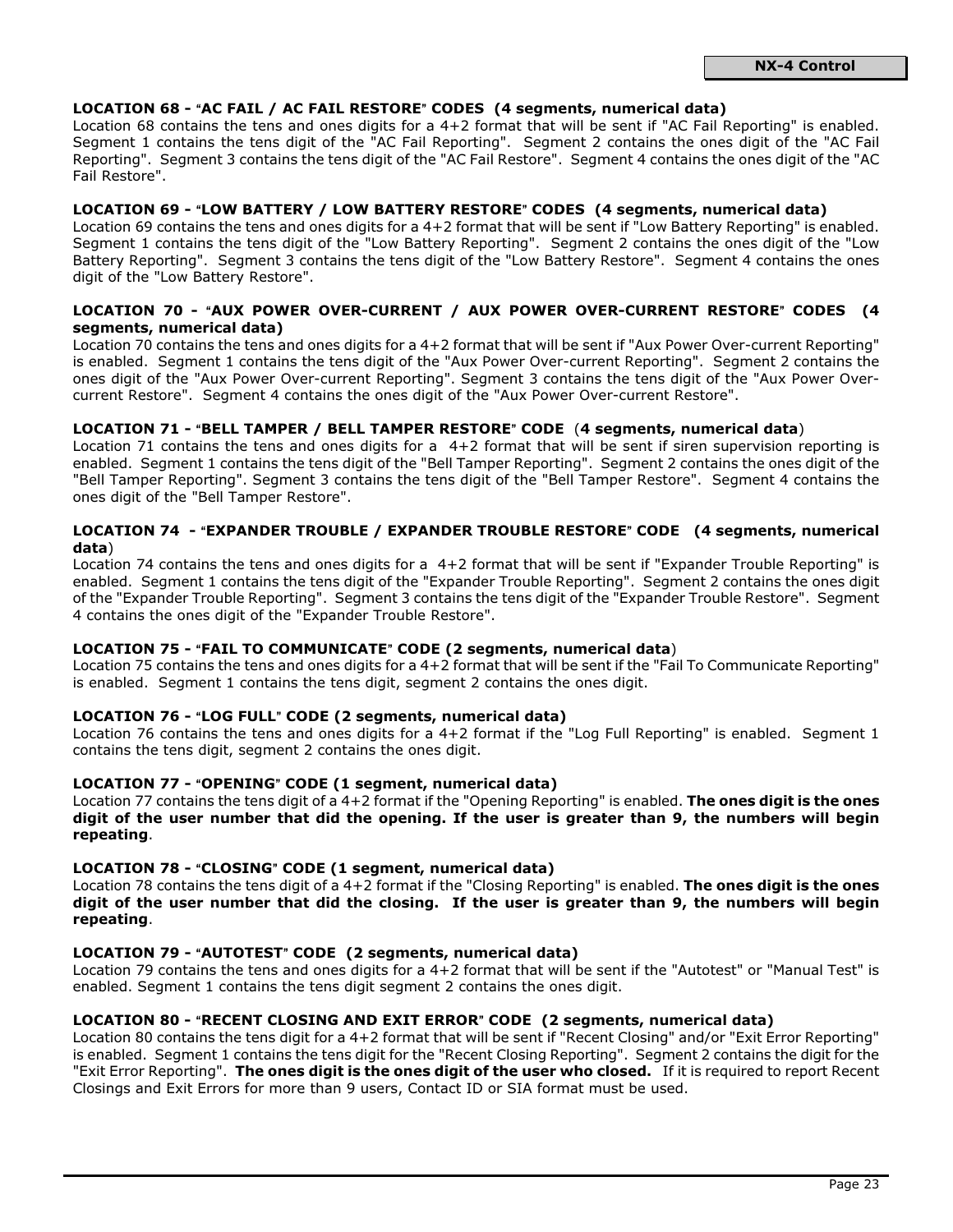## NX-4 Control

#### LOCATION 81 - "START PROGRAM AND END PROGRAM" CODES (4 segments, numerical data)

Location 81 contains the tens and ones digits for a 4+2 format that will be sent if "Start / End Programming Reporting" is enabled. Segment 1 contains the tens digit of the "Start Program Reporting". Segment 2 contains the ones digit of the "Start Program Reporting". Segment 3 contains the tens digit of the "End Program Reporting". Segment 4 contains the ones digit of the "End Program Reporting".

### LOCATION 82 - "END DOWNLOAD" CODE (4 segments, numerical data)

Location 82 contains the tens and ones digits for a 4+2 format that will be sent if "End Downloading Reporting" is enabled. Segment 1 and 2 are reserved. Segment 3 contains the tens digit of the "End Download Reporting". Segment 4 contains the ones digit of the "End Download Reporting". Note: A start download report will be sent to the internal event log.

#### LOCATION 83 - "CANCEL" CODE (1 segment, numerical data)

Location 83 contains the tens digit for a 4+2 format that will be sent if "Cancel Reporting" is enabled. Segment 1 contains the tens digit for the "Cancel Communicator Reporting". The ones digit is the ones digit of the user who canceled. If it is required to report Cancels for more than 9 users, Contact ID or SIA format must be used.

## CUSTOMIZING ZONE TYPES (Configuration Groups)

NOTE: Locations 110-149 are used to change the zone types (configurations) as listed in the table on page 25. These locations are considered advanced programming and should only be changed with a thorough understanding of the operation of each bit.

| Table 1.1        | <b>GROUP CHARACTERISTIC SELECTIONS</b>                                                                                                                                                                                                                                                                                                                                                                                                                                                                |
|------------------|-------------------------------------------------------------------------------------------------------------------------------------------------------------------------------------------------------------------------------------------------------------------------------------------------------------------------------------------------------------------------------------------------------------------------------------------------------------------------------------------------------|
| Segment 1        | $1 =$ Fire (turn on if this is a fire zone).<br>$2 = 24$ hour (turn on for non-fire 24 hour zones).<br>$3 =$ Reserved<br>$4$ = Follower (turn on for burglary zones that are Instant during non-entry times).<br>$5 =$ Delay 1 zone (follows timer 1 entry and exit times).<br>$6$ = Delay 2 zone (follows timer 2 entry and exit times).<br>7 = Interior (turn on if zone should Automatically Bypass or Bypass for Stay Arming).<br>$8$ = Local only (turn on if this zone should not be reported). |
| <b>Segment 2</b> | $1 =$ On will beep the keypad for alarm.<br>$2 =$ On will sound the yelping siren for alarm.<br>$3 =$ On will sound the temporal siren for alarm.<br>$4 =$ On will chime.<br>$5 =$ On will bypass.<br>$6 =$ On will include in the group shunt.<br>$7 =$ On is force armable.<br>$8 =$ On is entry guard.                                                                                                                                                                                             |
| <b>Segment 3</b> | $1 = RESERVED$<br>2 = On enables Double End Of Line Tamper zone. (Mainly used for tamper on wireless zones)<br>3 = On enables Trouble Reporting zone. (Day zone and Fire zones)<br>$4 =$ On enables Cross Zoning.<br>5 = On enables Dialer Delay zone. (See location 40, page 18)<br>$6 =$ On enables swinger shutdown. (See location 38, page 18)<br>$7 =$ On enables Restore reporting.<br>8 = On enables Listen-In. (See location 40, page 18)                                                     |

## LOCATION 110 - GROUP 1 ALARM EVENT CODE (1 segment, numerical data)

Location 110 contains the event code sent for a Contact ID or SIA report. The desired event code should be chosen from the list on page 34. The zone ID will be that zone that is in alarm. If 4+2 format is being used, the number programmed in this location will be sent as the tens digit. When using 4+2 the digit in location 110 should be from 1- 15. The zone ID for 4+2 formats will be the ones digit of the zone that is in alarm.

#### LOCATION 111 - GROUP 1 CHARACTERISTIC SELECT (3 segments, feature selection data)

Use Table 1.1 "Group Characteristic Selection" above to program this location.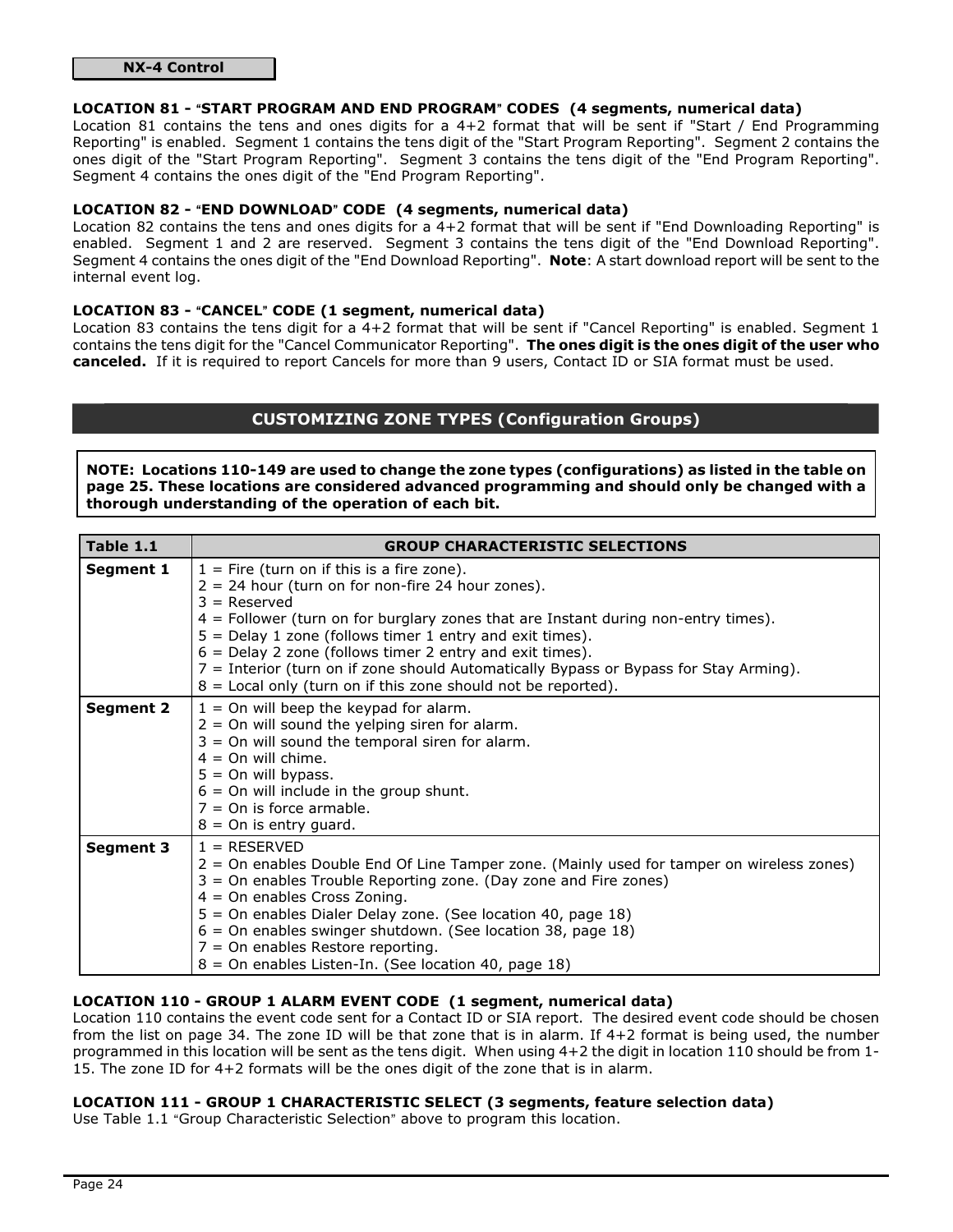LOCATIONS 112 THRU 149 contain the remaining 19 Customized Zone Group information. The even numbered locations reflect the "Group Alarm Event Code" and the odd numbered locations designate the Group Characteristics. Locations 112 and 113 correspond to Group 2; Locations 148 and 149 correspond to Group 20. Use the description found in Location 110 for programming the Alarm Event Codes, and use Table 1.1 shown on page 24 to select the Group Characteristics. Refer also to the Programming Worksheets.

## Table 2.1 STANDARD ZONE TYPES (Default Configurations)

Zones can be programmed to be one of twenty different zone types (configurations). Zone types # 17 - 20 can be used for wireless or hardwired zones using European double EOL configuration. The default zone types are listed below. If none of the following zone types meet your needs, these configurations can be customized by programming locations 110-149.

| <b>DATA</b> | <b>DESCRIPTION OF STANDARD ZONE TYPES</b>                                                                                                                                                                                                                                                                                                                                                                                      |
|-------------|--------------------------------------------------------------------------------------------------------------------------------------------------------------------------------------------------------------------------------------------------------------------------------------------------------------------------------------------------------------------------------------------------------------------------------|
| "1"         | DAY ZONE - Instant when system is armed trouble zone when system is disarmed.                                                                                                                                                                                                                                                                                                                                                  |
| "2"         | 24-HOUR AUDIBLE - Creates an instant yelping siren alarm regardless of the armed state of the panel.                                                                                                                                                                                                                                                                                                                           |
| "3"         | <b>ENTRY/EXIT DELAY 1-</b> A trip will start entry delay 1. The lack of a trip during exit delay will enable the Automatic<br>Bypass or Instant mode if so programmed.                                                                                                                                                                                                                                                         |
| "4"         | FOLLOWER WITH AUTO- BYPASS DISABLED - This zone will be instant when the system is armed and no entry or exit<br>delays are being timed. It is delayed during entry and exit delay times. This zone will not automatically bypass even if<br>enabled in Segment 1 of Location 23.                                                                                                                                              |
| "5"         | INTERIOR FOLLOWER WITH AUTO- BYPASS ENABLED - This zone will be instant when the system is armed and no<br>entry or exit delay is being timed. It is delayed during entry and exit delay times. This zone will automatically bypass if<br>enabled in Segment 1 of Location 23.                                                                                                                                                 |
| "6"         | <b>INSTANT</b> - This zone creates an instant alarm whenever it is tripped and the Armed LED is on.                                                                                                                                                                                                                                                                                                                            |
| "7"         | 24-HOUR SILENT - Creates an instant silent alarm regardless of the armed state of the control panel. It will not display<br>on the keypad.                                                                                                                                                                                                                                                                                     |
| "8"         | FIRE - This zone will light the Fire LED and sound the temporal siren each time the zone is shorted. It will also rapidly<br>flash the Fire LED indicating a trouble if the zone is open.                                                                                                                                                                                                                                      |
| "פ"         | <b>ENTRY/EXIT DELAY 2-</b> A trip will start entry delay 2. The lack of a trip during exit delay will enable the Automatic<br>Bypass or Instant mode if so programmed.                                                                                                                                                                                                                                                         |
| "10"        | 24-HOUR SILENT SUPERVISED- Creates an instant silent alarm regardless of the armed state of the control panel. It<br>will display on the keypad.                                                                                                                                                                                                                                                                               |
| "11"        | <b>RESERVED</b>                                                                                                                                                                                                                                                                                                                                                                                                                |
| "12"        | INTERIOR FOLLOWER WITH "CROSS ZONE" ENABLED - This zone will be instant when the system is armed and no<br>entry or exit delay is being timed. It is delayed during entry and exit delay times. If a "Cross Zone" is not being timed it<br>will start a "Cross Zone" timer. If a "Cross Zone" is being timed it will create an instant alarm. This zone will automatically<br>bypass when enabled in Segment 1 of Location 23. |
| "13"        | INSTANT ENTRY GUARD - This zone creates an instant alarm whenever it is tripped and the Stay LED is off. It will start<br>an entry delay time 2 if it is tripped and the system is armed and the Stay LED is on.                                                                                                                                                                                                               |
| "14"        | <b>ENTRY/EXIT DELAY 1 WITH GROUP BYPASS ENABLED - A trip will start entry delay 1. This zone will bypass when</b><br>the "Group Bypass" command is entered at the keypad. The lack of a trip during exit delay will enable the Automatic<br>Bypass or Instant mode if so programmed.                                                                                                                                           |
| "15"        | INTERIOR FOLLOWER WITH GROUP BYPASS ENABLED - This zone will be instant when the system is armed and no<br>entry or exit delays are being timed. It is delayed during entry/exit delay times. This zone will bypass when the "Group<br>Bypass" command is entered at the keypad. This zone will automatically bypass if enabled in Segment 1 of Location 23.                                                                   |
| "16"        | INSTANT WITH GROUP BYPASS ENABLED - This zone creates an instant alarm whenever it is tripped and the Armed<br>LED is on. This zone will bypass when the "Group Bypass" command is entered at the keypad.                                                                                                                                                                                                                      |
| "17"        | <b>ENTRY/EXIT DELAY 1 WITH TAMPER ENABLED-</b> A trip will start entry delay 1. The lack of a trip during exit delay will<br>enable the Automatic Bypass or Instant mode if so programmed. This configuration group can be used to enable<br>tamper on a wireless transmitter.                                                                                                                                                 |
| "18"        | <b>INTERIOR FOLLOWER WITH TAMPER AND AUTO-BYPASS ENABLED -</b> This zone will be instant when the system is<br>armed and no entry or exit delay is being timed. It is delayed during entry and exit delay times. This zone will<br>automatically bypass if enabled in Segment 1 of Location 23. This configuration group can be used to enable tamper<br>on a wireless transmitter.                                            |
| "19"        | INSTANT WITH TAMPER ENABLED - This zone creates an instant alarm whenever it is tripped and the Armed LED is on.<br>This configuration group can be used to enable tamper on a wireless transmitter.                                                                                                                                                                                                                           |
| "20"        | <b>ENTRY/EXIT DELAY 2 WITH TAMPER ENABLED-</b> A trip will start entry delay 2. The lack of a trip during exit delay will<br>enable the Automatic Bypass or Instant mode if so programmed. This configuration group can be used to enable<br>tamper on a wireless transmitter.                                                                                                                                                 |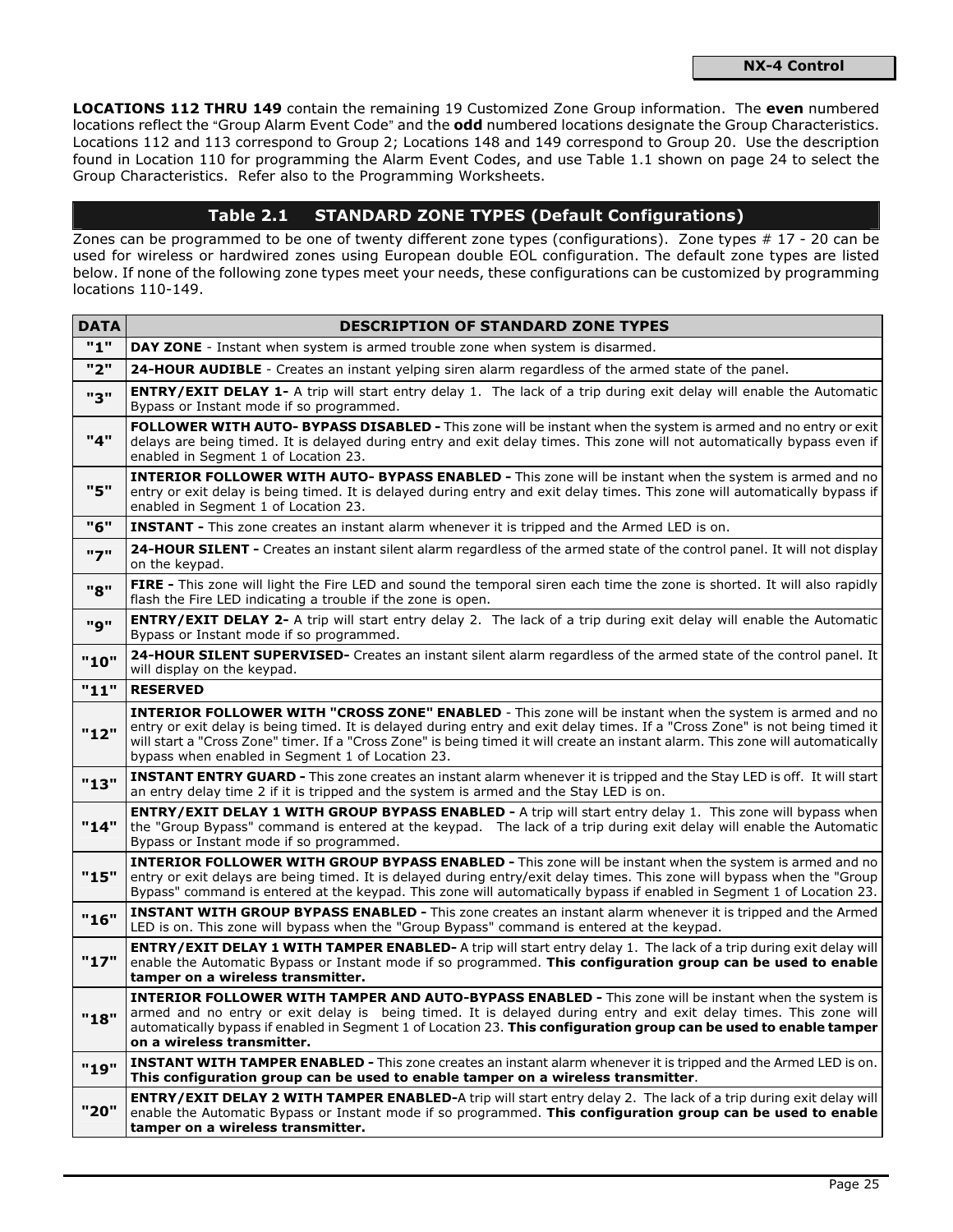## PROGRAMMING WORKSHEETS

<sup>></sup> Factory defaults for segments are in **bold italics** text. Some locations are reserved and have been intentionally omitted.

| <b>LOC</b>     | PG | <b>DESCRIPTION</b>                                                                                                                                                                                                                                         | <b>DEFAULT</b>                                                  |                                                                                                                                                                                                                                                                                  | <b>PROGRAMMING DATA</b>                       |  |
|----------------|----|------------------------------------------------------------------------------------------------------------------------------------------------------------------------------------------------------------------------------------------------------------|-----------------------------------------------------------------|----------------------------------------------------------------------------------------------------------------------------------------------------------------------------------------------------------------------------------------------------------------------------------|-----------------------------------------------|--|
| 0              | 12 | PHONE #1                                                                                                                                                                                                                                                   | 14-14-14-14-14-14-14-14-14-14-<br>14-14-14-14-14-14-14-14-14-14 |                                                                                                                                                                                                                                                                                  |                                               |  |
| $\mathbf{1}$   | 12 | PHONE #1, ACCOUNT CODE                                                                                                                                                                                                                                     | $10 - 10 - 10 - 10 - 10 - 10$                                   |                                                                                                                                                                                                                                                                                  |                                               |  |
| $\overline{2}$ | 12 | PHONE #1, REPORTING FORMAT                                                                                                                                                                                                                                 |                                                                 | 0                                                                                                                                                                                                                                                                                |                                               |  |
| 3              | 12 | PHONE #1, DIAL ATTEMPTS<br><b>BACKUP CONTROL</b>                                                                                                                                                                                                           | 0                                                               | 8                                                                                                                                                                                                                                                                                |                                               |  |
| $\overline{4}$ | 13 | PHONE #1, SELECTING EVENTS TO REPORT TO PHONE #1                                                                                                                                                                                                           |                                                                 |                                                                                                                                                                                                                                                                                  |                                               |  |
|                |    | Segment #1 (Circle Numbers To Program)                                                                                                                                                                                                                     |                                                                 |                                                                                                                                                                                                                                                                                  | Segment #2 (Circle Numbers To Program)        |  |
|                |    | <b>Alarms and Restores</b><br>1<br>2<br>Open/Close<br>3<br><b>Bypass</b><br><b>Zone Trouble</b><br>4<br>5<br>Power Trouble (AC Failure or Low Battery)<br>6<br><b>Siren</b><br><b>Test Reports</b><br>$\overline{z}$<br>Program, Download, & Log Full<br>8 |                                                                 | <b>Tampers</b><br>1<br><b>Short Circuit</b><br>$\overline{\mathbf{z}}$<br>3<br><b>Sensor Lost</b><br>4<br><b>Sensor Low Battery</b><br>5<br><b>Expander Trouble</b><br><b>Failure To Communicate</b><br>6<br>$\overline{\phantom{a}}$<br><b>Reserved</b><br>8<br><b>Reserved</b> |                                               |  |
| 6              | 14 | PHONE #2                                                                                                                                                                                                                                                   | 14-14-14-14-14-14-14-14-14-14-<br>14-14-14-14-14-14-14-14-14-14 |                                                                                                                                                                                                                                                                                  |                                               |  |
| 7              | 14 | PHONE #2, ACCOUNT CODE                                                                                                                                                                                                                                     | $10 - 10 - 10 - 10 - 10 - 10$                                   |                                                                                                                                                                                                                                                                                  |                                               |  |
| 8              | 14 | PHONE #2, REPORTING FORMAT                                                                                                                                                                                                                                 | 0                                                               |                                                                                                                                                                                                                                                                                  |                                               |  |
| 9              | 14 | PHONE #2, DIAL ATTEMPTS<br><b>BACKUP CONTROL</b>                                                                                                                                                                                                           | 0                                                               | 8                                                                                                                                                                                                                                                                                |                                               |  |
| 10             | 14 | PHONE #2, SELECTING EVENTS TO REPORT TO PHONE #2                                                                                                                                                                                                           |                                                                 |                                                                                                                                                                                                                                                                                  |                                               |  |
|                |    | <b>Segment #1</b> (Circle Numbers To Program)                                                                                                                                                                                                              |                                                                 |                                                                                                                                                                                                                                                                                  | <b>Segment #2</b> (Circle Numbers To Program) |  |
|                |    | Alarms and Restores<br>1<br>2<br>Open/Close<br>3<br><b>Bypass</b><br>Zone Trouble<br>4<br>5<br>Power Trouble (AC Failure or Low Battery)<br>6<br>Siren<br>7<br><b>Test Reports</b><br>8<br>Program, Download, & Log Full                                   |                                                                 | <b>Short Circuit</b><br>Sensor Lost<br>Sensor Low Battery<br><b>Expander Trouble</b><br><b>Failure To Communicate</b>                                                                                                                                                            |                                               |  |
| 12             | 15 | PHONE #3                                                                                                                                                                                                                                                   | 14-14-14-14-14-14-14-14-14-14-<br>14-14-14-14-14-14-14-14-14-14 |                                                                                                                                                                                                                                                                                  |                                               |  |
| 13             | 15 | PHONE #3, ACCOUNT CODE                                                                                                                                                                                                                                     | $10 - 10 - 10 - 10 - 10 - 10$                                   |                                                                                                                                                                                                                                                                                  |                                               |  |
| 14             | 15 | PHONE #3, REPORTING FORMAT                                                                                                                                                                                                                                 | 0                                                               |                                                                                                                                                                                                                                                                                  |                                               |  |
| 15             | 15 | PHONE #3, DIAL ATTEMPTS<br><b>BACKUP CONTROL</b>                                                                                                                                                                                                           | $\pmb{8}$<br>$\boldsymbol{o}$                                   |                                                                                                                                                                                                                                                                                  |                                               |  |
| 16             | 15 | PHONE #3, SELECTING EVENTS TO REPORT TO PHONE #3                                                                                                                                                                                                           |                                                                 |                                                                                                                                                                                                                                                                                  |                                               |  |
|                |    | (Circle Numbers To Program)<br>Segment #2<br>(Circle Numbers To Program)<br>Segment #1                                                                                                                                                                     |                                                                 |                                                                                                                                                                                                                                                                                  |                                               |  |
|                |    | Alarms and Restores<br>1<br>2<br>Open/Close<br>3<br><b>Bypass</b><br>Zone Trouble<br>4<br>5<br>Power Trouble (AC Failure or Low Battery)<br>6<br>Siren<br><b>Test Reports</b><br>7<br>8<br>Program, Download, & Log Full                                   |                                                                 | Tampers<br>1<br><b>Short Circuit</b><br>$\overline{2}$<br>3<br>Sensor Lost<br>4<br>Sensor Low Battery<br>5<br><b>Expander Trouble</b><br>6<br>Failure To Communicate<br>$\overline{7}$<br>Reserved<br>8<br>Reserved                                                              |                                               |  |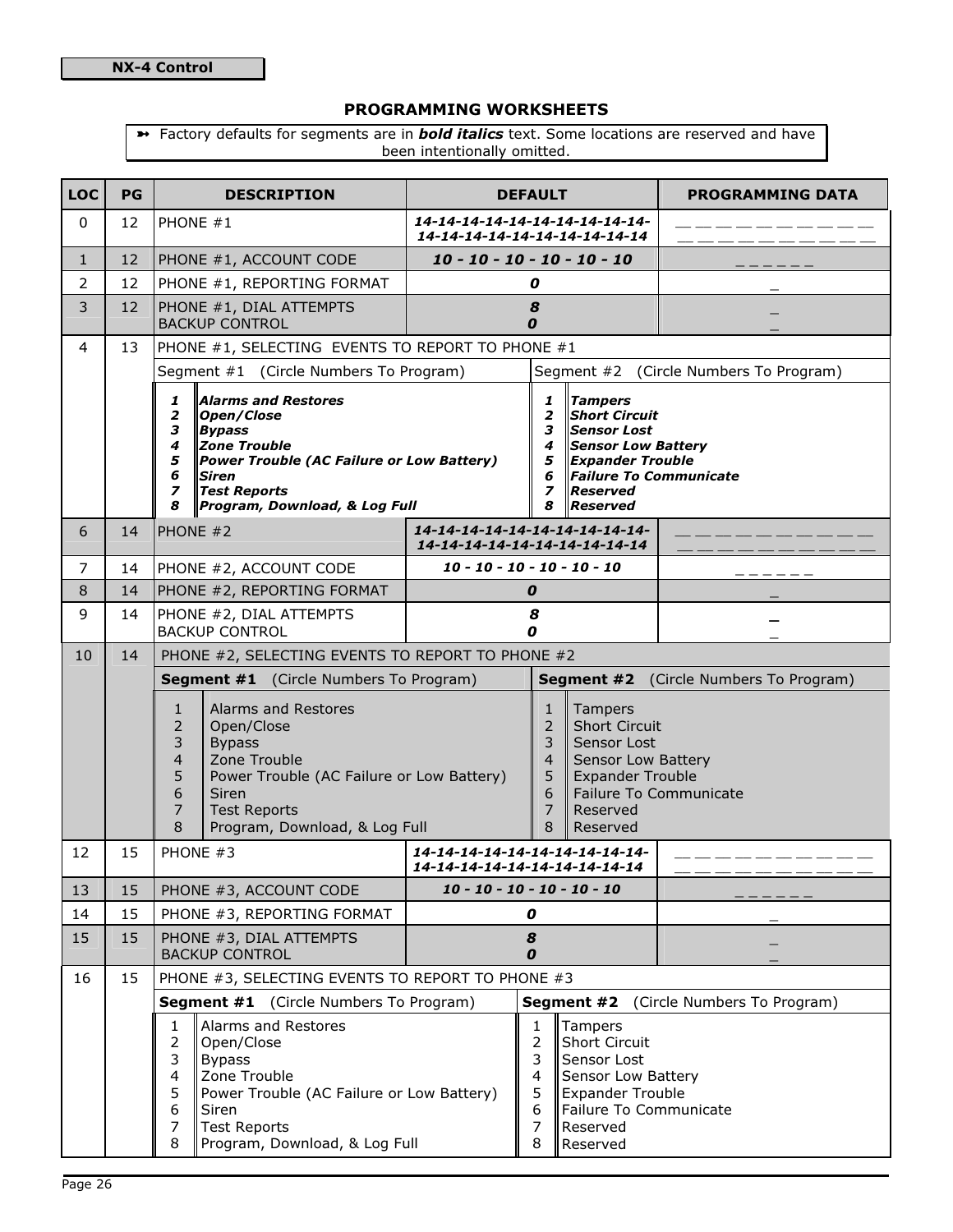| <b>LOC</b> | PG                                                                                                                        |                                                                                                                                                                                                                                                                                                                                                                                                                                                                                                                                                                                                                                                                                           | <b>DESCRIPTION</b>                                                                                                                        |                                            | <b>DEFAULT</b>                                                                                                                                                                                                            |                                                                         |  |                                                                                                | <b>DATA</b>                                                                                                         |
|------------|---------------------------------------------------------------------------------------------------------------------------|-------------------------------------------------------------------------------------------------------------------------------------------------------------------------------------------------------------------------------------------------------------------------------------------------------------------------------------------------------------------------------------------------------------------------------------------------------------------------------------------------------------------------------------------------------------------------------------------------------------------------------------------------------------------------------------------|-------------------------------------------------------------------------------------------------------------------------------------------|--------------------------------------------|---------------------------------------------------------------------------------------------------------------------------------------------------------------------------------------------------------------------------|-------------------------------------------------------------------------|--|------------------------------------------------------------------------------------------------|---------------------------------------------------------------------------------------------------------------------|
| 18         | 16                                                                                                                        |                                                                                                                                                                                                                                                                                                                                                                                                                                                                                                                                                                                                                                                                                           | <b>FORMAT OVERRIDE</b>                                                                                                                    |                                            |                                                                                                                                                                                                                           |                                                                         |  |                                                                                                |                                                                                                                     |
|            |                                                                                                                           | <b>Segment #1</b> (Circle Numbers To Program)<br><b>Segment #2</b> (Circle Numbers To Program)                                                                                                                                                                                                                                                                                                                                                                                                                                                                                                                                                                                            |                                                                                                                                           |                                            |                                                                                                                                                                                                                           |                                                                         |  |                                                                                                |                                                                                                                     |
|            |                                                                                                                           | $\vert$ On = 1800hz transmit; Off = 1900hz<br>$\vert$ On = pager format (no handshake required)<br>$\mathbf{1}$<br>$\mathbf{1}$<br>On = 2300hz handshake; Off = 1400hz.<br>2<br>$\overline{2}$<br>On = $1400/2300$ handshake<br>3<br>$\vert$ On = cksum parity; Off = double round parity<br>3<br>Reserved<br>On = 2 digit event code; Off = 1 digit code<br>$\overline{4}$<br>$\overline{4}$<br>Reserved<br>5<br>Reserved.<br>5<br>$On = Contact ID$<br>6<br>Reserved.<br>$On = SIA$<br>6<br>$\overline{7}$<br>$\Box$ On = 20 p.p.s.; Off = 10 or 40 p.p.s.<br>7<br>On = Contact ID or $4+3$<br>8<br>$\Box$ On = 10 p.p.s.; Off = 20 or 40 p.p.s.<br>$\mathsf{Ion} = \mathsf{DTMF}$<br>8 |                                                                                                                                           |                                            |                                                                                                                                                                                                                           |                                                                         |  |                                                                                                |                                                                                                                     |
|            |                                                                                                                           |                                                                                                                                                                                                                                                                                                                                                                                                                                                                                                                                                                                                                                                                                           | Segments #3 & #4 RESERVED                                                                                                                 |                                            |                                                                                                                                                                                                                           |                                                                         |  |                                                                                                |                                                                                                                     |
| 19         | 16                                                                                                                        |                                                                                                                                                                                                                                                                                                                                                                                                                                                                                                                                                                                                                                                                                           | DOWNLOAD ACCESS CODE                                                                                                                      |                                            |                                                                                                                                                                                                                           | $8 - 4 - 8 - 0 - 0 - 0 - 0$                                             |  |                                                                                                |                                                                                                                     |
| 20         | 16                                                                                                                        |                                                                                                                                                                                                                                                                                                                                                                                                                                                                                                                                                                                                                                                                                           | RINGS TO ANSWER DOWNLOAD                                                                                                                  |                                            |                                                                                                                                                                                                                           | 8                                                                       |  |                                                                                                |                                                                                                                     |
| 21         | 16                                                                                                                        |                                                                                                                                                                                                                                                                                                                                                                                                                                                                                                                                                                                                                                                                                           | DOWNLOAD CONTROL                                                                                                                          |                                            |                                                                                                                                                                                                                           |                                                                         |  |                                                                                                |                                                                                                                     |
|            |                                                                                                                           |                                                                                                                                                                                                                                                                                                                                                                                                                                                                                                                                                                                                                                                                                           | Segment #1 (Circle Numbers To Program)                                                                                                    |                                            |                                                                                                                                                                                                                           |                                                                         |  |                                                                                                |                                                                                                                     |
|            |                                                                                                                           | Enables two call answering machine defeat<br>1<br>$\overline{2}$<br>Reserved<br>3<br>Requires callback before downloading<br>4<br>Shutdown control panel<br>5<br>Lock out local programming<br>6<br>Lock out communicator programming<br>7<br>Lock out download section<br>8<br>Enables callback at autotest interval                                                                                                                                                                                                                                                                                                                                                                     |                                                                                                                                           |                                            |                                                                                                                                                                                                                           |                                                                         |  |                                                                                                |                                                                                                                     |
| 22         | 16                                                                                                                        |                                                                                                                                                                                                                                                                                                                                                                                                                                                                                                                                                                                                                                                                                           | <b>CALLBACK PHONE NUMBER</b>                                                                                                              |                                            |                                                                                                                                                                                                                           | 14-14-14-14-14-14-14-14-14-<br>14-14-14-14-14-14-14-14-14-<br>$14 - 14$ |  |                                                                                                |                                                                                                                     |
| 23         | 16                                                                                                                        |                                                                                                                                                                                                                                                                                                                                                                                                                                                                                                                                                                                                                                                                                           | <b>FEATURE SELECTION</b>                                                                                                                  |                                            |                                                                                                                                                                                                                           |                                                                         |  |                                                                                                |                                                                                                                     |
|            |                                                                                                                           |                                                                                                                                                                                                                                                                                                                                                                                                                                                                                                                                                                                                                                                                                           | Segment #1                                                                                                                                | Segment #2                                 |                                                                                                                                                                                                                           |                                                                         |  |                                                                                                | Segment #3                                                                                                          |
|            |                                                                                                                           | 1<br>$\mathbf 2$<br>3<br>4<br>5<br>6<br>$\overline{7}$<br>8                                                                                                                                                                                                                                                                                                                                                                                                                                                                                                                                                                                                                               | Quick Arm<br>Re-Exit<br><b>Auto Bypass</b><br>Silent Panic<br><b>Audible Panic</b><br>Auxiliary 1<br>Auxiliary 2<br>Multi Keypress Tamper | $\mathbf{1}$<br>2<br>3<br>4<br>5<br>7<br>8 | LED extinguish enable<br>Require user code for bypassing zones<br>Bypass sounder alert<br>AC power/low battery sounder alert<br>Enables bypass toggle<br>Enables silent auto arm<br>Enables automatic instant<br>Reserved |                                                                         |  | $\mathbf{1}$<br>$\overline{2}$<br>3<br>$\parallel$ 4<br>5<br>6<br>$\overline{\mathbf{z}}$<br>8 | Open/Close<br><b>Bypass</b><br>Restore<br>Trouble<br>Tamper<br>Cancel<br><b>Recent Closing</b><br><b>Exit Error</b> |
| 24         | 17                                                                                                                        |                                                                                                                                                                                                                                                                                                                                                                                                                                                                                                                                                                                                                                                                                           | <b>ENTRY/EXIT TIMERS</b>                                                                                                                  |                                            |                                                                                                                                                                                                                           |                                                                         |  |                                                                                                |                                                                                                                     |
|            |                                                                                                                           |                                                                                                                                                                                                                                                                                                                                                                                                                                                                                                                                                                                                                                                                                           | Segment #1 (Entry Time #1)                                                                                                                |                                            |                                                                                                                                                                                                                           | 30                                                                      |  |                                                                                                |                                                                                                                     |
|            |                                                                                                                           | 60<br>Segment #2 (Exit Time #1)                                                                                                                                                                                                                                                                                                                                                                                                                                                                                                                                                                                                                                                           |                                                                                                                                           |                                            |                                                                                                                                                                                                                           |                                                                         |  |                                                                                                |                                                                                                                     |
|            |                                                                                                                           |                                                                                                                                                                                                                                                                                                                                                                                                                                                                                                                                                                                                                                                                                           | Segment #3 (Entry Time #2)                                                                                                                | 30                                         |                                                                                                                                                                                                                           |                                                                         |  |                                                                                                |                                                                                                                     |
|            |                                                                                                                           |                                                                                                                                                                                                                                                                                                                                                                                                                                                                                                                                                                                                                                                                                           | Segment #4 (Exit Time #2)                                                                                                                 | 60                                         |                                                                                                                                                                                                                           |                                                                         |  |                                                                                                |                                                                                                                     |
| 25         | 17                                                                                                                        | $3 - 5 - 6 - 6 - 6 - 6 - 6$<br>ZONES 1-8, ZONE TYPES (Default Configuration)                                                                                                                                                                                                                                                                                                                                                                                                                                                                                                                                                                                                              |                                                                                                                                           |                                            |                                                                                                                                                                                                                           |                                                                         |  |                                                                                                |                                                                                                                     |
|            | DAY ZONE<br>RESERVED<br>$\mathbf{1}$<br>11<br><b>24 HOUR AUDIBLE</b><br>INTERIOR FOLLOWER W/CROSS ZONE<br>12 <sub>1</sub> |                                                                                                                                                                                                                                                                                                                                                                                                                                                                                                                                                                                                                                                                                           |                                                                                                                                           |                                            |                                                                                                                                                                                                                           |                                                                         |  |                                                                                                |                                                                                                                     |

|                 |     | DAY ZONE                         | 11 | RESERVED                                 |
|-----------------|-----|----------------------------------|----|------------------------------------------|
| <b>Standard</b> |     | 24 HOUR AUDIBLE                  | 12 | INTERIOR FOLLOWER W/CROSS ZONE           |
|                 |     | ENTRY/EXIT DELAY 1               | 13 | INSTANT ENTRY GUARD                      |
| (Default)       | 4   | FOLLOWER W/ AUTO BYPASS DISABLED | 14 | ENTRY/EXIT DELAY 1 W/GROUP BYPASS        |
| Zone            |     | INTERIOR FOLLOWER W/ AUTO BYPASS | 15 | INTERIOR FOLLOWER W/GROUP BYPASS         |
|                 | 6.  | <b>INSTANT</b>                   | 16 | INSTANT W/GROUP BYPASS                   |
| <b>Types</b>    |     | 24 HOUR SILENT                   | 17 | ENTRY/EXIT DELAY 1 W/TAMPER              |
| Pg 25           | 8   | <b>FIRE</b>                      | 18 | INTERIOR FOLLOWER W/TAMPER & AUTO-BYPASS |
|                 | 9   | ENTRY/EXIT DELAY 2               | 19 | <b>INSTANT W/TAMPER</b>                  |
|                 | 10. | 24 HOUR SILENT SUPERVISED        | 20 | ENTRY/EXIT DELAY 2 W/TAMPER              |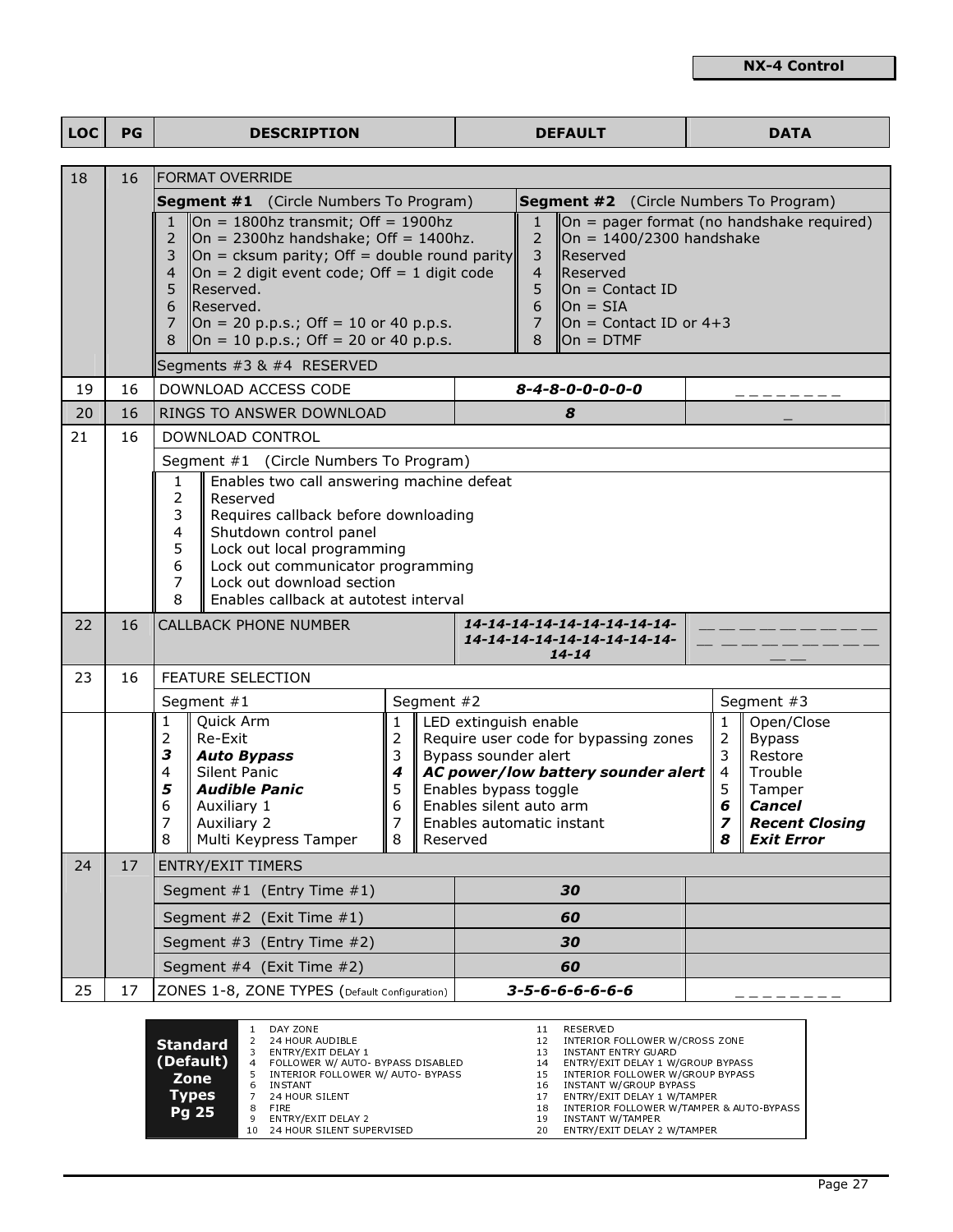## NX-4 Control

| <b>LOC</b> | PG | <b>DESCRIPTION</b>                                                                                                                                                                                                                                                                                                                                                                              | <b>DEFAULT</b>                                                                                                                                                                                               | <b>DATA</b> |
|------------|----|-------------------------------------------------------------------------------------------------------------------------------------------------------------------------------------------------------------------------------------------------------------------------------------------------------------------------------------------------------------------------------------------------|--------------------------------------------------------------------------------------------------------------------------------------------------------------------------------------------------------------|-------------|
|            |    |                                                                                                                                                                                                                                                                                                                                                                                                 |                                                                                                                                                                                                              |             |
| 37         | 17 | SIREN AND SYSTEM SUPERVISION<br>Segment #1 (Circle numbers to program)                                                                                                                                                                                                                                                                                                                          |                                                                                                                                                                                                              |             |
|            |    | Reserved.<br>$\mathbf{1}$<br>$\overline{2}$<br>Reserved.<br>$\overline{3}$<br>Siren blast at arming.<br>$\overline{4}$<br>Siren blast at exit delay expiration.<br>5<br>Siren blast at closing kissoff.<br>$\boldsymbol{6}$<br>Siren sounds during a cross zone verification time.<br>$\overline{\phantom{a}}$<br>Siren sounds for a tamper.<br>8<br>for SIA CP-01 installations.)              | Siren blast one time for wireless arming, two times for wireless disarming. (Note: Must be disabled                                                                                                          |             |
|            |    | Segment #2 (Circle numbers to program)                                                                                                                                                                                                                                                                                                                                                          |                                                                                                                                                                                                              |             |
|            |    | $\mathbf{1}$<br>Convert siren driver to voltage out.<br>$\overline{2}$<br>Siren sounds for expander trouble (required for U.L.).<br>3<br>Immediate Restore by Zone.<br>$\overline{4}$<br>Dynamic battery test performed upon arming.<br>5<br>Battery missing test performed every 12 seconds.<br>Manual bell test performed during [*]-[4] test function.<br>6<br>7<br>8<br>Box tamper enabled. | Manual communicator test performed during [*]-[4] test function.                                                                                                                                             |             |
|            |    | Segment #3 (Circle numbers to program)                                                                                                                                                                                                                                                                                                                                                          |                                                                                                                                                                                                              |             |
|            |    | $\mathbf{1}$<br>Box Tamper report enabled.<br>$\overline{2}$<br>AC Fail report enabled.<br>3<br>Low Battery report enabled.<br>$\overline{4}$<br>Auxiliary power over current report enabled.<br>5<br>Siren supervision report enabled.<br>6<br>Reserved.<br>7<br>Reserved.<br>8<br>Expander trouble report enabled.                                                                            |                                                                                                                                                                                                              |             |
|            |    | Segment #4 (Circle numbers to program)                                                                                                                                                                                                                                                                                                                                                          |                                                                                                                                                                                                              |             |
|            |    | $\mathbf{1}$<br>Failure To Communicate report enabled.<br>$\overline{2}$<br>Log Full report enabled.<br>3<br>Autotest report enabled.<br>$\overline{4}$<br>Start and End Programming report enabled.<br>5<br>End Download report enabled.<br>6<br>Sensor Low Battery report enabled.<br>Sensor Missing report enabled.<br>7<br>8<br>Reserved.                                                   |                                                                                                                                                                                                              |             |
|            |    | Segment #5 (Circle numbers to program)                                                                                                                                                                                                                                                                                                                                                          |                                                                                                                                                                                                              |             |
|            |    | Lost Clock service LED enable.<br>$\mathbf{1}$<br>2<br>3<br>Disable on-board four zones.<br>4<br>5<br>Disables bypass reports for force armed zones<br>6<br>Reserved.<br>Clock uses internal crystal.<br>7<br>8                                                                                                                                                                                 | Zone Doubling enable. (Requires additional devices, see page 7)<br>Enables two trips on the same cross-zone to activate the alarm.<br>Disable Temporal Siren on Fire. (Do NOT disable for UL installations.) |             |
| 38         | 18 | SWINGER SHUTDOWN COUNT                                                                                                                                                                                                                                                                                                                                                                          | $\mathbf{1}$                                                                                                                                                                                                 |             |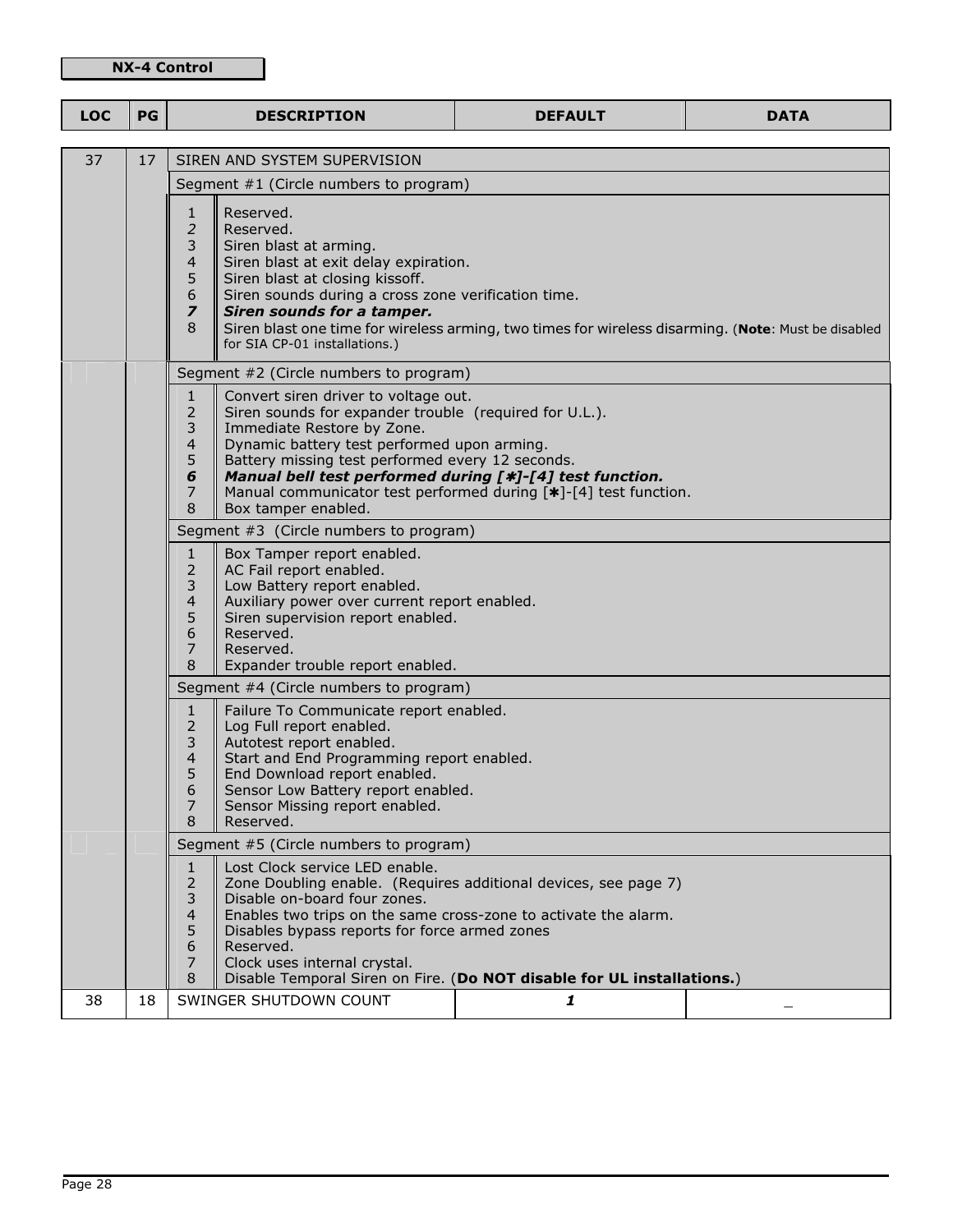| <b>LOC</b> | PG | <b>DESCRIPTION</b>                                                                                                                           | <b>DEFAULT</b>          |               | <b>DATA</b>    |
|------------|----|----------------------------------------------------------------------------------------------------------------------------------------------|-------------------------|---------------|----------------|
|            |    |                                                                                                                                              |                         |               |                |
| 39         | 18 | <b>KEYPAD SOUNDER CONTROL</b><br>Segment #1 (Circle numbers to program)                                                                      |                         |               |                |
|            |    | Reserved.<br>1                                                                                                                               |                         |               |                |
|            |    | $\overline{2}$<br>Reserved.                                                                                                                  |                         |               |                |
|            |    | 3<br>Keypad sounds upon AC Power Failure.                                                                                                    |                         |               |                |
|            |    | 4<br>Keypad sounds upon Low Battery Detection.                                                                                               |                         |               |                |
|            |    | 5<br>Keypad sounds during Cross Zone Trip Time.<br><b>Keypad sounds for Tamper Alarm.</b><br>6                                               |                         |               |                |
|            |    | Reserved.<br>7                                                                                                                               |                         |               |                |
|            |    | 8<br>Keypad sounds for expander trouble (required for UL).                                                                                   |                         |               |                |
| 40         | 18 | <b>SYSTEM TIMERS</b>                                                                                                                         |                         |               |                |
|            |    | Segment #1 Dynamic Battery Test duration (0-255 min.)                                                                                        | 0                       |               |                |
|            |    | Segment #2 AC Failure report delay (0-255 minutes)                                                                                           | 5                       |               |                |
|            |    | Segment #3 Power Up Delay (0-60 seconds)<br>Segment #4 Siren Time (1-255 minutes)                                                            | 60<br>8                 |               |                |
|            |    | Segment #5 Reserved                                                                                                                          | 0                       |               |                |
|            |    | Segment #6 Cross Zone Time (0-255 minutes)                                                                                                   | 5                       |               |                |
|            |    | Segment #7 Chime Time in 50 mS increments (0-255)                                                                                            | 3                       |               |                |
|            |    | Segment #8 Dialer delay (15-255 seconds)                                                                                                     | 30                      |               |                |
|            |    | Segment #9 Fire Alarm Verification Time (120-255 sec.)                                                                                       | 0                       |               |                |
|            |    | Segment #10 Listen-In Time (0-255 seconds)                                                                                                   | 0                       |               |                |
| 41         | 19 | USER CODE REQUIREMENTS                                                                                                                       |                         |               |                |
|            |    | Segment #1 (Circle numbers to program)                                                                                                       |                         |               |                |
|            |    | Enables six-digit code option. All arm/disarm/Go To Program codes require six digits<br>$\mathbf{1}$                                         |                         |               |                |
|            |    | $\overline{2}$<br>Requires valid user code entry for $[*]$ -[9]-[8] and $[*]$ -[9]-[9] functions to work.<br>3<br>Enables Auto Cancel/Abort. |                         |               |                |
|            |    | Enables Walk Test mode.<br>4                                                                                                                 |                         |               |                |
|            |    | $5 - 8$<br>Reserved.                                                                                                                         |                         |               |                |
| 42         | 19 | <b>GO TO PROGRAM CODE</b>                                                                                                                    | $9 - 7 - 1 - 3 - 0 - 0$ |               |                |
| 43         | 19 | GO TO PROGRAM CODE AND AUTHORIZATION                                                                                                         |                         |               |                |
|            |    | Segment #1 (Circle numbers to program)<br>Reserved.<br>$\mathbf{1}$                                                                          |                         |               |                |
|            |    | $\overline{2}$<br>Enables "Go To Program Code" as an arm only code.                                                                          |                         |               |                |
|            |    | Enables "Go To Program Code" as an arm only after closing.<br>3                                                                              |                         |               |                |
|            |    | Enables "Go To Program Code" as a master arm/disarm code (can change user codes)<br>4                                                        |                         |               |                |
|            |    | Enables "Go To Program Code" as an arm/disarm code.<br>5                                                                                     |                         |               |                |
|            |    | 6<br>Enables "Go To Program Code" to bypass zones.<br>Enables "Go To Program Code" opening and closing reports.<br>7                         |                         |               |                |
|            |    | 8<br>Reserved.                                                                                                                               |                         |               |                |
| 44         | 19 | <b>DURESS CODE</b>                                                                                                                           | 15-15-15-15-15-15       |               |                |
| 46         | 19 | AUXILIARY OUTPUTS 1 & 2 SPECIAL TIMING                                                                                                       |                         |               |                |
|            |    | Segments                                                                                                                                     |                         | 1             | $\overline{2}$ |
|            |    | Auxiliary output timed in minutes.                                                                                                           |                         | $\mathbf{1}$  | $\mathbf{1}$   |
|            |    | Auxiliary output to latch.                                                                                                                   |                         | 2             | $\overline{2}$ |
|            |    | Auxiliary output to stop timing upon user code entry.<br>Auxiliary output to activate only between closing and opening time.                 |                         | 3<br>4        | 3<br>4         |
|            |    | Auxiliary output to activate only between opening and closing time.                                                                          |                         |               | 5              |
|            |    | Invert auxiliary output (0 volts going to 12 volts when activated).                                                                          |                         | $\frac{5}{6}$ | 6              |
|            |    | Reserved                                                                                                                                     |                         | 7             | 7              |
|            |    | Reserved                                                                                                                                     |                         | 8             | 8              |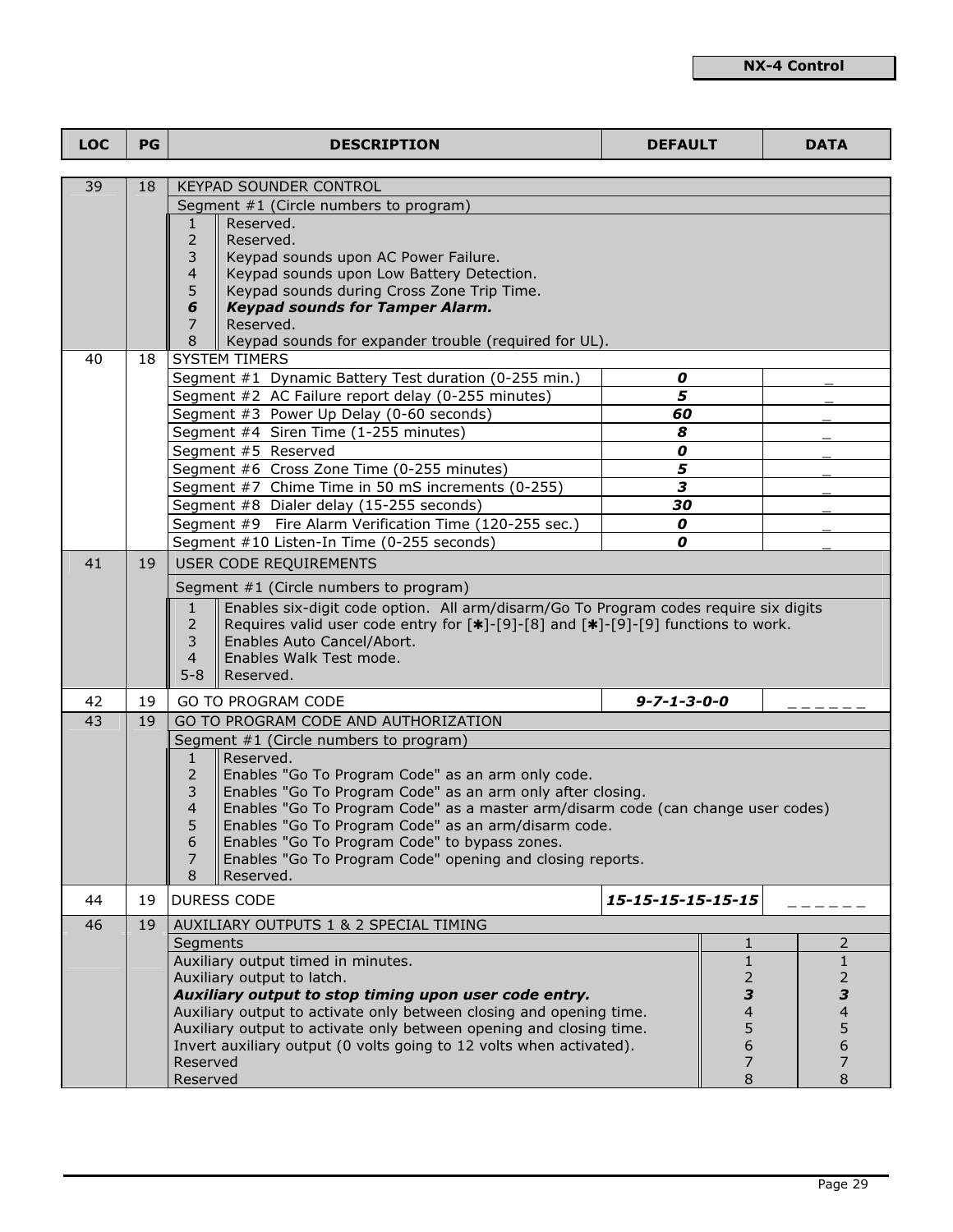| <b>LOC</b> | PG |                     | <b>DESCRIPTION</b>                                                                                                                 |                         | <b>DEFAULT</b>            | <b>DATA</b> |
|------------|----|---------------------|------------------------------------------------------------------------------------------------------------------------------------|-------------------------|---------------------------|-------------|
| 47         | 19 |                     | AUXILIARY OUTPUT #1, EVENT & TIME                                                                                                  |                         |                           |             |
|            |    |                     | <b>Segment #1:</b> Program the event number for output $#1$ .                                                                      |                         | 0=Burglary alarm          |             |
|            |    |                     | <b>Segment #2:</b> Program the timing for output $#1$ here.                                                                        |                         | 10 seconds                |             |
| 48         | 19 |                     | AUXILIARY OUTPUT #2, EVENT & TIME                                                                                                  |                         |                           |             |
|            |    |                     | <b>Segment #1:</b> Program the event number for output $#2$ .                                                                      |                         | $1 = Fire$ alarm          |             |
|            |    |                     | <b>Segment #2:</b> Program the timing for output $#2$ here.                                                                        |                         | 10 seconds                |             |
| 51         | 20 |                     | <b>AUTOTEST CONTROL</b>                                                                                                            |                         |                           |             |
|            |    |                     | Segment #1: Program a "1" if the interval is hours, a "0" if in<br>days. Add a "2" to suppress the daily test or a "3" to suppress |                         | 0                         |             |
|            |    | the hourly test.    |                                                                                                                                    |                         |                           |             |
|            |    | or hours.           | Segment #2: Program the autotest interval from 1-255 days                                                                          |                         | 24                        |             |
|            |    | format.             | <b>Segment #3: Program the autotest report in 24 hour time</b>                                                                     |                         | $\overline{2}$            |             |
|            |    | after the hour.     | Segment #4: Program the autotest report time, minutes                                                                              |                         | 0                         |             |
| 52         | 21 | <b>OPENING TIME</b> |                                                                                                                                    |                         |                           |             |
|            |    |                     | Segment #1: Program the hour of the opening time.                                                                                  |                         | 8                         |             |
|            |    | opening time.       | Segment #2: Program the minutes after the hour of the                                                                              |                         | 0                         |             |
| 53         | 21 |                     | CLOSING TIME / AUTO ARMING TIME                                                                                                    |                         |                           |             |
|            |    | arming time.        | <b>Segment #1:</b> Program the hour of the closing time/auto                                                                       |                         | 20                        |             |
|            |    |                     | <b>Segment #2:</b> Program the minutes after hour of closing /<br>auto arming time.                                                |                         | $\boldsymbol{o}$          |             |
| 54         | 21 |                     | DAYS OF THE WEEK SYSTEM IS OPEN                                                                                                    |                         |                           |             |
|            |    | 1<br>$\overline{2}$ | <b>Sunday</b><br><b>Monday</b>                                                                                                     | 5<br>6                  | <b>Thursday</b><br>Friday |             |
|            |    | 3                   | <b>Tuesday</b>                                                                                                                     | $\overline{\mathbf{z}}$ | <b>Saturday</b>           |             |
|            |    | 4                   | Wednesday                                                                                                                          | 8                       | <b>Reserved</b>           |             |
| 55         | 21 |                     | DAYS OF THE WEEK "AUTO ARMING" WILL OCCUR                                                                                          |                         |                           |             |
|            |    | 1                   | Sunday                                                                                                                             | 5                       | Thursday                  |             |
|            |    | 2<br>3              | Monday<br>Tuesday                                                                                                                  | 6<br>7                  | Friday<br>Saturday        |             |
|            |    | 4                   | Wednesday                                                                                                                          | 8                       | Reserved                  |             |

# LOC 56 - 83 COMMUNICATOR CODES FOR SLOW SPEED FORMATS ONLY

| <b>LOC</b> | <b>PG</b>       | <b>DESCRIPTION</b>                      | <b>DEFAULT</b> | <b>DATA</b> |
|------------|-----------------|-----------------------------------------|----------------|-------------|
| 56         | $22^{\circ}$    | <b>IRESTORE COMMUNICATOR CODE</b>       | 14             |             |
| 57         | 22              | <b>BYPASS COMMUNICATOR CODE</b>         | 0              |             |
| 58         | 22.             | <b>ITAMPER COMMUNICATOR CODE</b>        | 0              |             |
| 59         | 22 <sub>1</sub> | <b>TROUBLE COMMUNICATOR CODE</b>        | 0              |             |
| 60         | 22              | I SENSOR LOW BATTERY COMMUNICATOR CODE  | 0              |             |
| 61         | 22              | <b>SENSOR MISSING COMMUNICATOR CODE</b> | 0              |             |
| 62         | 22              | <b>DURESS</b>                           | $O-O$          |             |
| 63         | 22              | <b>AUXILIARY 1</b>                      | $O-O$          |             |

Page 30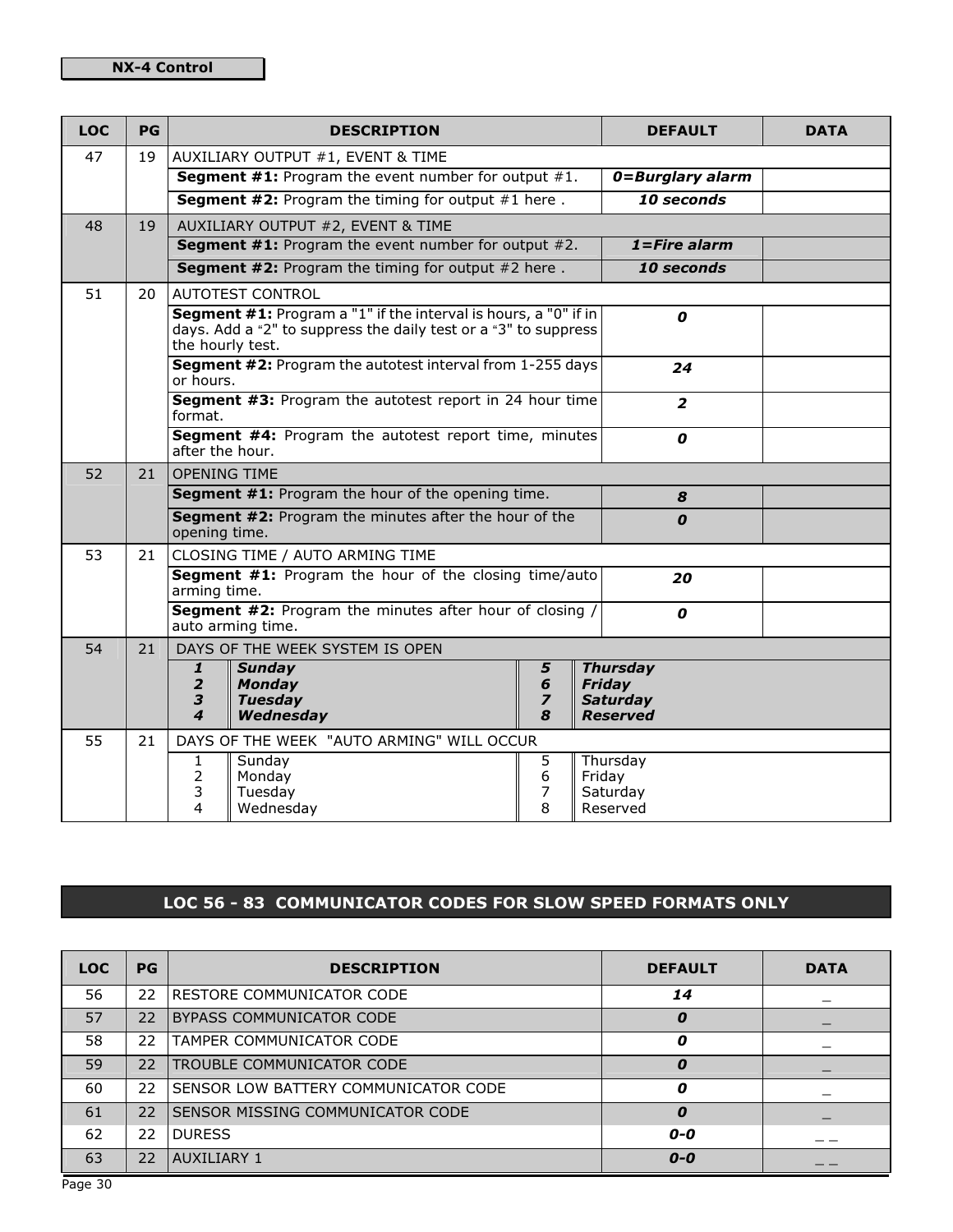| <b>LOC</b> | PG              | <b>DESCRIPTION</b>                          | <b>DEFAULT</b>  | <b>DATA</b> |
|------------|-----------------|---------------------------------------------|-----------------|-------------|
| 64         | 22              | <b>AUXILIARY 2</b>                          | $O-O$           |             |
| 65         | 22 <sup>2</sup> | <b>IKEYPAD PANIC</b>                        | $0 - 2$         |             |
| 66         | 22              | KEYPAD MULTIPLE CODE ENTRY TAMPER           | 0-0             |             |
| 67         | 22              | BOX TAMPER / BOX TAMPER RESTORE             | $0 - 0 - 0 - 0$ |             |
| 68         | 23              | AC FAIL / AC RESTORE                        | $0 - 0 - 0 - 0$ |             |
| 69         | 23              | LOW BATTERY / LOW BATTERY RESTORE           | $0 - 0 - 0 - 0$ |             |
| 70         | 23              | POWER SHORT / POWER SHORT RESTORE           | $0 - 0 - 0 - 0$ |             |
| 71         | 23              | BELL TAMPER / BELL TAMPER RESTORE           | $0 - 0 - 0 - 0$ |             |
| 74         | 23              | EXPANDER TROUBLE / EXPANDER TROUBLE RESTORE | $0 - 0 - 0 - 0$ |             |
| 75         | 23              | <b>FAILURE TO COMMUNICATE</b>               | $O-O$           |             |
| 76         | 23              | LOG FULL COMMUNICATOR CODE                  | $O-O$           |             |
| 77         | 23              | OPENING CODE COMMUNICATOR CODE              | 11              |             |
| 78         | 23              | CLOSING COMMUNICATOR CODE                   | 12              |             |
| 79         | 23              | <b>AUTOTEST COMMUNICATOR CODE</b>           | $O-O$           |             |
| 80         | 23              | RECENT CLOSING AND EXIT ERROR               | $O-O$           |             |
| 81         | 24              | START PROGRAMMING / END PROGRAMMING         | $0 - 0 - 0 - 0$ |             |
| 82         | 24              | END DOWNLOAD                                | $0 - 0 - 0 - 0$ |             |
| 83         | 24              | CANCEL COMMUNICATOR CODE                    | 0               |             |

# CUSTOMIZING ZONE TYPES (GROUPS)

These locations are considered advanced programming and should only be changed with a <u>thorough</u> understanding of the operation of each bit. These locations are used to design or customize zones when the Standard Zones Types in Table 2.1 on page 25 do not fit your needs.

| 110 | 24 | <b>GROUP 1 ALARM EVENT CODE</b>                                                                           |  |                                                                             | 8                                                                                                         |  |
|-----|----|-----------------------------------------------------------------------------------------------------------|--|-----------------------------------------------------------------------------|-----------------------------------------------------------------------------------------------------------|--|
| 111 | 24 | <b>GROUP 1 CHARACTERISTIC SELECT</b>                                                                      |  |                                                                             |                                                                                                           |  |
|     |    | <b>Segment #1</b> (Circle numbers to program)                                                             |  |                                                                             |                                                                                                           |  |
|     |    | Fire (enable for fire zone)<br>24 Hour (enable for non-fire 24 hour<br>$\mathcal{P}$                      |  | times)                                                                      | 5 Delay 1 zone (enable to follow Timer 1 Entry/Exit                                                       |  |
|     |    | zone)<br>3<br><b>IReserved</b>                                                                            |  | limes)                                                                      | 6 Delay 2 zone (enable to follow Timer 1 Entry/Exit                                                       |  |
|     |    | Follower (enable for burg zones that are<br>4<br>instant during non-entry times)                          |  |                                                                             | 7 Interior (Enable for auto bypass or stay arming)<br>8 Local Only (enable if zone is not to be reported) |  |
|     |    | <b>Segment #2</b> (Circle numbers to program)                                                             |  |                                                                             |                                                                                                           |  |
|     |    | $\mathbf K$ eypad audible on alarm.<br>Yelping siren on alarm.<br>2<br>Temporal siren on alarm.<br>Chime. |  | 5 Bypassable.<br>6 Group Shunt.<br>Force Armable.<br>Entry Guard.           |                                                                                                           |  |
|     |    | <b>Segment #3</b> (Circle numbers to program)                                                             |  |                                                                             |                                                                                                           |  |
|     |    | RESERVED.<br>Double End of Line Tamper zone.<br>2<br>3<br>Trouble zone (Day zone).<br>Cross Zone.<br>4    |  | 5 Dialer Delay zone.<br>Swinger zone.<br>Restore reporting.<br>8 Listen-In. |                                                                                                           |  |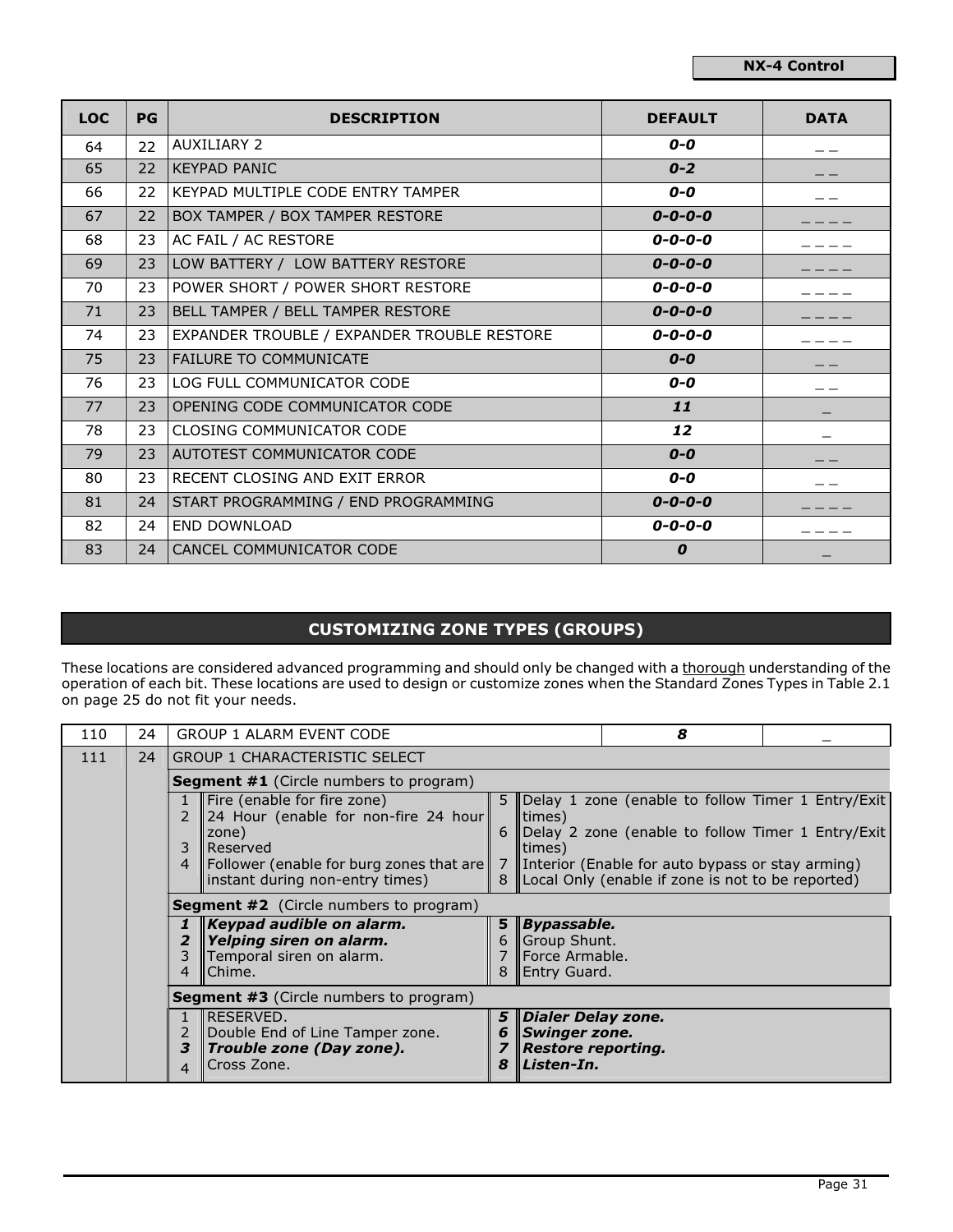#### THE DEFAULTS LISTED IN THE ODD NUMBERED LOCATIONS BELOW REPRESENT THE THREE SEGMENTS OF EACH OF THOSE LOCATIONS. USE THE THREE SEGMENT CHARTS FROM LOCATION 111 TO UNDERSTAND THESE DEFAULTS.

| 112 | 25              | GROUP 2 ALARM EVENT CODE              | $\overline{2}$    | $\qquad \qquad -$ |
|-----|-----------------|---------------------------------------|-------------------|-------------------|
| 113 | 25              | GROUP 2 CHARACTERISTIC SELECT         | $2 - 125 - 78$    |                   |
| 114 | 25              | <b>GROUP 3 ALARM EVENT CODE</b>       | $\overline{z}$    |                   |
| 115 | 25              | GROUP 3 CHARACTERISTIC SELECT         | 5-1245-5678       |                   |
| 116 | 25              | GROUP 4 ALARM EVENT CODE              | 5.                |                   |
| 117 | 25              | GROUP 4 CHARACTERISTIC SELECT         | 45-125-5678       |                   |
| 118 | 25              | <b>GROUP 5 ALARM EVENT CODE</b>       | 5                 |                   |
| 119 | 25              | GROUP 5 CHARACTERISTIC SELECT         | 457-125-5678      |                   |
| 120 | 25              | <b>GROUP 6 ALARM EVENT CODE</b>       | 4                 |                   |
| 121 | 25              | GROUP 6 CHARACTERISTIC SELECT         | $0 - 1245 - 5678$ |                   |
| 122 | 25              | GROUP 7 ALARM EVENT CODE              | 0                 |                   |
| 123 | 25              | GROUP 7 CHARACTERISTIC SELECT         | $2 - 0 - 78$      |                   |
| 124 | 25              | <b>GROUP 8 ALARM EVENT CODE</b>       | 1                 |                   |
| 125 | 25              | GROUP 8 CHARACTERISTIC SELECT         | $1 - 13 - 378$    |                   |
| 126 | 25              | <b>GROUP 9 ALARM EVENT CODE</b>       | $\overline{z}$    |                   |
| 127 | 25              | GROUP 9 CHARACTERISTIC SELECT         | 6-1245-5678       |                   |
| 128 | 25              | <b>GROUP 10 ALARM EVENT CODE</b>      | 2                 |                   |
| 129 | 25              | <b>GROUP 10 CHARACTERISTIC SELECT</b> | $24 - 5 - 78$     |                   |
| 130 | 25              | GROUP 11 ALARM EVENT CODE             | 3                 |                   |
| 131 | 25              | GROUP 11 CHARACTERISTIC SELECT        | $3 - 0 - 0$       |                   |
| 132 | 25              | <b>GROUP 12 ALARM EVENT CODE</b>      | 5                 |                   |
| 133 | 25              | GROUP 12 CHARACTERISTIC SELECT        | 457-125-45678     |                   |
| 134 | 25              | GROUP 13 ALARM EVENT CODE             | 4                 |                   |
| 135 | 25              | <b>GROUP 13 CHARACTERISTIC SELECT</b> | 0-12458-5678      |                   |
| 136 | 25              | GROUP 14 ALARM EVENT CODE             | $\overline{z}$    |                   |
| 137 | 25              | GROUP 14 CHARACTERISTIC SELECT        | 5-12456-5678      |                   |
| 138 | 25              | <b>GROUP 15 ALARM EVENT CODE</b>      | 5                 |                   |
| 139 | 25 <sup>2</sup> | GROUP 15 CHARACTERISTIC SELECT        | 457-1256-5678     |                   |
| 140 | 25              | <b>GROUP 16 ALARM EVENT CODE</b>      | $\boldsymbol{4}$  |                   |
| 141 | 25              | <b>GROUP 16 CHARACTERISTIC SELECT</b> | 0-12456-5678      |                   |
| 142 | 25              | <b>GROUP 17 ALARM EVENT CODE</b>      | $\overline{z}$    |                   |
| 143 | 25              | <b>GROUP 17 CHARACTERISTIC SELECT</b> | 5-1245-25678      |                   |
| 144 | 25              | <b>GROUP 18 ALARM EVENT CODE</b>      | 5                 |                   |
| 145 | 25              | GROUP 18 CHARACTERISTIC SELECT        | 457-125-25678     |                   |
| 146 | 25              | <b>GROUP 19 ALARM EVENT CODE</b>      | 4                 |                   |
| 147 | 25              | <b>GROUP 19 CHARACTERISTIC SELECT</b> | 0-1245-25678      |                   |
| 148 | 25              | <b>GROUP 20 ALARM EVENT CODE</b>      | $\overline{z}$    |                   |
| 149 | 25              | GROUP 20 CHARACTERISTIC SELECT        | 6-1245-25678      |                   |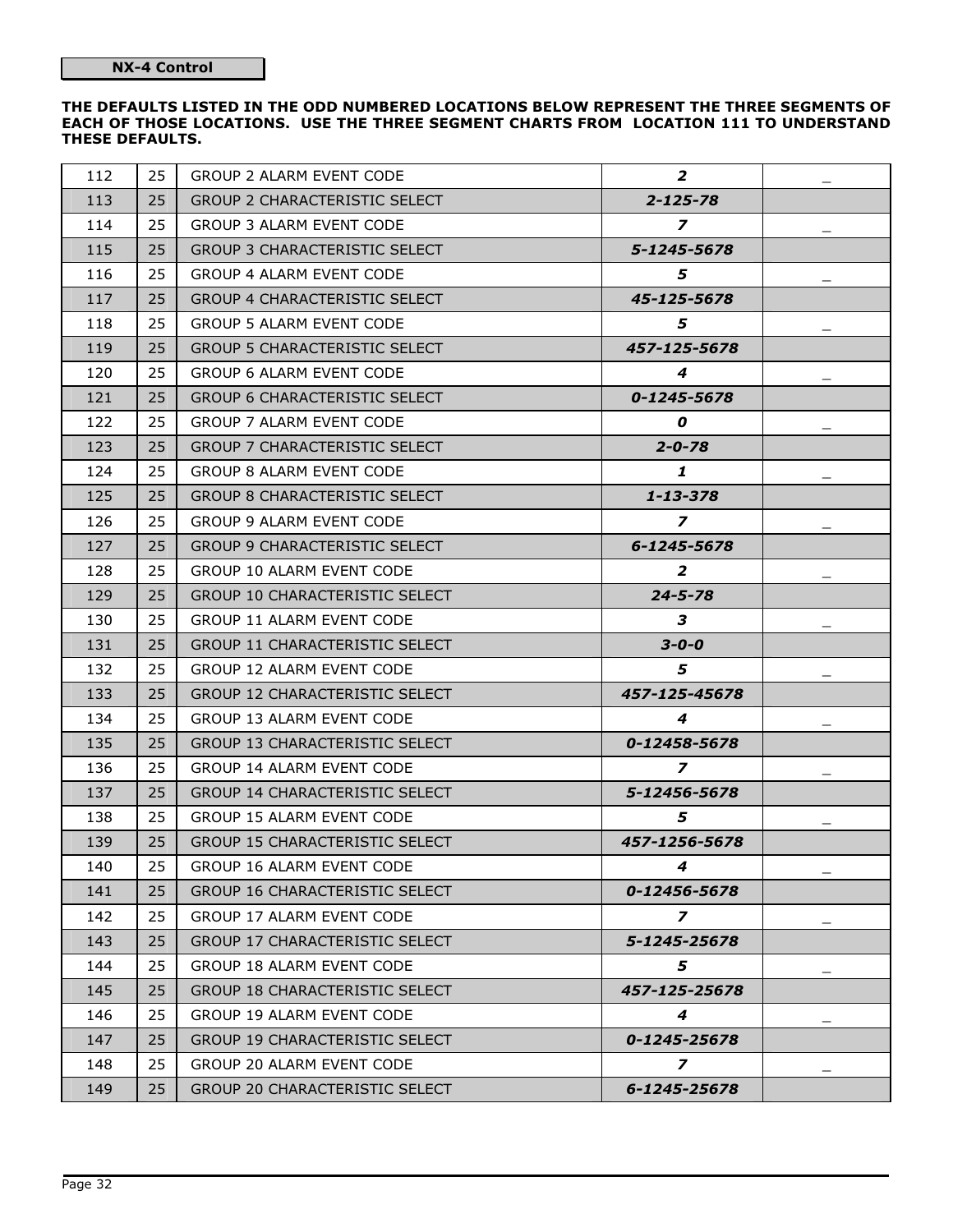## APPENDIX 1 REPORTING FIXED CODES IN CONTACT ID AND SIA

The table below list the event codes sent for the following reports (if enabled) when using CONTACT ID or SIA formats.

| <b>REPORT</b>                          | <b>CONTACT ID</b> | <b>SIA</b> |
|----------------------------------------|-------------------|------------|
| <b>MANUAL TEST</b>                     | 601               | <b>RX</b>  |
| <b>AUTOTEST</b>                        | 602               | <b>RP</b>  |
| OPEN (user number)                     | 401               | <b>OP</b>  |
| CLOSE (user number)                    | 401               | <b>CL</b>  |
| CANCEL (user number)                   | 406               | <b>OC</b>  |
| DOWNLOAD COMPLETE                      | 412               | <b>RS</b>  |
| <b>START PROGRAM</b>                   | 627               | LB         |
| <b>END PROGRAM</b>                     | 628               | <b>LX</b>  |
| RECENT CLOSE (user number)             | 401               | <b>CR</b>  |
| EXIT ERROR (user number)               | 457               | EE         |
| <b>EVENT LOG FULL</b>                  | 605               | JL         |
| FAIL TO COMMUNICATE                    | 354               | RT         |
| EXPANDER TROUBLE (device number)       | 333               | ET.        |
| EXPANDER RESTORE (device number)       | 333               | <b>ER</b>  |
| SIREN TAMPER (device number)           | 321               | YA         |
| SIREN RESTORE (device number)          | 321               | YH         |
| AUX POWER OVER CURRENT (device number) | 312               | YP         |
| AUX POWER RESTORE (device number)      | 312               | <b>YQ</b>  |
| LOW BATTERY (device number)            | 309               | YT         |
| LOW BATTERY RESTORE (device number)    | 309               | <b>YR</b>  |
| AC FAIL (device number)                | 301               | AT         |
| AC RESTORE (device number)             | 301               | <b>AR</b>  |
| BOX TAMPER (device number)             | 137               | <b>TA</b>  |
| BOX TAMPER RESTORE (device number)     | 137               | <b>TR</b>  |
| <b>KEYPAD TAMPER</b>                   | 137               | <b>TA</b>  |
| KEYPAD PANIC (audible)                 | 120               | PA         |
| <b>KEYPAD PANIC (silent)</b>           | 121               | HA         |
| <b>DURESS</b>                          | 121               | HA         |
| KEYPAD AUXILIARY 1                     | 110               | FA         |
| KEYPAD AUXILIARY 2                     | 100               | MA         |
| RF SENSOR LOST (zone number)           | 381               | $*T$       |
| RF SENSOR RESTORE (zone number)        | 381               | $*R$       |
| SENSOR LOW BATTERY (zone number)       | 384               | <b>XT</b>  |
| SENSOR BATTERY RESTORE (zone number)   | 384               | <b>XR</b>  |
| ZONE TROUBLE (zone number)             | 380               | $*T$       |
| ZONE TROUBLE RESTORE (zone number)     | 380               | $*R$       |
| ZONE TAMPER (zone number)              | 137               | <b>TA</b>  |
| ZONE TAMPER RESTORE (zone number)      | 137               | <b>TR</b>  |
| ZONE BYPASS (zone number)              | 570               | $*B$       |
| BYPASS RESTORE (zone number)           | 570               | *U         |

THE NUMBER IN PARENTHESES FOLLOWING THE EVENT IS THE NUMBER THAT WILL BE REPORTED AS THE ZONE NUMBER. IF THERE ARE NO PARENTHESES, THE ZONE WILL BE "0". SEE PAGE 35 FOR THE DEVICE NUMBERS.

\* The character transmitted in this slot will be the first character from the event code of the zone that is bypassed or in trouble. (See locations 110 - 141)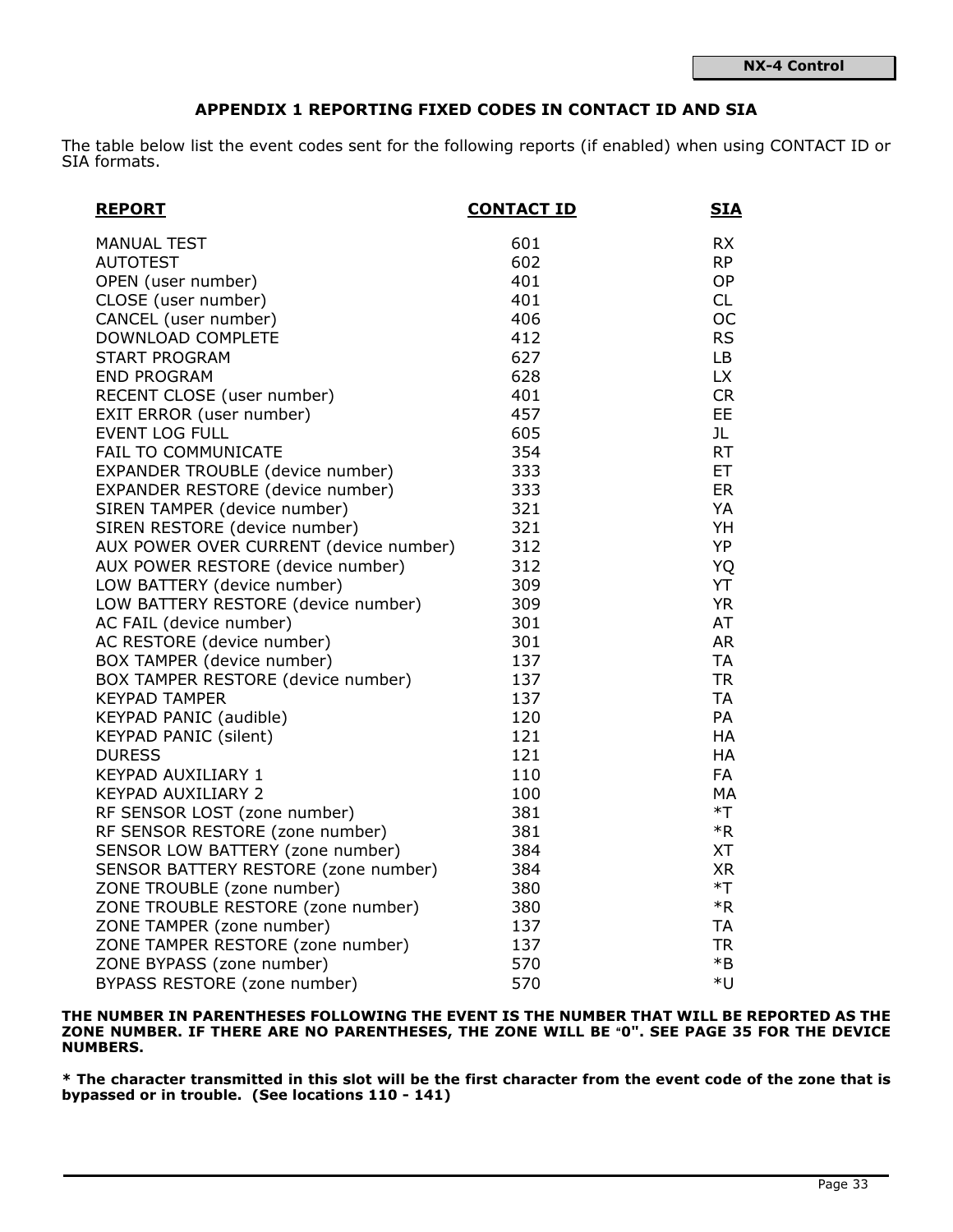## APPENDIX 2 REPORTING ZONE CODES IN SIA OR CONTACT ID

The NX-4 has the ability to report SIA level 1 transmissions to either or both phone numbers. Each report in SIA consists of an Event Code and a Zone or User ID. The Zone ID will be the zone number that is in alarm. The event code will come from the chart below and be programmed in the configuration group event code.

| <b>Programmed Event Code</b> | <b>SIA Code</b> | <b>Description</b>     |
|------------------------------|-----------------|------------------------|
| 0                            | HA              | Holdup Alarm           |
| 1                            | FA              | Fire Alarm             |
| 2                            | <b>PA</b>       | Panic alarm            |
| 3                            | <b>BA</b>       | <b>Burglary Alarm</b>  |
| 4                            | <b>BA</b>       | <b>Burglary Alarm</b>  |
| 5                            | <b>BA</b>       | <b>Burglary Alarm</b>  |
| 6                            | <b>UA</b>       | Untyped Alarm          |
| 7                            | <b>BA</b>       | <b>Burglary Alarm</b>  |
| 8                            | <b>BA</b>       | <b>Burglary Alarm</b>  |
| 9                            | <b>UA</b>       | Untyped Alarm          |
| 10                           | HA              | Holdup Alarm           |
| 11                           | МA              | <b>Medical Alarm</b>   |
| 12                           | <b>PA</b>       | Panic alarm            |
| 13                           | <b>TA</b>       | Tamper Alarm           |
| 14                           | <b>RP</b>       | Periodic Test          |
| 15                           | GA              | Gas Alarm              |
| 16                           | KA              | <b>Heat Alarm</b>      |
| 17                           | WA              | Water Alarm            |
| 18                           | QA              | <b>Emergency Alarm</b> |
| 19                           | SA              | Sprinkler Alarm        |
| 20                           | ΖA              | Freeze Alarm           |

The NX-4 has the ability to report Ademco Contact ID transmissions. Each report in Contact ID consists of an Event Code and a Zone ID. The zone ID is the zone that created the alarm. The event code will come from the chart below and be programmed in the configuration group event code.

| <b>Programmed Event Code</b> | <b>Contact ID Code</b> | <b>Description</b>    |
|------------------------------|------------------------|-----------------------|
| 0                            | 122                    | Silent Panic          |
| 1                            | 110                    | Fire Alarm            |
| 2                            | 120                    | Panic alarm           |
| 3                            | 130                    | <b>Burglary Alarm</b> |
| 4                            | 131                    | Perimeter Alarm       |
| 5                            | 132                    | <b>Interior Alarm</b> |
| 6                            | 133                    | 24 Hour Burglary      |
| 7                            | 134                    | Entry Alarm           |
| 8                            | 135                    | Day/Night Alarm       |
| 9                            | 150                    | Non Burglary 24 Hour  |
| 10                           | 121                    | Duress Alarm          |
| 11                           | 100                    | <b>Medical Alarm</b>  |
| 12                           | 123                    | Audible Panic Alarm   |
| 13                           | 137                    | Tamper Alarm          |
| 14                           | 602                    | Periodic Test         |
| 15                           | 151                    | Gas Detected          |
| 16                           | 158                    | High Temp             |
| 17                           | 154                    | Water Leakage         |
| 18                           | 140                    | General Alarm         |
| 19                           | 140                    | General Alarm         |
| 20                           | 159                    | Low Temp              |
|                              |                        |                       |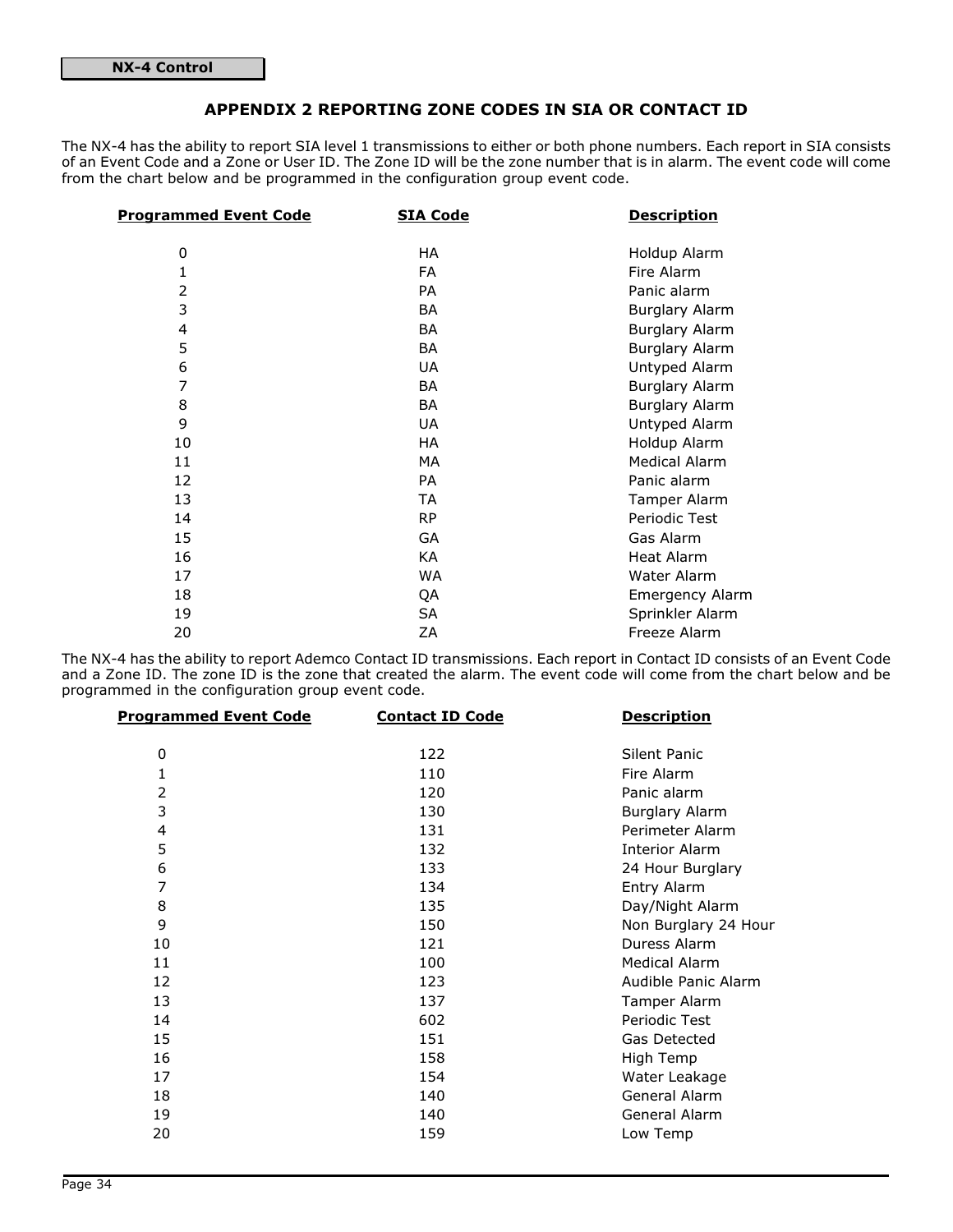Page 35

# APPENDIX 3 EXPANDER NUMBERS FOR REPORTING EXPANDER TROUBLE

The tables below list the device numbers that will be reported for trouble conditions.

| <b>Device</b>                | Device # reported |    |
|------------------------------|-------------------|----|
| NX-4 Control Panel           |                   | Sε |
| NX-534E Two Way Listen-In    | 64                |    |
| NX-540E "Operator"           | 40                |    |
| NX-582E AES Interface        |                   |    |
| NX-591E Cellemetry Interface |                   |    |

ee pages 33 - 34 for possible report codes.

## KEYPADS

| <b>Kevpad</b>             |             |     |     |                       |     |               |     |     |
|---------------------------|-------------|-----|-----|-----------------------|-----|---------------|-----|-----|
| <br>Device 1<br><b>TT</b> | $\sim$<br>∼ | 200 | 208 | $\sim$ $\sim$<br>21 t | 224 | $\sim$<br>ے ت | 240 | 248 |

## REMOTE POWER SUPPLY (NX-320E) **OUTPUT MODULE** (NX-508E)

| <b>Address &amp; Dip Switch Setting</b> |                              |                             |                             | <b>Address &amp; Dip Switch Setting</b> |
|-----------------------------------------|------------------------------|-----------------------------|-----------------------------|-----------------------------------------|
|                                         | <b>84</b> (All switches off) | (Switch 3 on)<br>88         | <b>24</b> (Switch 1 & 2 on) | <b>28</b> (Switch 1,2,&3 on)            |
|                                         | 85 (Switch 1 on)             | <b>89</b> (Switch 1 & 3 on) | $25$ (Switch 3 on)          | 29 (All switches off)                   |
| 86                                      | (Switch 2 on)                | <b>90</b> (Switch 2 & 3 on) | <b>26</b> (Switch 1 & 3 on) | <b>30</b> (Switch 1 on)                 |
| 87                                      | (Switch 1 & 2 on)            | <b>91</b> (All switches on) | <b>27</b> (Switch 2 & 3 on) | <b>31</b> (Switch 2 on)                 |

| <b>Address &amp; Dip Switch Setting</b> |                             |  |                             | <b>Address &amp; Dip Switch Setting</b> |
|-----------------------------------------|-----------------------------|--|-----------------------------|-----------------------------------------|
| witches off)                            | 88 (Switch 3 on)            |  | <b>24</b> (Switch 1 & 2 on) | 28 (Switch 1,2,&3 on)                   |
| ch 1 on)                                | <b>89</b> (Switch 1 & 3 on) |  | <b>25</b> (Switch 3 on)     | <b>29</b> (All switches off)            |
| ch 2 on)                                | <b>90</b> (Switch 2 & 3 on) |  | <b>26</b> (Switch 1 & 3 on) | <b>30</b> (Switch 1 on)                 |
| ch $1 & 2$ on)                          | <b>91</b> (All switches on) |  | <b>27</b> (Switch 2 & 3 on) | <b>31</b> (Switch 2 on)                 |

## WIRELESS RECEIVER (NX-448E)

| <b>Switch Setting</b> | <b>Expander #</b><br>reported |  |  |
|-----------------------|-------------------------------|--|--|
| All switches off      | 35                            |  |  |
| Switch 1 on           | 32                            |  |  |
| Switch 2 on           | 33                            |  |  |
| Switch 1 & 2 on       |                               |  |  |

## KEYPAD MAXIMUM WIRE RUN

(Note: These numbers are for one keypad at the end of the wire. When connecting more than one keypad to the end of the wire, a higher gauge wire will be required.)

|                |                   | WHEN CONNECTED TO NX-4 WHEN CONNECTED TO NX-320E |
|----------------|-------------------|--------------------------------------------------|
| Length in feet | <b>Wire Gauge</b> | <b>Wire Gauge</b>                                |
| 250            | 24                | 22                                               |
| 500            | 20                | 18                                               |
| 1000           | 18                | 16                                               |
| 1500           | 1 6               | 14                                               |
| 2500           |                   | 12                                               |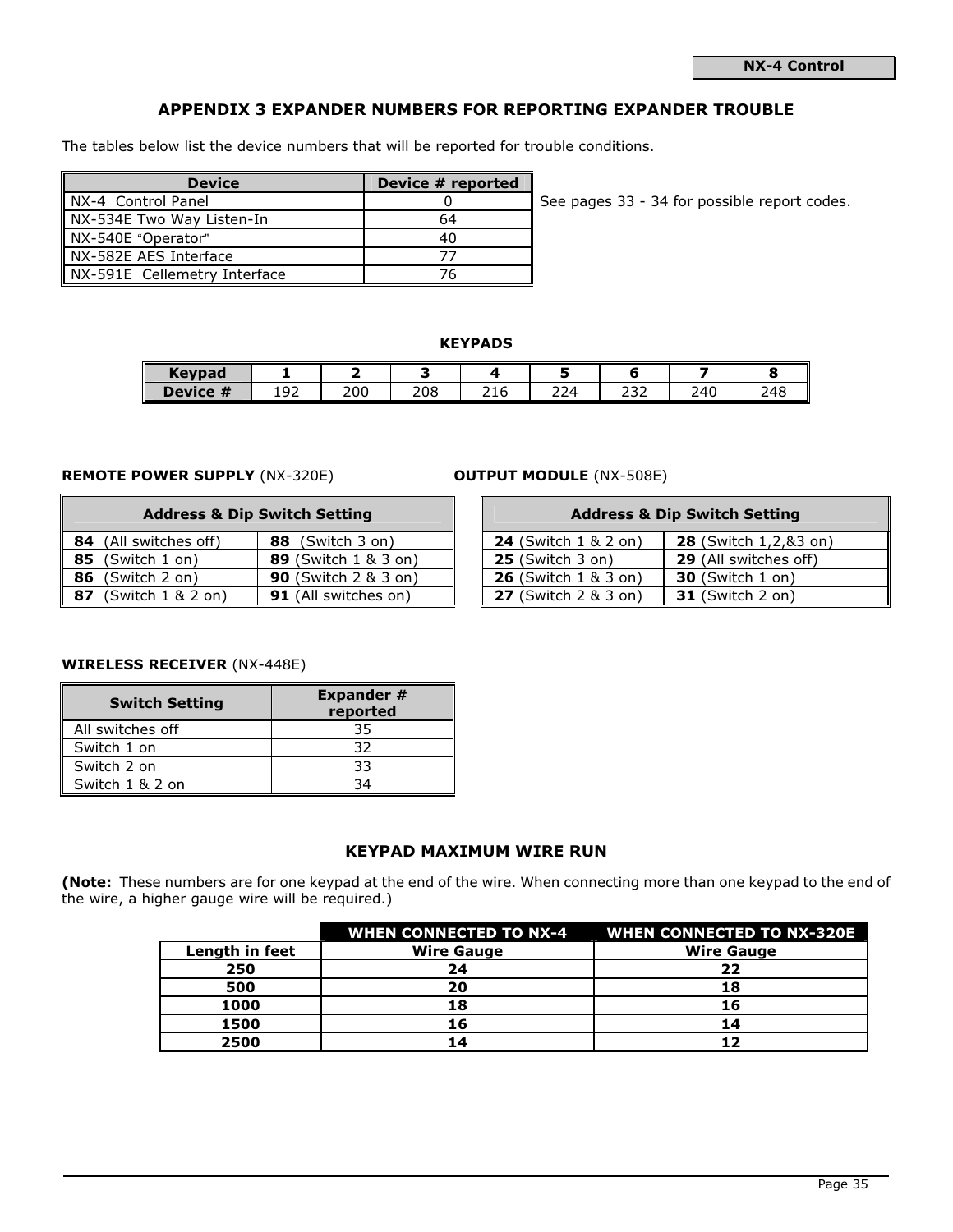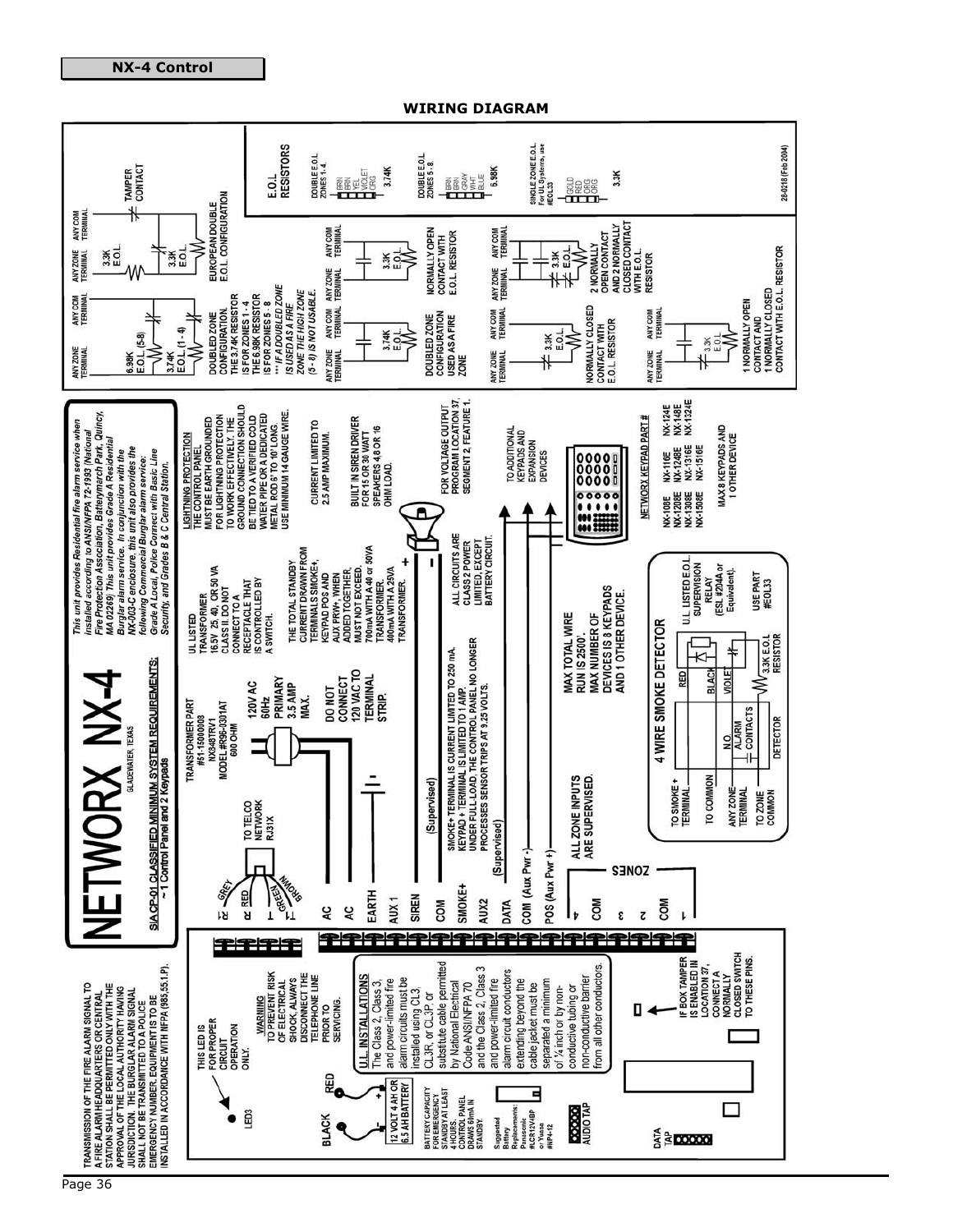## TERMINAL DESCRIPTIONS

| <b>TERMINAL</b>                        | <b>DESCRIPTION</b>                                                                                                                                                                                                                                                                                                                                                                                                                                                                              |
|----------------------------------------|-------------------------------------------------------------------------------------------------------------------------------------------------------------------------------------------------------------------------------------------------------------------------------------------------------------------------------------------------------------------------------------------------------------------------------------------------------------------------------------------------|
| R1                                     | House Telephone Ring (Grey).                                                                                                                                                                                                                                                                                                                                                                                                                                                                    |
| R                                      | Telephone Ring (Red).                                                                                                                                                                                                                                                                                                                                                                                                                                                                           |
| T                                      | Telephone Tip (Green).                                                                                                                                                                                                                                                                                                                                                                                                                                                                          |
| T1                                     | House Telephone Tip (Brown).                                                                                                                                                                                                                                                                                                                                                                                                                                                                    |
| <b>AC</b>                              | AC input. Connect to a 16.5V 25, 40 or 50 VA Class II U.L. approved transformer.                                                                                                                                                                                                                                                                                                                                                                                                                |
| <b>EARTH</b>                           | Earth Ground. Connect to a cold water pipe or a 6 to 10 foot driven rod.                                                                                                                                                                                                                                                                                                                                                                                                                        |
| AUX <sub>1</sub>                       | Connect negative lead of low current device [relay, LED (install $1K \Omega$ resistor in series with LED), etc.].<br>Connect positive lead of device to KEYPAD +. Current is limited to 250mA when output is negative, and<br>$250\mu$ A when output is positive.                                                                                                                                                                                                                               |
| <b>SIREN</b>                           | If used as a siren output (default), the speaker rating should be 15 watt at 8 or 16 ohm, or 30/40 watt<br>at 4, 8, or 16 ohms. If voltage output is selected in location 37, this output becomes voltage output,<br>12VDC, 1 Amp maximum load. NOTE: A 3.3K $\Omega$ resistor may be required across the bell terminals<br>when a 12 VDC siren is used. If no resistor is used, you may experience voltage leakage into<br>the siren, which will cause these devices to output a small signal. |
| <b>COM</b>                             | Connect negative wire of siren/speaker or voltage output devices.                                                                                                                                                                                                                                                                                                                                                                                                                               |
| SMOKE+                                 | Smoke detector power 12VDC, 250 mA maximum (For those jurisdictions which allow the Priority zone<br>to be used with smoke detectors.)                                                                                                                                                                                                                                                                                                                                                          |
| AUX <sub>2</sub>                       | Connect negative lead of low current device [relay, LED (install $1K \Omega$ resistor in series with LED), etc.].<br>Connect positive lead of device to KEYPAD +. Current is limited to 250mA when output is negative, and<br>$250\mu$ A when output is positive.                                                                                                                                                                                                                               |
| <b>KEYPAD</b><br><b>DATA</b>           | Connect to the data terminal on the keypads and the expanders. $MAXIMUM: 8$ keypads $+1$ other device.                                                                                                                                                                                                                                                                                                                                                                                          |
| <b>COM</b><br><b>AUX PWR -</b>         | Connect to the Common terminal on the keypads, expanders, and other power devices.                                                                                                                                                                                                                                                                                                                                                                                                              |
| <b>POS</b><br><b>AUX PWR</b><br>$\div$ | Connect to the Positive terminal on the keypads, expanders, and other power devices. This terminal is<br>limited to 1 amp total current.                                                                                                                                                                                                                                                                                                                                                        |
| ZONE <sub>4</sub>                      | Connect to one side of zone 4 loop. Connect the other side to com terminal. Open or short causes alarm.                                                                                                                                                                                                                                                                                                                                                                                         |
| <b>COM</b>                             | Common (-) terminal for zones 3 & 4.                                                                                                                                                                                                                                                                                                                                                                                                                                                            |
| ZONE <sub>3</sub>                      | Connect to one side of zone 3 loop. Connect the other side to com terminal. Open or short causes alarm.                                                                                                                                                                                                                                                                                                                                                                                         |
| ZONE <sub>2</sub>                      | Connect to one side of zone 2 loop. Connect the other side to com terminal. Open or short causes alarm.                                                                                                                                                                                                                                                                                                                                                                                         |
| <b>COM</b>                             | Common (-) terminal for zones 1 & 2.                                                                                                                                                                                                                                                                                                                                                                                                                                                            |
| ZONE <sub>1</sub>                      | Connect to one side of zone 1 loop. Connect the other side to com terminal. Open or short causes alarm.                                                                                                                                                                                                                                                                                                                                                                                         |

#### IMPORTANT!

- 1. If separate power supplies are necessary to accommodate additional devices, safety standards require that each power supply be prominently marked with adequate instructions for removing all power from the unit.
- 2. Dispose of used batteries according to the manufacturer's instructions and/or local government authorities.
- 3. Installation personnel should thoroughly read and understand the installation instructions and the users manuals for the panel and all the accessories to be included with the system before attempting to install a security system.



*K*

 $\mathbb{R}$  WARNING!

Replace only with Panasonic #LC12V4BP or Yuasa #NP4-12 battery. Observe polarity when installing a new battery. Installing the battery backwards may cause damage to the panel. There is a risk of explosion if the battery is replaced with an incorrect type.

#### **NOTE**

Electrical codes will vary depending upon the country and city where the system is installed. It is the installer's responsibility to ensure that the electrical installation is safe and conforms to all applicable codes, laws, or regulations. Only qualified persons should connect this device to the mains supply.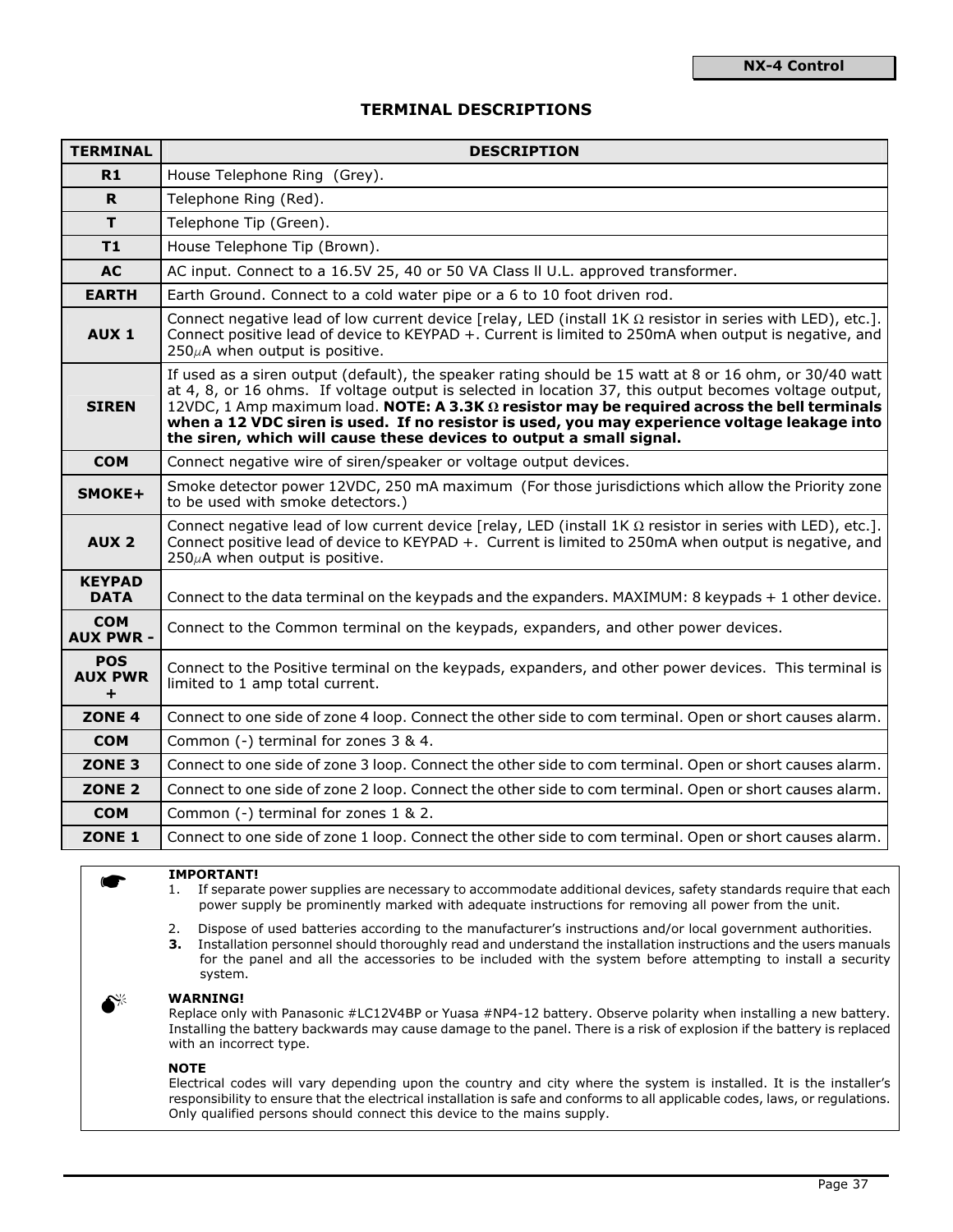# Notices (Applies to products which have the CE mark attached)

## DECLARATION OF CONFORMITY

| <b>Manufacturer's Name:</b> Caddx Controls  |                         |
|---------------------------------------------|-------------------------|
| Manufacturer's Address: 1420 N. Main Street |                         |
|                                             | Gladewater, TX<br>75647 |

| <b>EU Representative:</b> | Interlogix Europe |
|---------------------------|-------------------|
|---------------------------|-------------------|

# Product Identification

| <b>Product:</b> | <b>NetworX</b> |
|-----------------|----------------|
| Model:          | $NX-4$         |
| <b>Brand:</b>   | <b>CADDX</b>   |

## R&TTE Directive

See EMC and LVD tests below

## EMC Directive

EN50081-1 EN50130-4 EN55022 EN60950 EN61000-3-2 EN61000-3-3

## LVD Directive

EN 60950: 1999-4 3rd edition

## Means of Conformity

We declare under our sole responsibility that this product is in conformity with Directive 1999/5/EC (R&TTE); Directive 73/23/EEC (LVD); and Directive 89/336/EEC (EMC) and based on test results using (non)-harmonized standards in accordance with the Directives mentioned.

## Additional Tests

This equipment has been tested and found to comply with the following standards (which are no longer required for compliance).

## Network Compatibility Declaration

We declare under our sole responsibility that this product is designed to work with the networks in the countries marked with a check  $(\check{\phantom{a}})$  and may have interworking problems with the countries that are not checked. Due to the inherent differences in the individual PSTNs, certain software settings may need to be adjusted on a country-to-country basis. If it is desired to use this equipment on a network other than the one on which it was originally installed, you should contact your equipment supplier.

| Austria | Liechtenstein                 |
|---------|-------------------------------|
| Belgium | Luxembourg                    |
| Denmark | Netherlands                   |
| Finland | Norway                        |
| France  | Poland                        |
| Germany | ) Portugal                    |
| Greece  | Spain                         |
| Iceland | Sweden                        |
| Ireland | Switzerland                   |
| Italv   | $\checkmark$ ) United Kingdom |

## Telecom Approval Notice

This equipment has been approved in accordance with the Council Decision 98/482/EC for pan-European, single terminal connection to the public switched telephone network (PSTN). However, due to the differences between the individual PSTNs provided in different countries, the approval does not, of itself, give an unconditional assurance of successful operation on every PSTN network termination point. In the event of problems, you should contact your equipment supplier in the first instance.

## Electrical Requirements

This device automatically adjusts to voltages within the range of 230 V 50/60 Hz. Fuse: Type T 200mA 250 VAC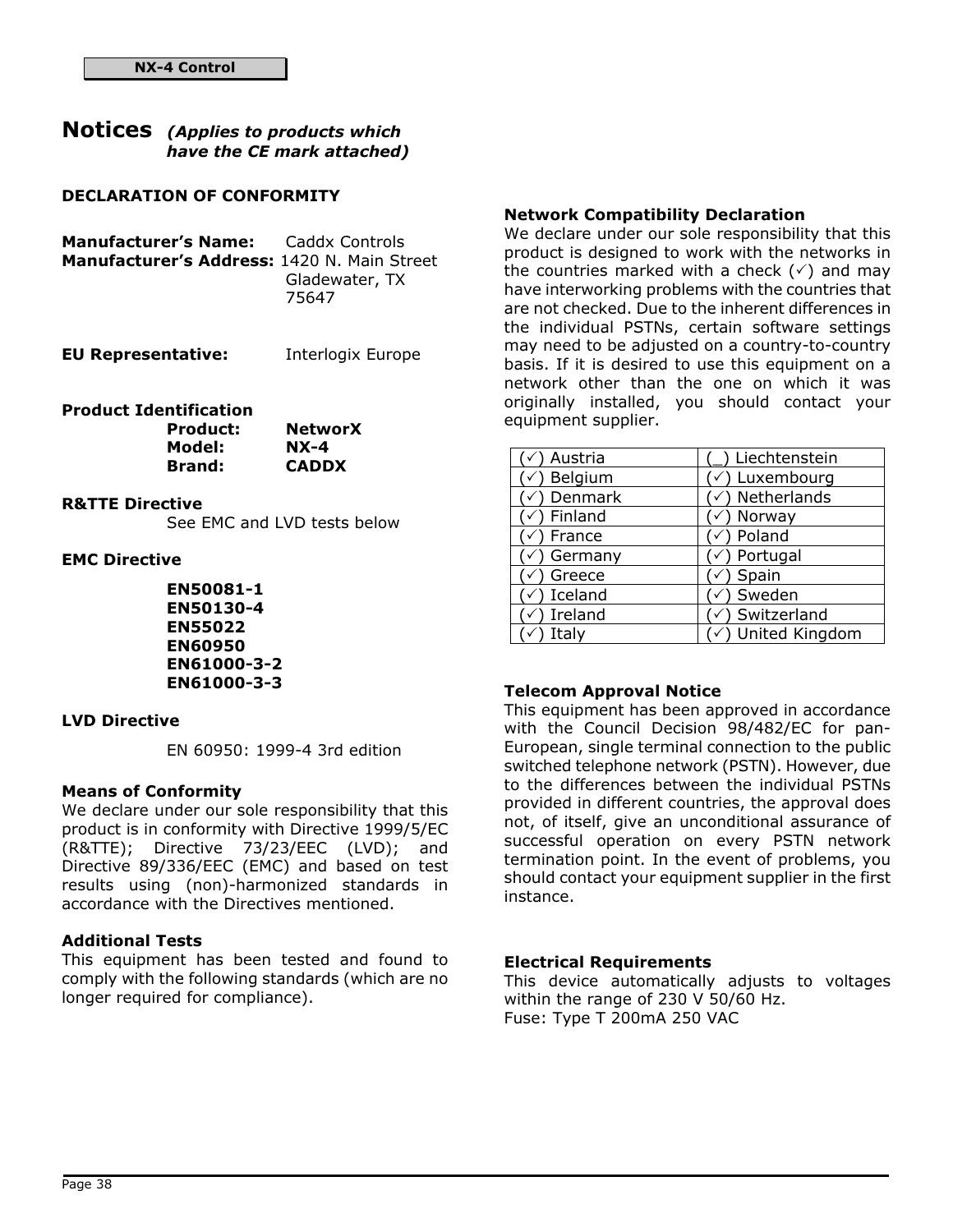## LOCAL TELEPHONE COMPANY INTERFACE INFORMATION

## TELEPHONE CONNECTION REQUIREMENTS

Except for telephone company provided ringers, all connections to the telephone network shall be made through standard plugs and standard telephone company provided jacks or equivalent in such a manner as to allow for immediate disconnection of the terminal equipment. Standard jacks shall be so arranged that if the plug connected thereto is withdrawn, no interference to the operation of the equipment at the customers premises which remains connected to the telephone network, shall occur by reason of such withdrawal.

## INCIDENCE OF HARM

Should terminal equipment or protective circuitry cause harm to the telephone network, the telephone company shall, where practical, notify the customer that temporary discontinuance of service may be required. However, where prior notice is not practical, the telephone company may temporarily discontinue service if such action is deemed reasonable in the circumstances. In the case of such temporary discontinuance, the telephone company shall promptly notify the customer who will be given the opportunity to correct the situation. The customer also has the right to bring a complaint to the FCC if he feels the disconnection is not warranted.

## CHANGES IN TELEPHONE COMPANY EQUIPMENT OR FACILITIES

The telephone company may make changes in its communications facilities, equipment, operations, or procedures where such action is reasonably required and proper in its business. Should any such change render the customers terminal equipment incompatible with the telephone company facilities, the customer shall be given adequate notice to make modifications to maintain uninterrupted service.

## GENERAL

The FCC prohibits customer provided terminal equipment be connected to party lines.

## IMPORTANCE OF THE RINGER EQUIVALENCE NUMBER

The Ringer Equivalence Number (REN) of this device is 0.1B. This number is a representation of the electrical load that it applies to your telephone line.

## MALFUNCTION OF THE EQUIPMENT

In the event that the device should fail to operate properly, the customer shall disconnect the equipment from the telephone line to determine if it is the customer's equipment that is not functioning properly. If the problem is with the device, the customer shall discontinue use until it is repaired.

## EQUIPMENT INFORMATION

MANUFACTURER OF CONNECTING EQUIPMENT: CADDX CONTROLS, INC. FCC REGISTRATION NUMBER: GCQUSA-33408-AL-E, RINGER EQUIVALENCE: 0.1 B

## CALIFORNIA STATE FIRE MARSHAL LISTING

| LISTING No:                 | 7167-1249:105                                                                                                                                                                                                                                                                                                                                                                                            |
|-----------------------------|----------------------------------------------------------------------------------------------------------------------------------------------------------------------------------------------------------------------------------------------------------------------------------------------------------------------------------------------------------------------------------------------------------|
| CATEGORY:                   | Control Unit (Household)                                                                                                                                                                                                                                                                                                                                                                                 |
| <i>DESIGN:</i>              | Model NX-4 combination household fire and burglary alarm control units.                                                                                                                                                                                                                                                                                                                                  |
| RATING:                     | 120 VAC primary, 16.5 VAC secondary; 12 VDC standby                                                                                                                                                                                                                                                                                                                                                      |
| <i><b>INSTALLATION:</b></i> | In accordance with listee's printed installation instructions, NFPA 72, applicable<br>codes & ordinances and in a manner acceptable to the authority having jurisdiction.<br>The system must have the secondary power supply capable of operating the system<br>for at least 24 hours (battery standby) in the normal condition and followed by not<br>less than 4 minutes of alarm as required by code. |
| APPROVAL:                   | Listed as household fire alarm control unit for use with separately listed compatible<br>initiating and indicating devices. The control unit can generate the three pulse<br>temporal code pattern fire alarm signal (for total evacuation) as required per NFPA<br>72, 1996 Edition.                                                                                                                    |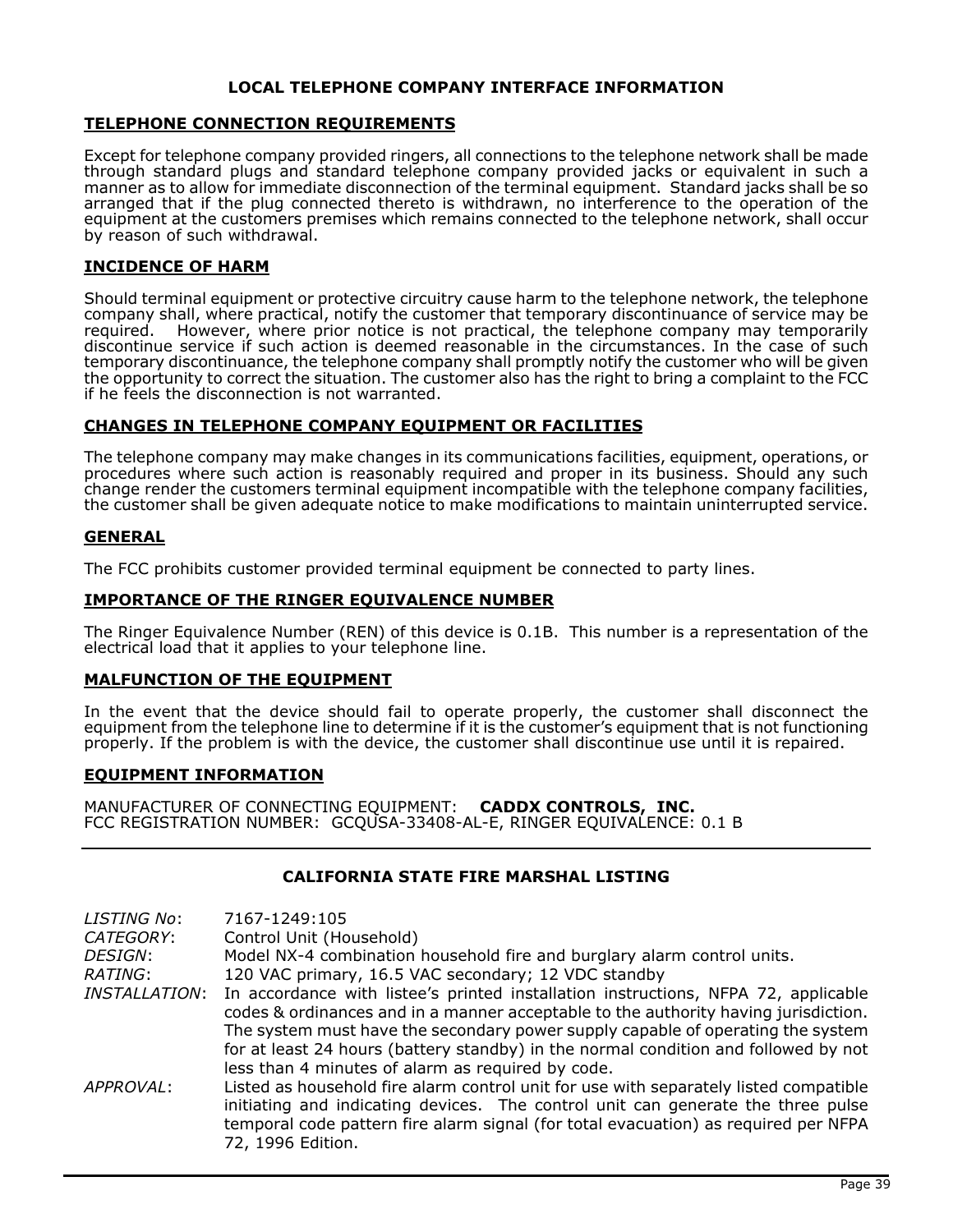## UNDERWRITERS LABORATORIES INFORMATION

The NetworX NX-4 holds the following listings from Underwriters Laboratories (US and Canada):

#### Household Burglary (UL1023) (ORD-C1023-1974) Household Fire (UL985) (CAN/ULC S545-M89) Local Grade A Mercantile, Police Station Connect with Basic Line Security (UL609) (requires #NX-003-C enclosure) (CAN/ULC S303-M91) Grade B & C Central Station Burglar Alarm Unit (UL1610) (CAN/ULC S304-M88) Home Health Care Signaling (UL1637)

When installing an NX-4 in compliance with Underwriters Laboratories, the following instructions must be observed:

- ! Initiating and indicating devices must be rated at 11.5 to 12.4 V DC residential, 12.0 V DC commercial.
- ! Force Arming and Auto Arming shall not be enabled.
- ! For residential fire applications, the indicating devices shall be a Wheelock 34T-12 or equivalent.
- ! The "Listen-In" feature shall not be enabled.
- ! The Siren/Bell Test shall be enabled. The auxiliary outputs controlling the audible device require a minimum cutoff time of 15 minutes for commercial burglary, 4 minutes for residential applications, or 30 minutes for commercial burglary for Canada.
- ! For residential fire installations, the Dynamic Battery Test time cannot exceed four (4) hours.
- ! Ringback shall be enabled on UL commercial burglary installations.
- ! On commercial burglary installations, the fire initiating circuits shall not be connected.
- **•** The Entry-Guard feature shall be disabled.
- **•** Group Bypassing shall be disabled.
- ! Delay before dial seizure shall be set to "0".
- ! Total current draw from aux power connections at terminal positions POS, AUX PWR, and SMOKE PWR must not exceed 400 mA.
- ! Remote Downloading shall not be used on UL listed systems.
- ! For residential burglary applications, the maximum entry and exit delay times shall be 45 and 60 seconds respectively. The exit delay time shall not exceed 60 seconds for commercial burglar alarm applications.
- The keyswitch option shall not be used.
- The telephone line monitor shall be enabled.
- The Telephone Line Cut delay shall not exceed 90 seconds.
- 24-hour communicator test transmission is required.
- ! For 24 hours of standby power using a 7.0 AH battery, limit auxiliary power load to 140 mA.
- ! For 24 hours of standby power using a 17.2 AH battery, limit auxiliary power load to 400 mA.
- The silent keypad option shall not be enabled.
- ! UL has only verified compatibility with the following listed DACRs and formats: Sure-Gard SG-MLR2-DG: 2,9,10,12,13,14; Silent Knight 9000 - 2,12; FBI - CP220FBI, 13; and Ademco 685: 2,11,12, and 13.
- ! For burglary installations, cross-zoned detectors shall overlap 100 percent in the area of coverage and similar coverage areas must be used. For example, interior protection is cross-zoned with interior protection, etc.
- ! Expander trouble must activate the siren (Loc 37, Segment 2, LED 2)
- ! For UL 1637, expander trouble must activate keypad sounder (Loc 39, Segment 1, LED 8)
- ! The keypad used with wireless receivers and hardwire expansion must be able to display all zones in a system.
- ! For Canadian installations, the Class II transformer secure tab shall not be employed.

## MINIMUM SYSTEM CONFIGURATIONS FOR UL INSTALLATIONS (Residential Fire, Residential Burglary, Commercial Burglary)

- ! The NetworX NX-4 panel is necessary to initiate Residential and Commercial installations.
- At least one compatible keypad is needed for all applications.
- ! At least one bell fixture is required for all applications, except Grade C Central Station. For Grade A Local, the AD10-12 bell and Grade A bell housing shall be used.
- ! Commercial UL applications require #NX-003-C metal enclosure. Supplied screws to be used.
- ! A minimum of two (2) keypads are required for Home Health applications and each keypad must be set to a unique address.
- ! The wireless devices are only UL listed for residential applications.
- **The DACT shall be enabled for all commercial burglary applications.**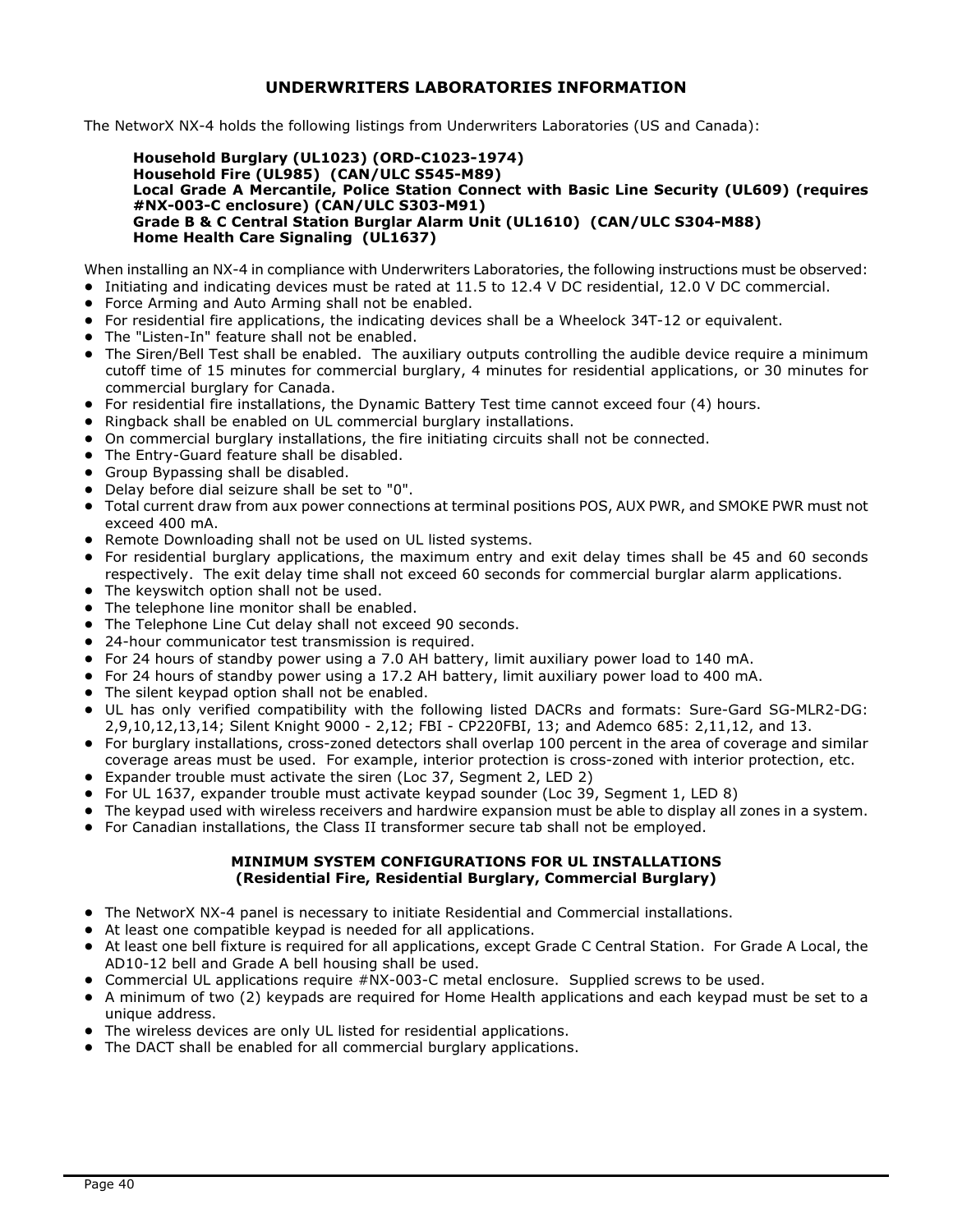## SIA SYSTEM REQUIREMENTS (ANSI-SIA CP-01)

To meet SIA CP-01 requirements –

- Minimum System Requirements: 1 control panel; 2 keypads
- Remote arming shall NOT be enabled in SIA classified installations.
- Off-premise transmission must be in the SIA format.
- The Abort window and Entry Delay must not exceed 1 minute.
- CAUTION A call waiting cancel on a non-call waiting line will prevent successful connection to the central station.

| <b>CP-01 Feature</b>                                                 | <b>Feature Description</b>                                   | Program      |                         | <b>Factory</b>                       | <b>CP-01 Required</b>                          |                                                       |
|----------------------------------------------------------------------|--------------------------------------------------------------|--------------|-------------------------|--------------------------------------|------------------------------------------------|-------------------------------------------------------|
| <b>Description</b>                                                   | as shown in manual                                           | Loc          | Seg / Opt               | <b>Default</b>                       | <b>Setting</b>                                 |                                                       |
| <b>Exit Time</b>                                                     | Exit 1 Delay                                                 | 24           | 2                       | 60                                   | $45 - 240$ sec.                                |                                                       |
|                                                                      | Exit 2 Delay                                                 | 24           | 4                       | 60                                   | $45 - 240$ sec.                                |                                                       |
| Progress Annuncation / Disable                                       | Silent Keypad Option                                         | $*93$        | $\overline{\mathbf{z}}$ | All annunciators enabled             | Allowed                                        |                                                       |
| - for Silent Exit                                                    |                                                              |              |                         |                                      | (individual keypads may be disabled)           |                                                       |
| <b>Exit Time Restart</b>                                             | This feature is non-programmable in the panel.               |              |                         |                                      | Enabled                                        |                                                       |
| Auto Stay Arm on Unvacated<br>Premises                               | Auto Bypass                                                  | 23           | 1/3                     | Enabled                              | Enabled                                        |                                                       |
| Exit Time and Progress<br>Annunciation / Disable<br>- for Remote Arm | This feature is non-programmable in the panel.<br>enabled.   |              |                         | -- Exit time and progress are always | Enabled (may be disabled for remote arming)    |                                                       |
| Entry Delay(s)                                                       | Entry 1 Delay                                                | 24           | 1                       | 30                                   | $30 - 240$ sec.                                | <b>NOTE:</b>                                          |
|                                                                      | Entry 2 Delay                                                | 24           | з                       | 30                                   | $30 - 240$ sec.                                | Combined<br>Abort                                     |
| Abort Window                                                         | Dialer Delay                                                 | 40           | 8                       | 30                                   | Enabled                                        | window and                                            |
| - for Non-Fire Zones                                                 |                                                              |              |                         |                                      | (may be disabled by zone/ zone<br>type)        | <b>Entry Delay</b><br>must not<br>exceed 1<br>minute. |
| Abort Window Time                                                    | Dialer Delay                                                 | 40           | 8                       | 30                                   | $15 - 45$ sec.                                 |                                                       |
| - for Non-Fire Zones                                                 |                                                              |              |                         |                                      |                                                |                                                       |
| <b>Abort Annunciation</b>                                            | This feature is non-programmable in the panel.<br>disarming. |              |                         | -- Flashing Cancel LED goes off when | Enabled                                        |                                                       |
| <b>Cancel Annunciation</b>                                           | Cancel                                                       | 23           | 3/6                     | Enabled                              | Enabled                                        |                                                       |
| <b>Duress Feature</b>                                                | <b>Duress</b>                                                | 44           |                         | Disabled                             | Disabled                                       |                                                       |
| Cross Zoning                                                         | 2 Trips on Cross Zone                                        | 37           | 5/4                     | <b>Disabled</b>                      | Required                                       |                                                       |
|                                                                      | Keypad sounds on Cross Zone trip                             | 39           | 5                       | <b>Disabled</b>                      |                                                |                                                       |
|                                                                      | Zone Type Characteristic                                     | 111          | 3/4                     | <b>Disabled</b>                      |                                                |                                                       |
| Programmable Cross Zoning Time                                       | Cross Zone Time                                              | 40           | 6                       | 5 minutes                            | Allowed                                        |                                                       |
| Swinger Shutdown                                                     | Swinger Shutdown Count                                       | 38           | n/a                     | Enabled for 1 trip                   | For all non-fire zones, shut down at 1-2 trips |                                                       |
| Swinger Shutdown Disable                                             | Swinger Shutdown Count                                       | 38           | n/a                     | Enabled for 1 trip                   | Allowed                                        |                                                       |
| Fire Alarm Verification                                              | Fire Alarm Verification Time                                 | 40           | 9                       | <b>Disabled</b>                      | Required (depends on panel & sensors)          |                                                       |
| <b>Call Waiting Cancel</b>                                           | Must be programmed as part of<br>the phone number            | $\mathbf{0}$ | n/a                     | n/a                                  | Required (depends on user phone line)          |                                                       |
| Default Changes (from prior<br>versions):                            | Recent Closing                                               | 23           | 3/7                     | Enabled                              |                                                |                                                       |
|                                                                      | <b>Exit Error</b>                                            | 23           | 3/8                     | Enabled                              |                                                |                                                       |
|                                                                      | Power Up Delay                                               | 40           | 3                       | 60 sec.                              |                                                |                                                       |